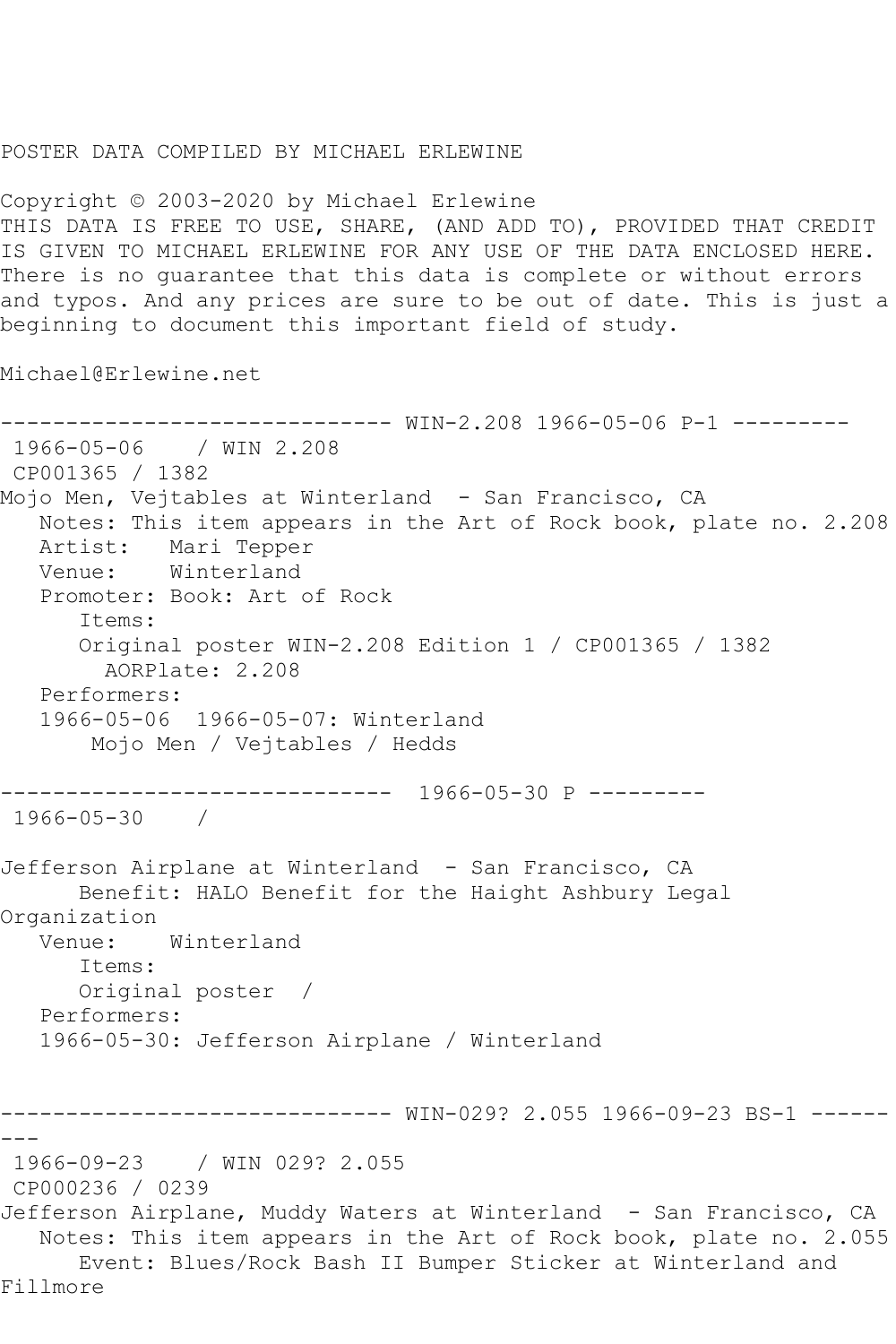Artist: John H. Myers<br>Venue: Winterland Winterland Promoter: Book: Art of Rock Items: Bumper Sticker WIN-029? 2.055 Edition 1 / CP000236 / 0239 AORPlate: 2.055 Performers: 1966-09-23 1966-10-02: Winterland Winterland 1966-09-23 66-09-24: 1966-09-23 66-09-24: Winterland 1966-09-23 66-09-24: 1966-09-23 66-09-24: Winterland 1966-09-25: 10-02: Fillmore Auditorium - SF 1966-09-25: 10-02: Fillmore Auditorium - SF Jefferson Airplane / Jefferson Airplane / Muddy Waters / Muddy Waters / Paul Butterfield Blues Band / Paul Butterfield Blues Band ------------------------------ WIN-BG-029 1966-09-23 P-1 --------- 1966-09-23 / WIN BG-029 CP005828 / CP01077 Jefferson Airplane, Muddy Waters at Winterland - San Francisco, CA Private Notes: BG-HB(2:A+C)-CD(E) BG-OP-1+BG-OP-2 Artist: Wes Wilson Venue: Winterland Promoter: Bill Graham Original Series Items: Original poster (Reprint) WIN-BG-029 Edition 1 / CP005828 / CP01077 Description: 1 original, 5 reprints (13-1/2 x 24-1/2) Price: 700.00 Original poster (Original) WIN-BG-029 Edition 1 / CP007706 / CP02950 (13-15/16 x 24-1/2) Price: 475.00 Original poster WIN-BG-029 Edition 2 / Description: See Eric King's guide for complete details. Price: 125.00 Original poster WIN-BG-029 Edition 3 / Description: Creative Litho on back. See Eric King's guide for complete details.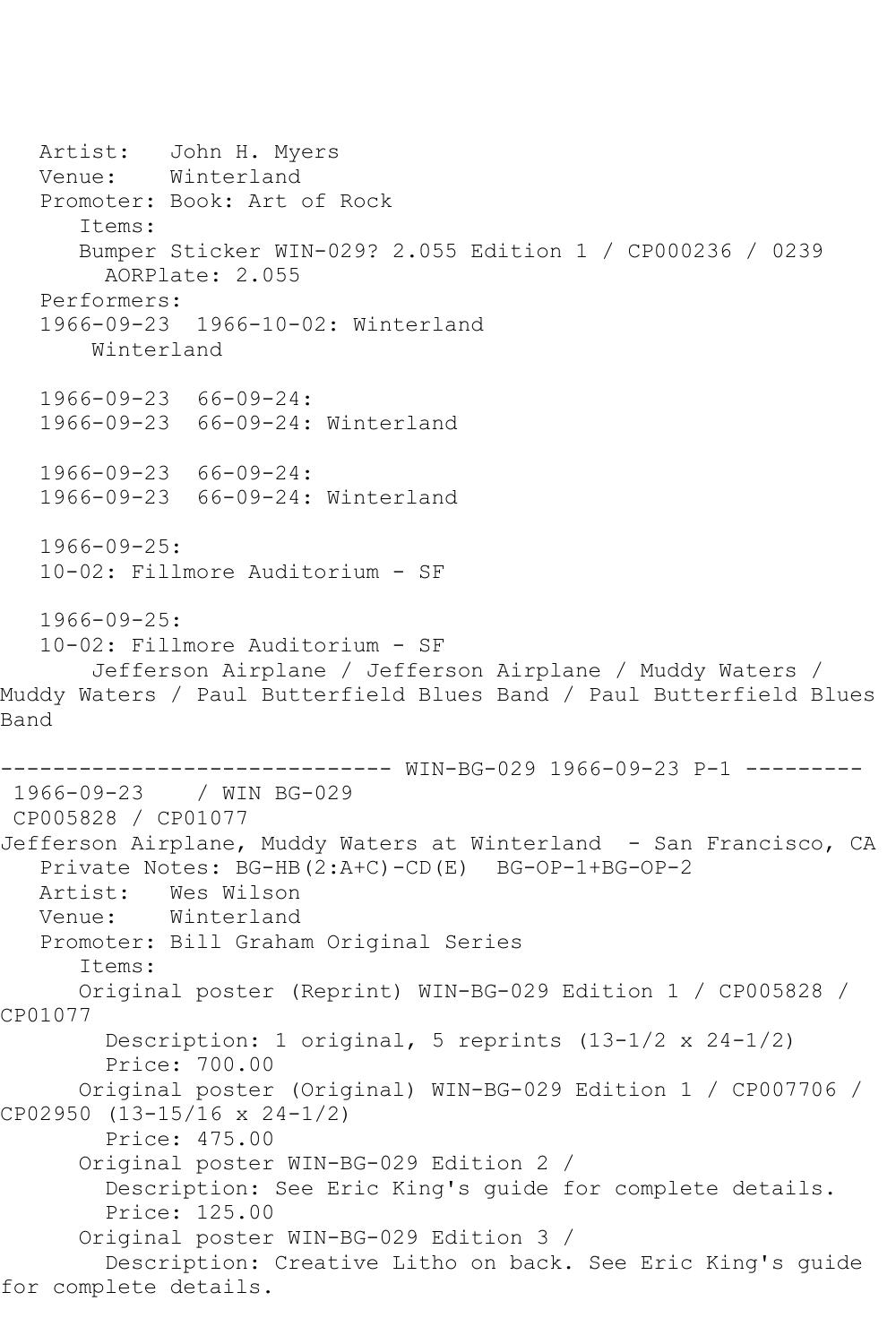Price: 75.00 Original poster WIN-BG-029 Edition 4 / Description: Wes Wilson 1986-1987 reprint. See Eric King's guide for complete details. Price: 15.00 Handbill WIN-BG-029 Edition 1 / CP007706 / CP02950 Description: Black ink on white paper (5 x 9/16) Price: 100.00 Postcard WIN-BG-029 Edition 1 / CP007707 / CP02951 Description: 1 original and several cut sizes (4-7/8 x 8- 3/16) Price: 25.00 Button WIN-BG-029 Edition 1 / CP002238 / 2228 Description: Button Notes: Artist: John H. Myers ?? Performers: 1966-09-23 1966-10-01: Winterland Jefferson Airplane / Muddy Waters 1966-09-25 1966-10-02: Fillmore Auditorium - SF Paul Butterfield Blues Band ----- FIL-2.053 1966-09-23 BU ---------1966-09-23 / FIL 2.053 CP046140 Blues Rock Bash II at the Fillmore Auditorium and Winterland Notes: This item appears in the Art of Rock book, plate no. 2.053 Venue: Fillmore Auditorium - SF Promoter: Book: Art of Rock Items: Button FIL-2.053 / CP046140 AORPlate: 2.053 Performers: 1966-09-25 1966-10-02: Fillmore Auditorium - SF Paul Butterfield Blues Band / Jefferson Airplane / Muddy Waters Blues Band 1966-09-23 1966-10-01: Winterland ------------------------------ WIN-BG-030 1966-10-07 P-1 --------- 1966-10-07 / WIN BG-030 CP005804 / CP01053 Paul Butterfield Blues Band, Jefferson Airplane at Winterland - San Francisco, CA Private Notes: BG-HB(A)-CD(C) BG-OP-1 \* A1, 2nd 150 91st B/B+ 375) Artist: Wes Wilson Venue: Winterland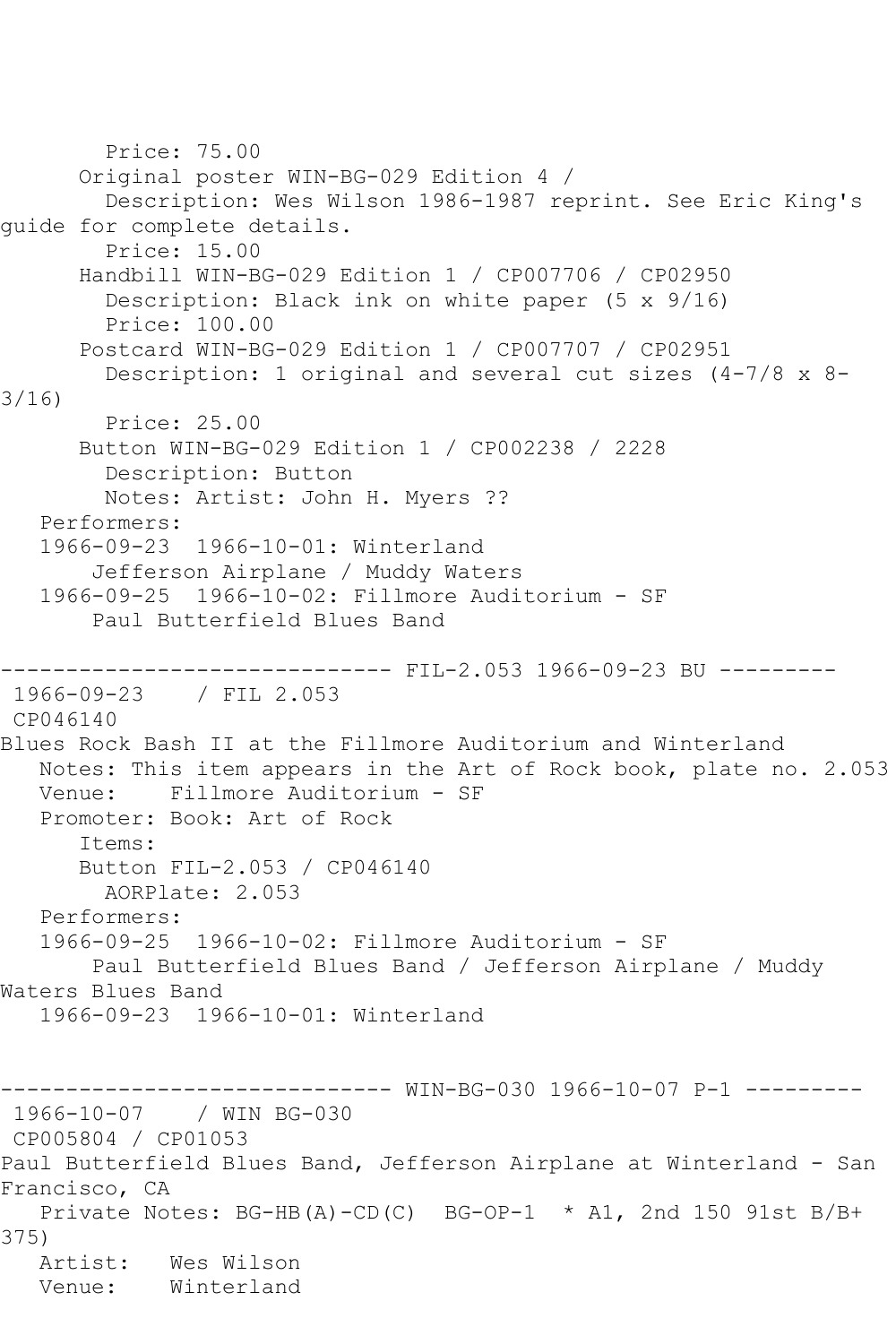Promoter: Bill Graham Original Series Items: Original poster WIN-BG-030 Edition 1 / CP005804 / CP01053 Description: 1 original, 2 reprints (11-11/16 x 24-1/4) Price: 600.00 Original poster WIN-BG-030 Edition 2 / Description: See Eric King's guide for complete details. Price: 125.00 Original poster WIN-BG-030 Edition 3 / Description: See Eric King's guide for complete details. Price: 10.00 Handbill WIN-BG-030 Edition 1 / CP007710 / CP02954 Description: Colors of poster (4-3/8 x 8-1/4) Price: 225.00 Postcard WIN-BG-030 Edition 1 / CP007709 / CP02953 Description: Colors of poster (4-7/16 x 8-5/16) Price: 30.00 Performers: 1966-10-07 1966-10-08: Winterland Paul Butterfield Blues Band / Jefferson Airplane / Grateful Dead ------------------------------ WIN-2.205 1966-10-22 P-1 --------- 1966-10-22 / WIN 2.205 CP001580 / 1600 Big Brother and the Holding Company, Grateful Dead at Winterland - San Francisco, CA Notes: This item appears in the Art of Rock book, plate no. 2.205 Artist: Mari Tepper Venue: Winterland Promoter: Book: Art of Rock Items: Original poster WIN-2.205 Edition 1 / CP001580 / 1600 (14-1/2 x 20) AORPlate: 2.205 Handbill WIN-2.205 / (4-1/2 x 6-1/2) AORPlate: 2.205 Performers: 1966-10-22: Winterland Big Brother and the Holding Company / Grateful Dead / Quicksilver Messenger Service ------------------------------ LSD-2.209 1966-10-31 P-1 --------- 1966-10-31 CP000038 / 0039 Acid Test Graduation: Grateful Dead, Merry Pranksters at Winterland - San Francisco, CA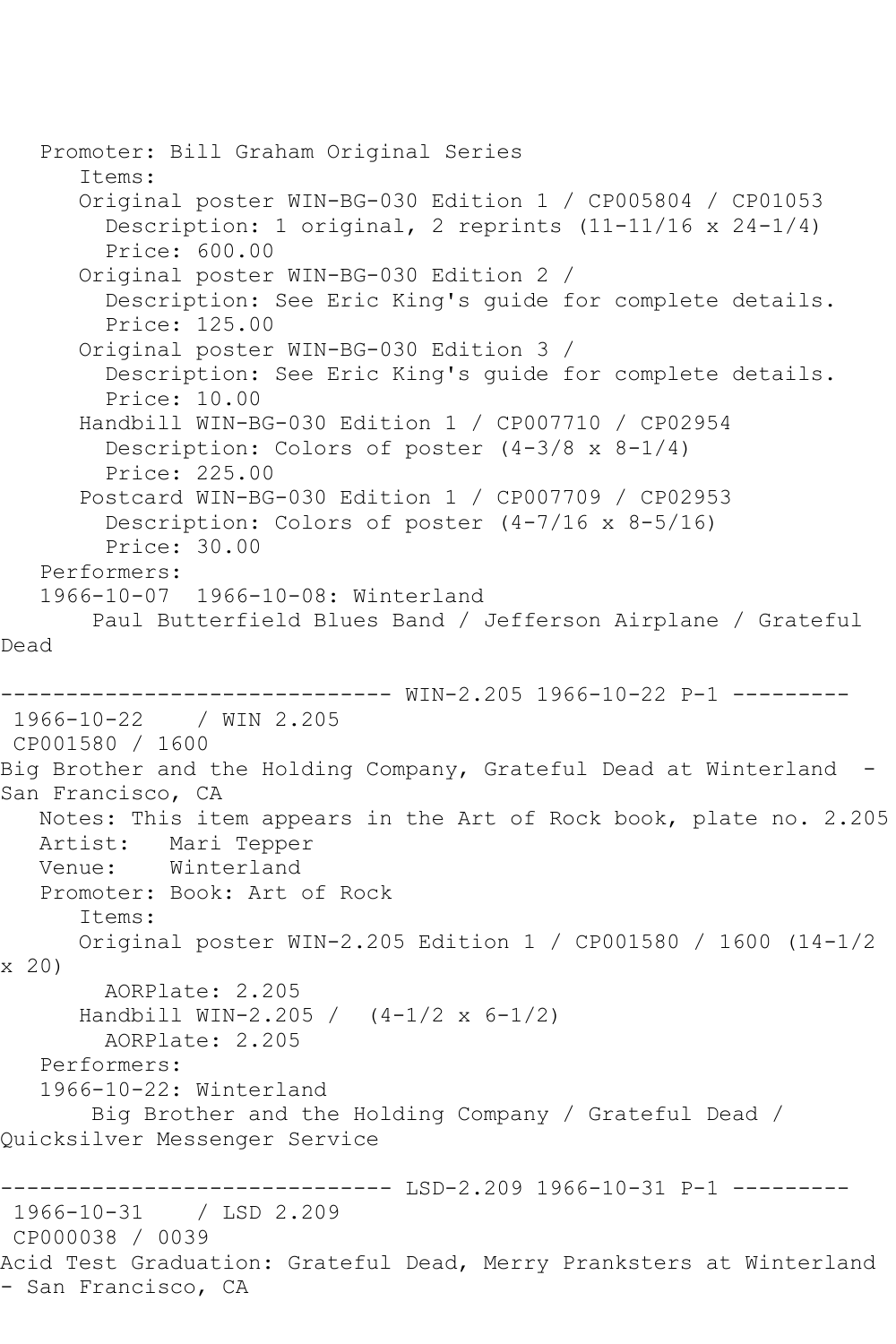Notes: This item appears in the Art of Rock book, plate no. 2.209 Event: Have You Passed Artist: GUT (Gary Guttierez) Venue: Commons, San Francisco State College Promoter: Acid Tests Items: Original poster LSD-2.209 Edition 1 / CP000038 / 0039 (12-1/2  $x \ 20 - 1/4$  AORPlate: 2.209 Price: 5500.00 Performers: 1966-10-31: Commons, San Francisco State College Grateful Dead / Merry Pranksters / Neal Cassady / Ken Kesey / Ken / Anonymous Artists of America (AAA) / Caliope Co. ------------------------------ WIN 1966-12-16 P-2 --------- 1966-12-16 / WIN CP006124 / CP01373 Quicksilver Messenger Service, Big Brother and the Holding Company at Winterland - San Francisco, CA Notes: Not a common poster, but one that looks like it ought to be part of one of the major series. Instead, it is an early Winterland poster from the SF Poster Company. Does anyone have more information on this company? Private Notes: \* B+ 125, A/A- 250 @ Event: The X-Mas Show Artist: SF Poster Company Venue: Winterland Items: Original poster WIN Edition 1 / CP006124 / CP01373 (12-3/4 x 20) Price: 300.00 Original poster WIN Edition 2 / CP006124 Price: 50.00 Performers: 1966-12-16 1966-12-17: Winterland Quicksilver Messenger Service / Big Brother and the Holding Company / Great San Francisco Earthquake Dancers / Loving Impulse / Hippy Santa Claus / John Stevens Electronic Art Exhibit / Congress of Wonders ------------------------------ 1967-01-27 H --------- 1967-01-27 / CP700190 Dr. Timothy Leary: Psychedelic Celebration Number One Venue: Berkeley Community Theater Items: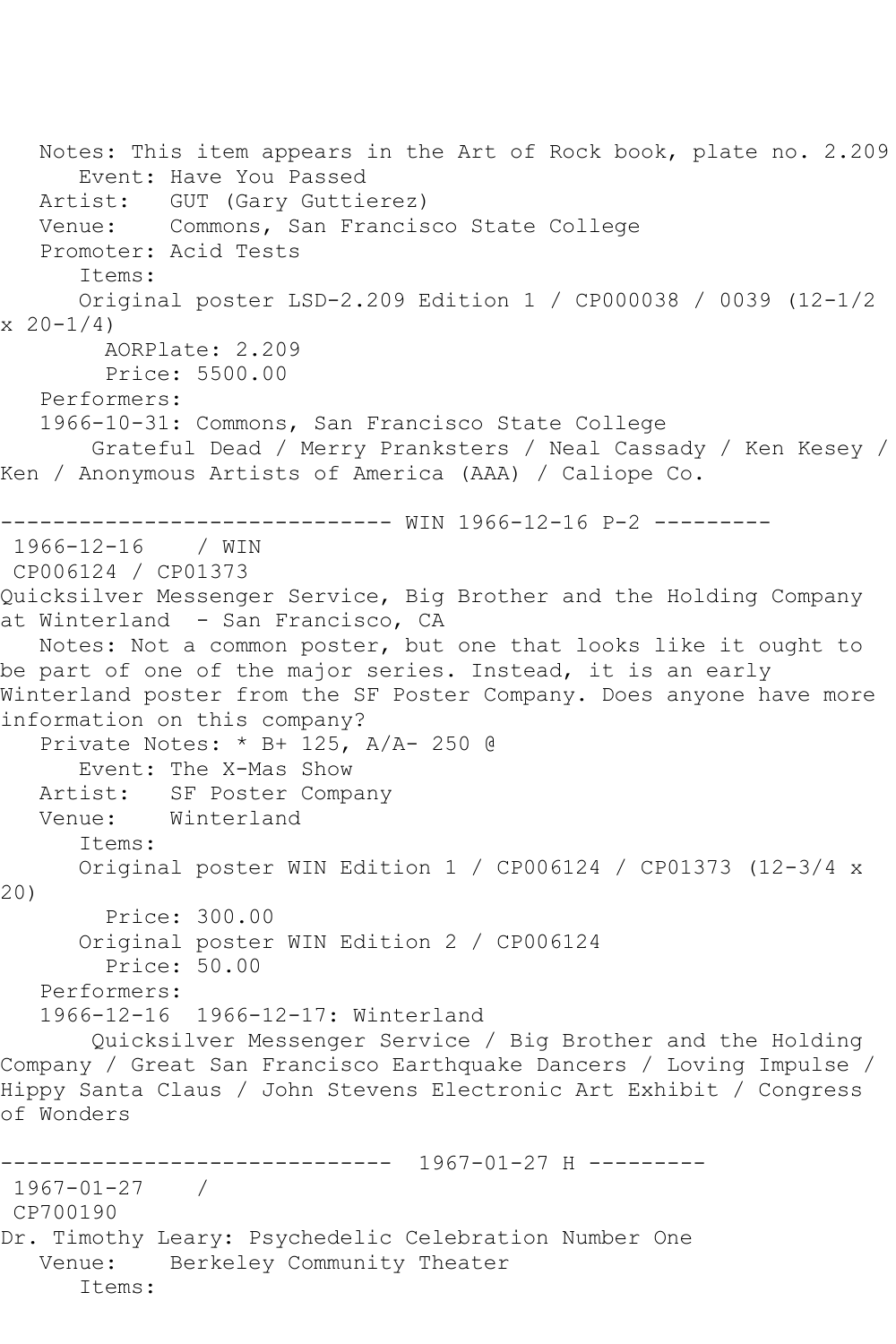Handbill / CP700190 (5-1/2 x 7) Performers: 1967-01-27 1967-01-28: Berkeley Community Theater Timothy Leary / Winterland ------------------------------ WIN-2.194 1967-03-03 P-1 --------- 1967-03-03 / WIN 2.194 CP000291 / 0295 Grateful Dead, Moby Grape at Winterland - San Francisco, CA Notes: from John Wasserman This item appears in the Art of Rock book, plate no. 2.194 Event: 1st Annual Love Circus<br>Artist: Herrick Herrick Venue: Winterland Promoter: Love Conspiracy Commune Items: Original poster WIN-2.194 Edition 1 / CP000291 / 0295 (17-1/2 x 25) AORPlate: 2.194 Price: 800.00 Performers: 1967-03-03: Winterland Grateful Dead / Moby Grape / Loading Zone / Blue Crumb Truck Factory ------------------------------ WIN-BG-054 1967-03-10 P-1 --------- 1967-03-10 / WIN BG-054 CP007155 / CP02405 Jefferson Airplane, Jimmy Reed at Winterland - San Francisco, CA Private Notes: BG-CD(D) BG-OP-1 Artist: Wes Wilson<br>Venue: Winterland Winterland Promoter: Bill Graham Original Series Items: Original poster WIN-BG-054 Edition 1 / CP007155 / CP02405 Description: 1 original (13-1/2 x 20) Price: 200.00 Original poster WIN-BG-054 Edition 2 / Description: See Eric King's guide for complete details. Price: 75.00 WIN-BG-054 Edition 1 / CP000482 / 0487 Description: Partial Proof Postcard WIN-BG-054 Edition 1 / CP007752 / CP02996 Description: 1 original with postal variations (4-15/16 x 7- 2/8) Price: 75.00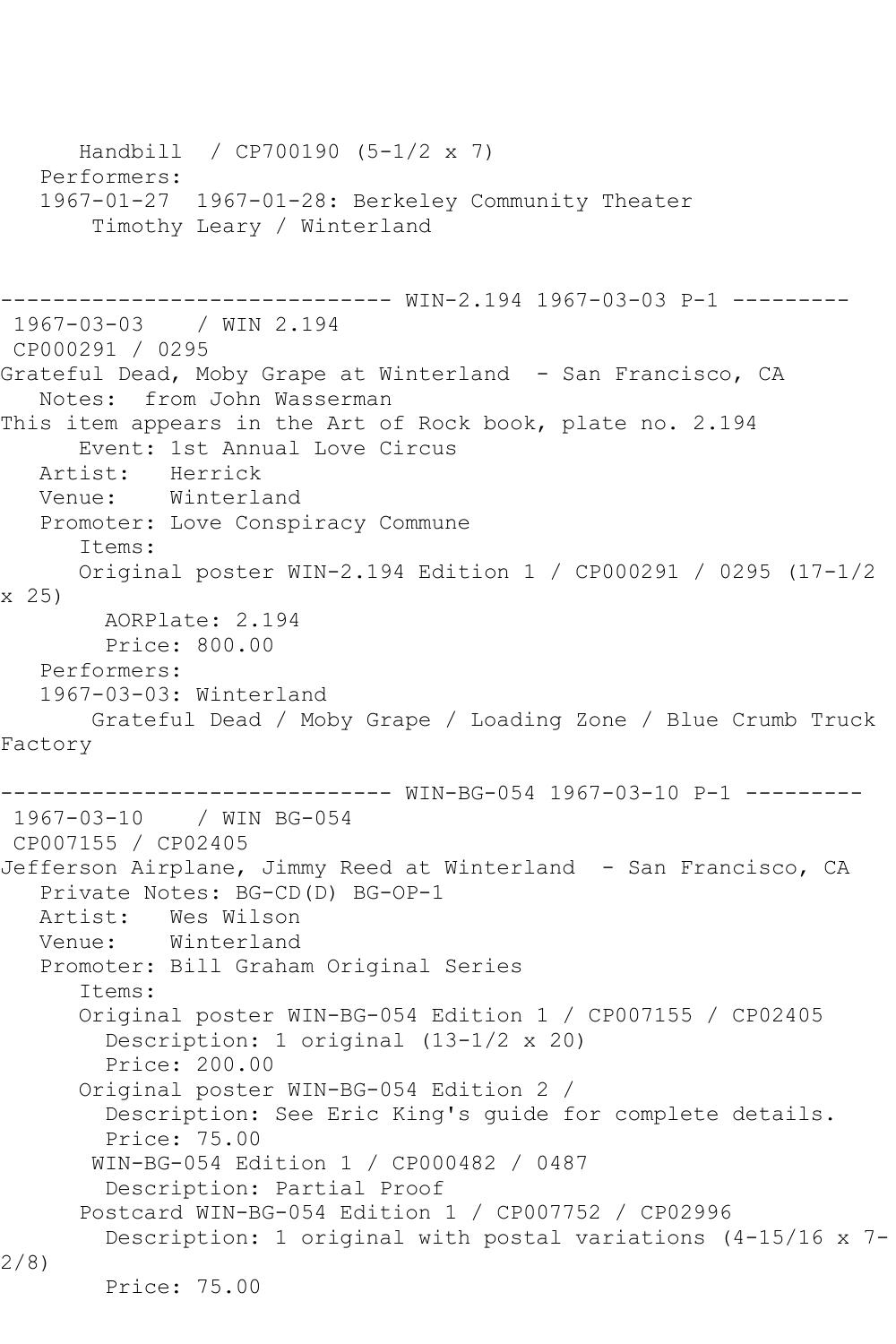WIN-BG-054 / CP002389 / 2376 Performers: 1967-03-10 1967-03-11: Winterland Jefferson Airplane / Jimmy Reed / John Lee Hooker / Stu Gardner Trio 1967-03-12: Fillmore Auditorium - SF Jefferson Airplane / John Lee Hooker / Jimmy Reed / Stu Gardner Trio ------------------------------ WIN-BG-055 1967-03-17 P-1 --------- 1967-03-17 / WIN BG-055 CP007156 / CP02406 Chuck Berry, Grateful Dead at Winterland - San Francisco, CA Private Notes: BG-CD(A) BG-OP-1 Artist: Wes Wilson Venue: Winterland Promoter: Bill Graham Original Series Items: Original poster WIN-BG-055 Edition 1 / CP007156 / CP02406 Description: 1 original , 1 reprint (13-1/2 x 21-1/2) Price: 300.00 Postcard WIN-BG-055 Edition 1 / CP007753 / CP02997 Description: 1 original with variations, postal and otherwise. See Eric King's guide for complete details. (4-15/16 x 7- 7/8) Price: 60.00 WIN-BG-055 / CP002390 / 2377 Performers: 1967-03-17 1967-03-19: Winterland Winterland ---: Winterland ---: Winterland ---: Fillmore Auditorium - SF ---: Fillmore Auditorium - SF Chuck Berry / Chuck Berry / Grateful Dead / Grateful Dead / Johnny Talbot / Johnny Talbot ------------------------------ WIN-BG-056 1967-03-24 P-1 --------- 1967-03-24 / WIN BG-056 CP007157 / CP02407 Moby Grape, Chambers Brothers at Winterland - San Francisco, CA Private Notes: BG-CD(A+B+C) BG-OP-1 Artist: Wes Wilson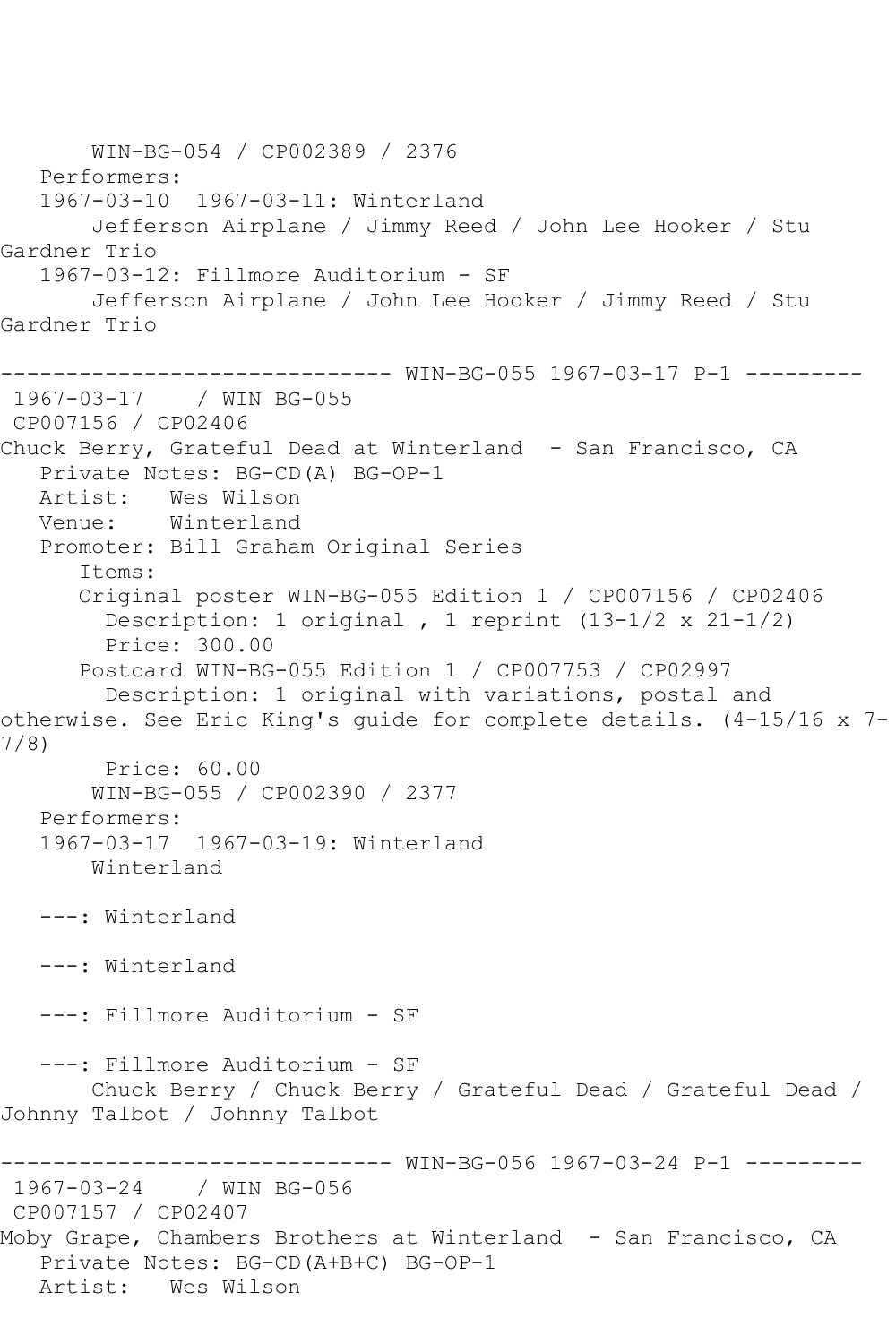Venue: Winterland Promoter: Bill Graham Original Series Items: Original poster WIN-BG-056 Edition 1 / CP007157 / CP02407 Var. VAR Description: 1 original (13-11/16 x 21) Price: 300.00 Postcard WIN-BG-056 Edition 1 / CP007755 / CP02999 Var. A Description: See Eric King's guide for complete details. (5 x 7-9/16) Price: 100.00 Postcard WIN-BG-056 Edition 1 / CP007754 / CP02998 Var. B Description: 1 original with 2 variants, postal variants. See Eric King's guide for complete details. (5 x 7-9/16) Price: 100.00 Postcard WIN-BG-056 Edition 1 / CP007756 / CP03000 Var. C Description: See Eric King's guide for complete details. (5 x 7-9/16) Price: 100.00 WIN-BG-056 / CP002391 / 2378 Performers: 1967-03-24 1967-03-25: Winterland Moby Grape / Chambers Brothers / Charlatans 1967-03-26: Winterland Moby Grape / Chambers Brothers / Charlatans ------------------------------ WIN-BG-057 1967-03-31 P-1 --------- 1967-03-31 / WIN BG-057 CP007158 / CP02408 Byrds, Moby Grape at Winterland - San Francisco, CA Private Notes: BG-CD BG-OP-1<br>Artist: Wes Wilson Artist: Wes Wilson<br>Venue: Winterland Winterland Promoter: Bill Graham Original Series Items: Original poster WIN-BG-057 Edition 1 / CP007158 / CP02408 Description: 1 original , 1 reprint (13-1/2 x 22-3/4) Price: 400.00 Original poster WIN-BG-057 Edition 2 / Description: See Eric King's guide for complete details. Price: 100.00 Postcard WIN-BG-057 Edition 1 / CP007757 / CP03001 Description: 1 original with 2 variations, postal variation  $(4-7/8 \times 7-7/8)$  Price: 25.00 Postcard WIN-BG-057 Edition 2 / Description: See Eric King's guide for complete details.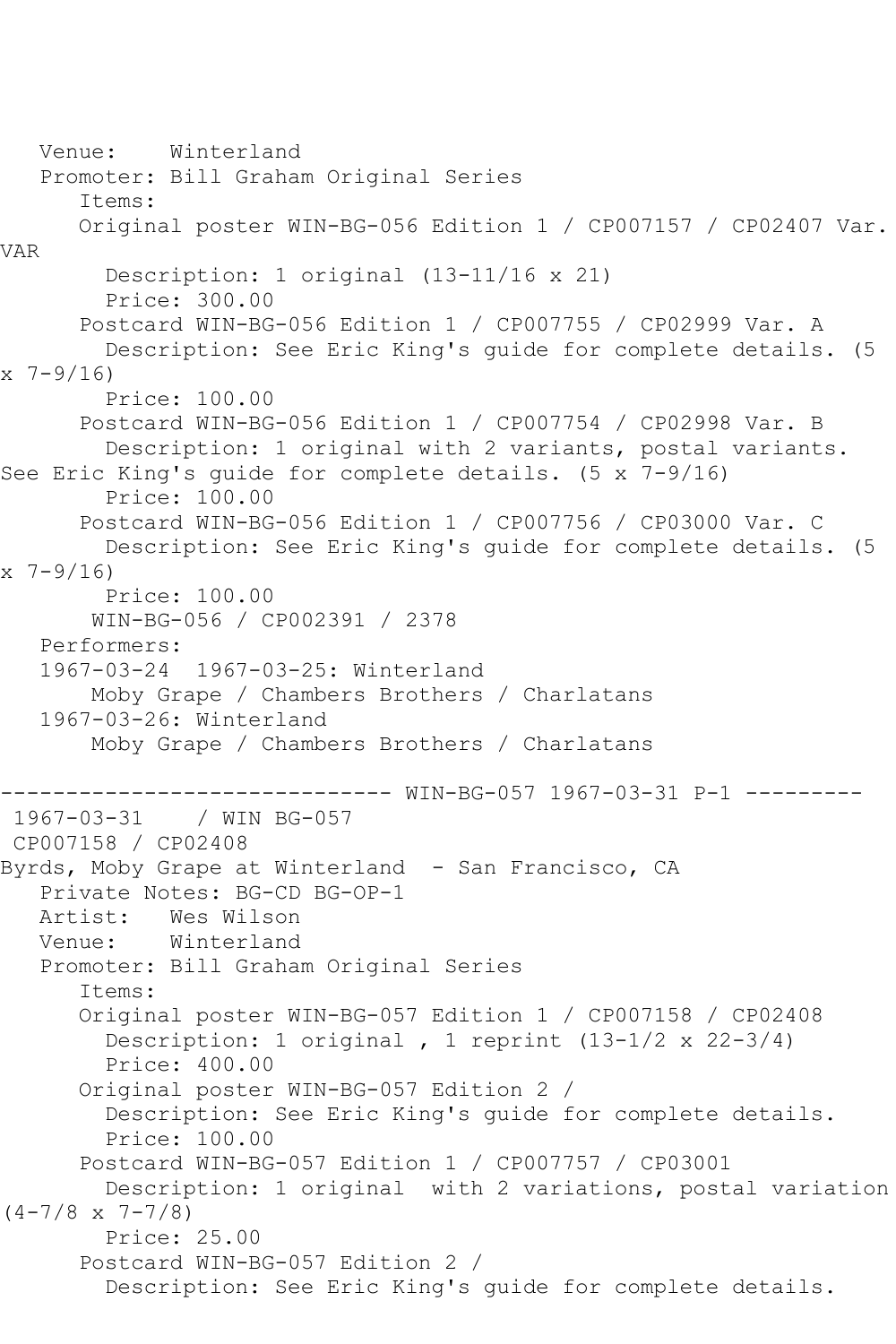Price: 15.00 WIN-BG-057 / CP000481 / 0486 WIN-BG-057 / CP002392 / 2379 Performers: 1967-03-31 67-04-01: Winterland Byrds / Moby Grape / Andrew Staples 1967-04-02: Winterland Moby Grape / Byrds / Andrew Staples ------------------------------ WIN 1967-04-15 P-1 --------- 1967-04-15 / WIN CP001427 / 1443 Little Richard, Big Beat Band at Winterland - San Francisco, CA<br>Venue: Winterland Winterland Items: Original poster WIN Edition 1 / CP001427 / 1443 (14 x 28) Performers: 1967-04-15: Winterland Little Richard / Big Beat Band / Larry Williams / Johnny G. Watson / Little Dion ------------------------------ 1967-05-05 H --------- 1967-05-05 / CP700195 Mojo Men, Vejables at Winterland [San Francisco, CA] Artist: Mari Tepper<br>Venue: Winterland Winterland Items: Handbill / CP700195 (7 x 10) Performers: 1967-05-05 1967-05-07: Winterland Mojo Men / Vejables / Hedds ------------------------------ WIN 1967-05-19 P-1 --------- 1967-05-19 / WIN CP005641 / CP00890 Moby Grape, PJ Proby at Winterland - San Francisco, CA Private Notes: \* A/A- 75@ Event: Rock Revolution Artist: L. Kantrowitz Venue: Winterland Items: Original poster WIN Edition 1 / CP005641 / CP00890 (13-11/16 x 18-1/2) Price: 75.00 Handbill WIN Edition 1 / CP001309 / 1326 Performers: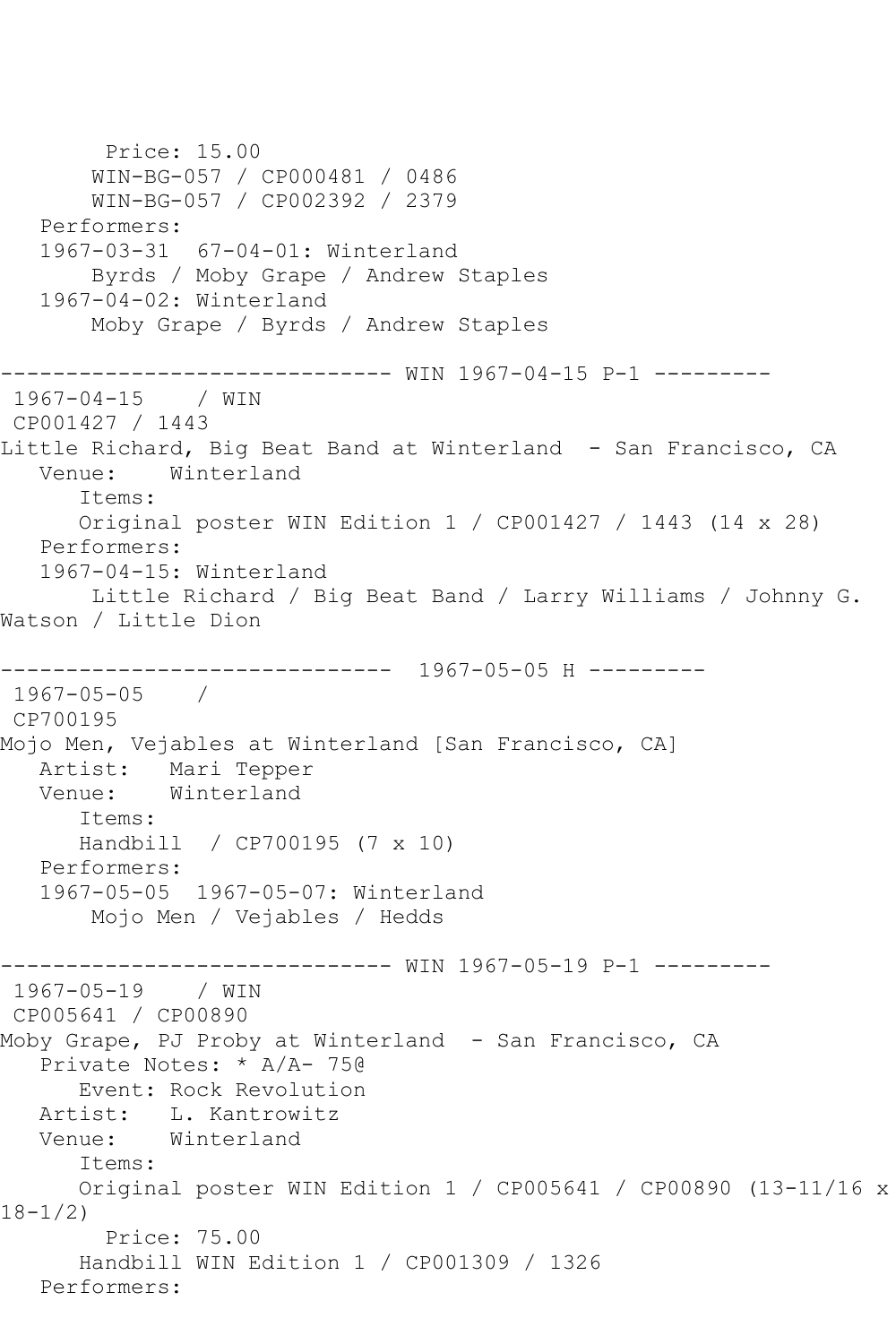1967-05-19 1967-05-20: Winterland Moby Grape / PJ Proby / Love / Young Giants / Carousels ------------------------------ WIN-2.206 1967-05-30 P-1 --------- 1967-05-30 / WIN 2.206 CP007022 / CP02272 Halo: Grateful Dead, Jefferson Airplane at Winterland - San Francisco, CA Notes: Haight Ashbury Legal Organization This item appears in the Art of Rock book, plate no. 2.206 Private Notes: \* A/A- 190@ Benefit: Benefit For The Haight-Ashbury Legal Organization (HALO) Stanley Mouse Venue: Winterland Promoter: Haight Ashbury Legal Organization Items: Original poster WIN-2.206 Edition 1 / CP007022 / CP02272 (14 x 18-1/4) AORPlate: 2.206 Price: 200.00 Performers: 1967-05-30: Winterland Grateful Dead / Jefferson Airplane / Big Brother and the Holding Company / Quicksilver Messenger Service / Charlatans ------------------------------ FIL-BG-085 1967-09-28 P-1 --------- 1967-09-28 / FIL BG-085 CP007185 / CP02435 Flamin' Groovies, Jefferson Airplane at Fillmore Auditorium - SF - San Francisco, CA Private Notes: BG-CD(A) BG-OP-1-Signed-Irons Artist: Greg Irons<br>Venue: Fillmore A Fillmore Auditorium - SF Promoter: Bill Graham Original Series Items: Original poster FIL-BG-085 Edition 1 / CP007185 / CP02435 Description: 1 original (14 x 21) Price: 250.00 Postcard FIL-BG-085 Edition 1 / CP007788 / CP03032 Description: 1 original, double with BG-84 (4-3/8 x 7) Price: 125.00 Performers: 1967-09-28: Fillmore Auditorium - SF Flamin' Groovies / Jefferson Airplane / Mother Earth 1967-09-29 67-09-30: Winterland Jefferson Airplane / Flamin' Groovies / Mother Earth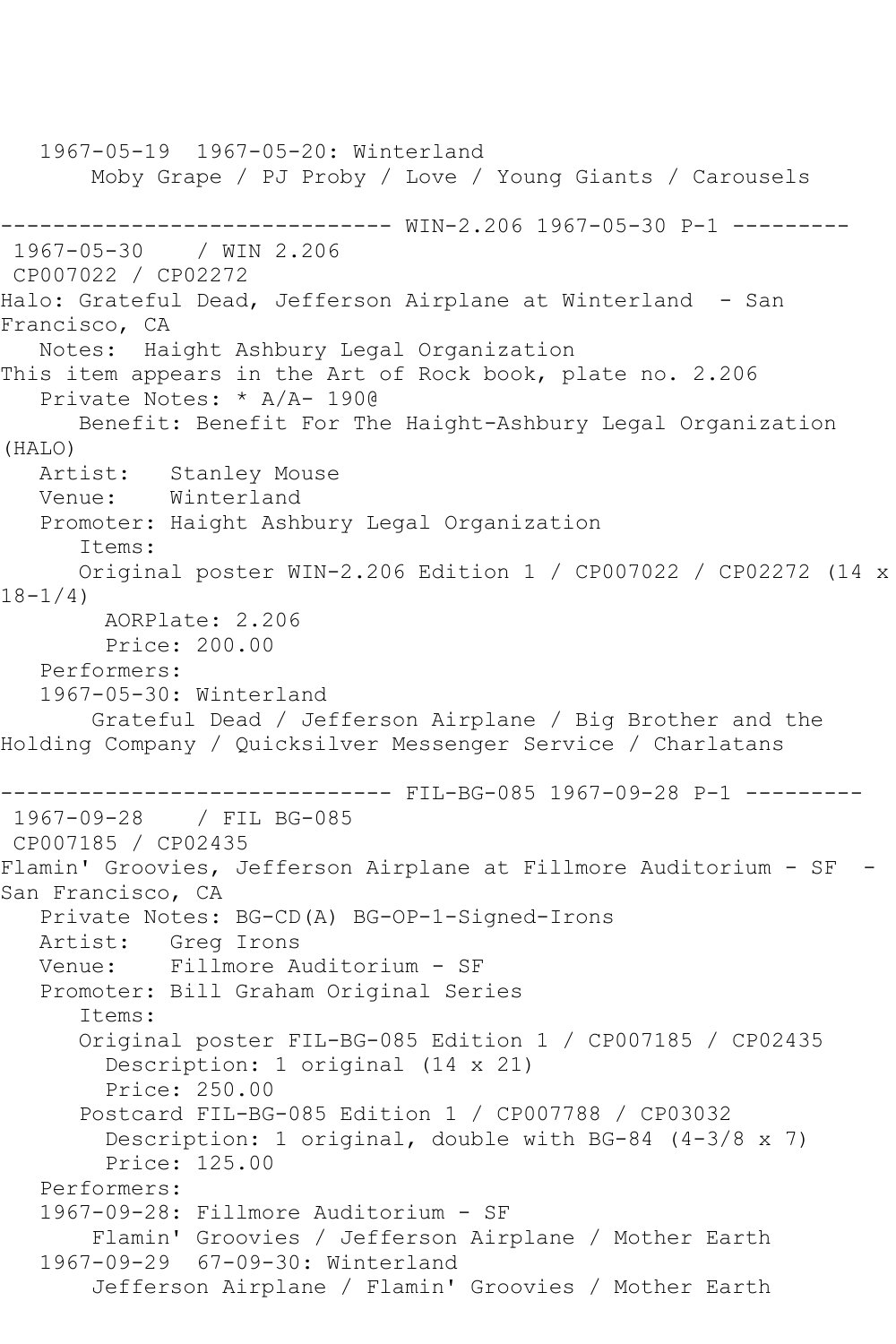------------------------------ FIL-BG-088 1967-10-11 P-1 --------- 1967-10-11 / FIL BG-088 CP007188 / CP02438 Jefferson Airplane, Charlatans at Fillmore Auditorium - SF - San Francisco, CA Private Notes: BG-CD(A) BG-OP-1 Event: Benefit for the Haight Ashbury Medical Clinic Artist: Bonnie MacLean Venue: Fillmore Auditorium - SF Promoter: Bill Graham Original Series Items: Original poster FIL-BG-088 Edition 1 / CP007188 / CP02438 Description: 1 original (14 x 21) Price: 200.00 Postcard FIL-BG-088 Edition 1 / CP007791 / CP03035 Description: 1 original (4-1/2 x 6-6/8) Price: 25.00 Performers: 1967-10-11 1967-10-12: Fillmore Auditorium - SF Jefferson Airplane / Charlatans / Blue Cheer 1967-10-13 67-10-14: Winterland Jefferson Airplane / Charlatans / Blue Cheer ------------------------------ WIN-2.183 1967-10-31 P-1 ---------  $1967 - 10 - 31$ CP009955 / CS05050 Trip or Freak: Quicksilver Messenger Service, Grateful Dead at Winterland - San Francisco, CA Notes: The Trip of Freak was a poster done by three of the great San Francisco artists, Alton Kelly, Stanley Mouse, and Rick Griffin for Winterland on Halloween in 1967. Kelley did the face, while Mouse did the image above and Rick Griffin, the lettering at the bottom. This item appears in the Art of Rock book, plate no. 2.183 Event: Trip or Freak Artist: Alton Kelley Venue: Winterland Promoter: Book: Art of Rock Items: Original poster WIN-2.183 Edition 1 / CP009955 / CS05050 (14- 3/16 x 26-1/4) AORPlate: 2.183 Price: 3500.00 Original poster WIN-2.183 Edition 1 / CP002050 / 2037 AORPlate: 2.183 Original poster (Reprint) -2.183 Edition 2 /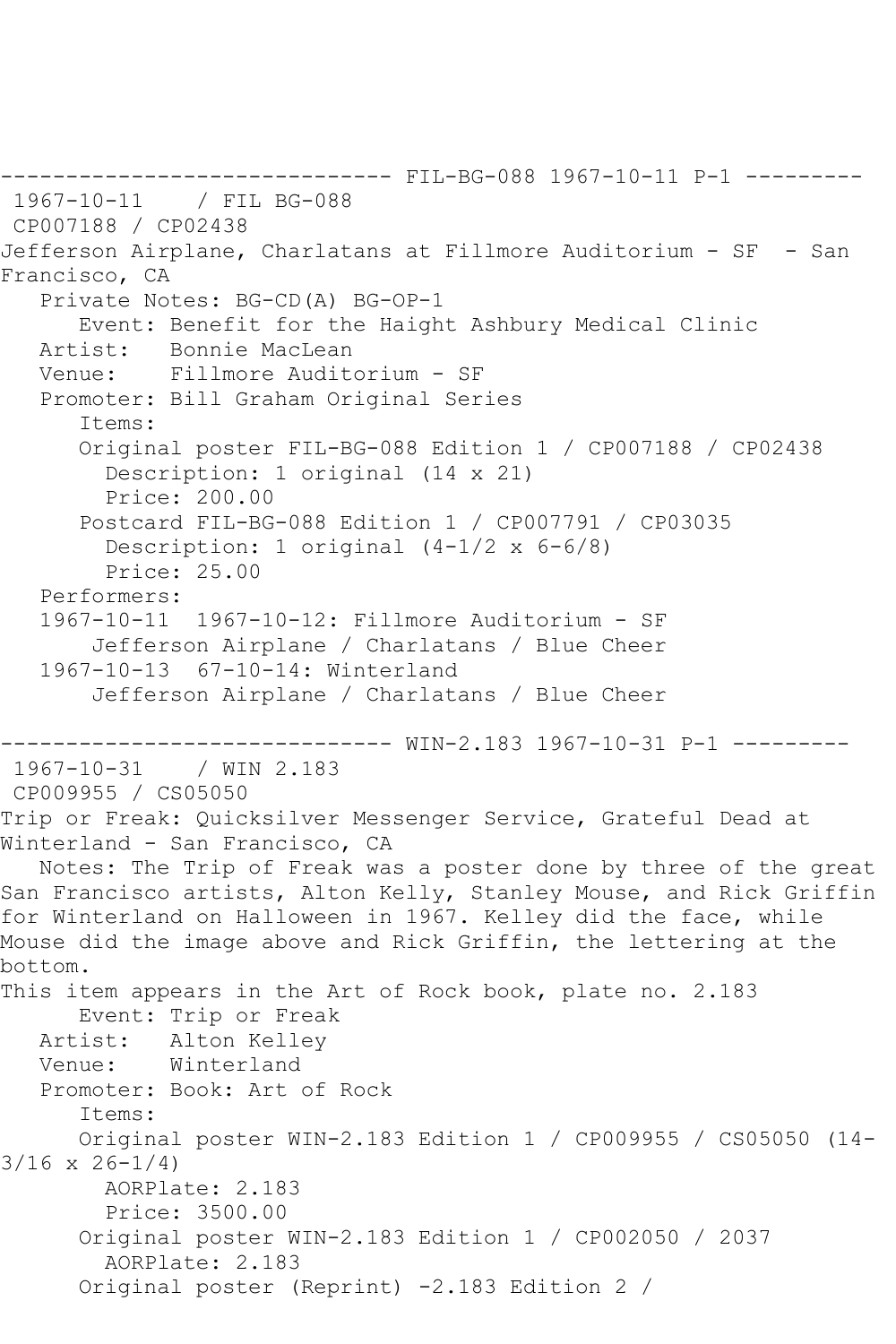Description: 2nd printing in 1980s. Some have black border. (19-1/2 x35-1/2) AORPlate: 2.183 Price: 150.00 Postcard / (3-3/4 x 7) AORPlate: 2.183 Price: 400.00 Performers: 1967-10-31: Winterland Quicksilver Messenger Service / Grateful Dead / Big Brother and the Holding Company ------------------------------ 1967-10-31 P --------- 1967-10-31 / CP060962 / CP060962 Quicksilver, Grateful Dead at Winterland - San Francisco, CA Benefit: Trip or Freak Artist: Rick Griffin Venue: Winterland Items: Original poster / CP060962 / CP060962 (22-7/8 x 28-1/2) Notes: Proof Sheet Performers: 1967-10-31: Winterland Quicksilver / Grateful Dead / Big Brother and the Holding Company ------------------------------ FIL-BG-091 1967-11-02 P-1 --------- 1967-11-02 / FIL BG-091 CP007191 / CP02441 Big Brother and the Holding Company, Pink Floyd at Fillmore Auditorium - SF - San Francisco, CA Private Notes: BG-CD(A) BG-OP-1 Artist: Bonnie MacLean Venue: Fillmore Auditorium - SF Promoter: Bill Graham Original Series Items: Original poster FIL-BG-091 Edition 1 / CP007191 / CP02441 Description: 1 original (14 x 21) Price: 450.00 Postcard FIL-BG-091 Edition 1 / CP007794 / CP03038 Description: 1 original with postal variations (4-1/2 x 6- 15/16) Price: 40.00 Performers: 1967-11-02 1967-11-04: Fillmore Auditorium - SF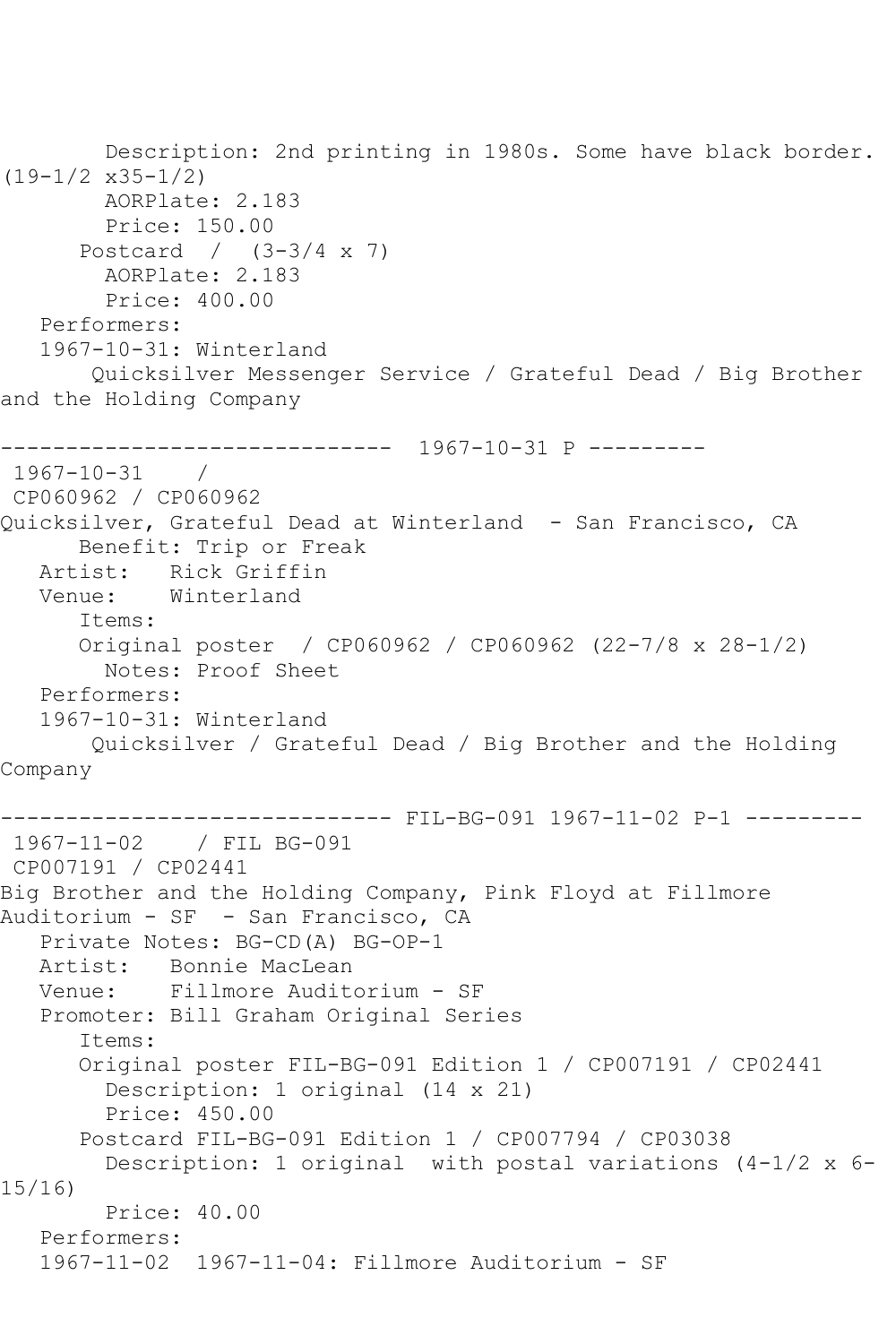Big Brother and the Holding Company / Pink Floyd / Richie Havens 1967-11-03 67-11-04: Winterland Big Brother and the Holding Company / Pink Floyd / Richie Havens ------------------------------ FIL-BG-092 1967-11-10 P-1 --------- 1967-11-10 / FIL BG-092 CP007192 / CP02442 Procol Harum, Pink Floyd at Fillmore Auditorium - SF - San Francisco, CA Private Notes: BG-CD(A) BG-OP-1 Artist: Nicholas Kouninos Venue: Fillmore Auditorium - SF Promoter: Bill Graham Original Series Items: Original poster FIL-BG-092 Edition 1 / CP007192 / CP02442 Description: 1 original (14 x 21) Price: 500.00 Postcard FIL-BG-092 Edition 1 / CP007795 / CP03039 Description: 1 original (4-1/2 x 6-6/8) Price: 100.00 Performers: 1967-11-09: Fillmore Auditorium - SF Procol Harum / Pink Floyd / H.P. Lovecraft 1967-11-10 1967-11-11: Winterland Procol Harum / Pink Floyd / H.P. Lovecraft ------------------------------ FIL-BG-093 1967-11-16 P-1 --------- 1967-11-16 / FIL BG-093 CP007193 / CP02443 Doors, Procol Harum at Fillmore Auditorium - SF - San Francisco, CA Private Notes: BG-CD(A) BG-OP-1 Artist: Jim Blashfield Venue: Fillmore Auditorium - SF Promoter: Bill Graham Original Series Items: Original poster FIL-BG-093 Edition 1 / CP007193 / CP02443 Description: 1 original (14 x 20-1/4) Price: 450.00 Original poster FIL-BG-093 Edition 2 / Description: See Eric King's guide for complete details. 1000 poster reprinted on 1968-12-14. Price: 150.00 Postcard FIL-BG-093 Edition 1 / CP007796 / CP03040 Description: 1 original with variations, postal and others  $(4-9/16 \times 7)$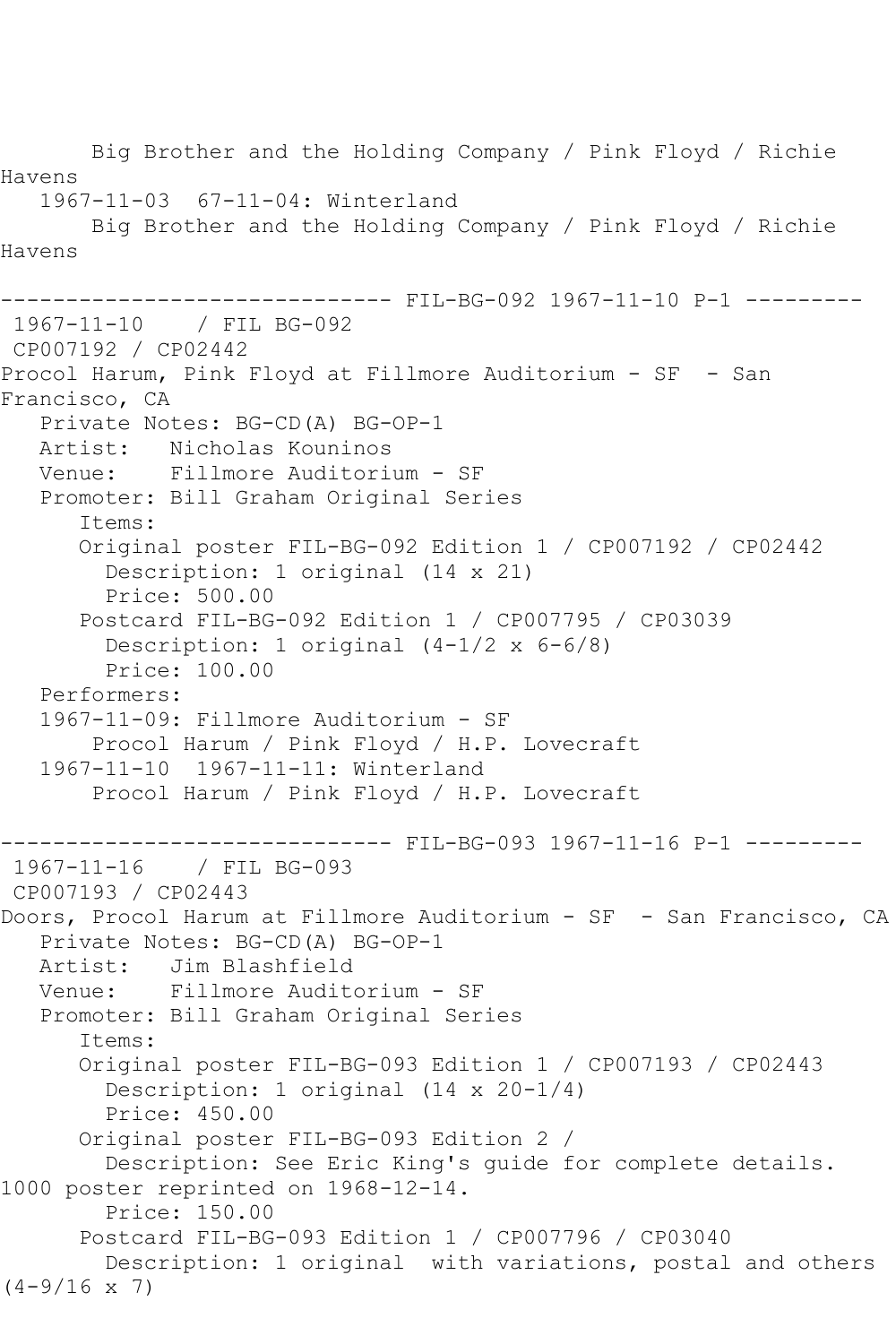```
 Price: 40.00
   Performers:
   1967-11-16: Fillmore Auditorium - SF
        Doors / Procol Harum
   1967-11-17 67-11-18: Winterland
        Doors / Procol Harum / MT. Rushmore
------------------------------ FIL-BG-094 1967-11-23 P-1 ---------
1967-11-23 / FIL BG-094
CP007194 / CP02444
Donovan, H.P. Lovecraft at Fillmore Auditorium - SF - San 
Francisco, CA
   Private Notes: BG-CD(C) BG-OP-1
       Event: Thanksgiving Weekend
   Artist: Nicholas Kouninos
   Venue: Fillmore Auditorium - SF
   Promoter: Bill Graham Original Series
       Items:
       Original poster FIL-BG-094 Edition 1 / CP007194 / CP02444
         Description: 1 original (14 x 21-1/4)
         Price: 150.00
       Postcard FIL-BG-094 Edition 1 / CP007797 / CP03041
        Description: 1 original with postal variations (4-5/8 \times 7) Price: 50.00
   Performers:
   1967-11-23: Fillmore Auditorium - SF
        Donovan / H.P. Lovecraft / Mother Earth
   1967-11-23 1967-11-25: Winterland
        Donovan / H.P. Lovecraft / Mother Earth
      ------------------------------ FIL-BG-096 1967-12-07 P-1 ---------
1967-12-07 / FIL BG-096
CP007196 / CP02446
Byrds, Electric Flag at Fillmore Auditorium - SF - San Francisco, 
CA Private Notes: BG-CD(A) BG-OP-1
   Artist: Bonnie MacLean
   Venue: Fillmore Auditorium - SF
   Promoter: Bill Graham Original Series
       Items:
       Original poster FIL-BG-096 Edition 1 / CP007196 / CP02446
         Description: 1 original (14 x 21)
         Price: 150.00
       Postcard FIL-BG-096 Edition 1 / CP007799 / CP03043
         Description: 1 original (4-9/16 x 7)
         Price: 40.00
   Performers:
```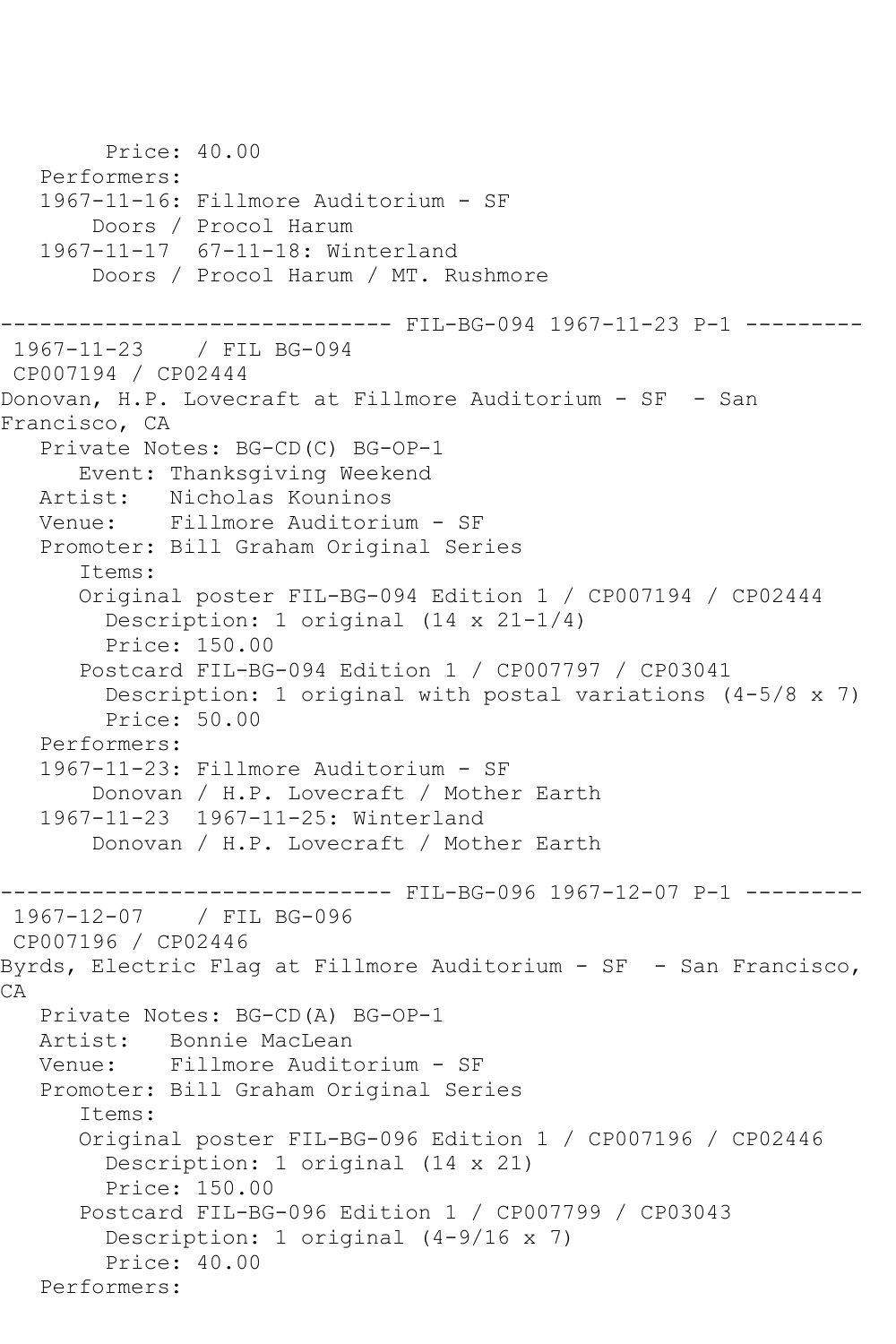```
 1967-12-07: Fillmore Auditorium - SF
        Byrds / Electric Flag / B.B. King
   1967-12-08 67-12-09: Winterland
        Byrds / Electric Flag / B.B. King
                     ------------------------------ FIL-BG-097 1967-12-14 P-1 ---------
1967-12-14 / FIL BG-097
CP007197 / CP02447
Tim Buckley, Chambers Brothers at Fillmore Auditorium - SF - San 
Francisco, CA
   Private Notes: BG-CD(B) BG-OP-1
   Artist: Stanley Mouse
   Venue: Fillmore Auditorium - SF
   Promoter: Bill Graham Original Series
       Items:
       Original poster FIL-BG-097 Edition 1 / CP007197 / CP02447
         Description: 1 original , 1 reprint (12-11/16 x 21-3/4)
         Price: 375.00
       Original poster FIL-BG-097 Edition 2 / 
         Price: 175.00
       Postcard FIL-BG-097 Edition 1 / CP007800 / CP03044
         Description: original, postal variations, double with BG-98. 
See Eric King's quide for complete details. (4-1/16 \times 7-1/16) Price: 40.00
   Performers:
   1967-12-14: Fillmore Auditorium - SF
        Tim Buckley / Chambers Brothers / Mothers of Invention
   1967-12-15 67-12-16: Winterland
        Tim Buckley / Chambers Brothers / Mothers of Invention
                       -------- WIN-2.207 1967-12-16 P ---------
1967-12-16 / WIN 2.207
CP000146 / 0150
Quicksilver Messenger Service, Big Brother and the Holding Compan at 
Winterland - San Francisco, CA
   Notes: This item appears in the Art of Rock book, plate no. 2.207
   Venue: Winterland
   Promoter: Book: Art of Rock
       Items:
       Original poster WIN-2.207 / CP000146 / 0150
         AORPlate: 2.207 
        Price: 250.00
   Performers:
   1967-12-16 1967-12-17: Winterland
        Quicksilver Messenger Service / Big Brother and the Holding 
Company / Congress of Wonders / Great San Francisco Earthquake 
Dancers / John Stevens Electronic Art Exhibit / Loving Impulse
```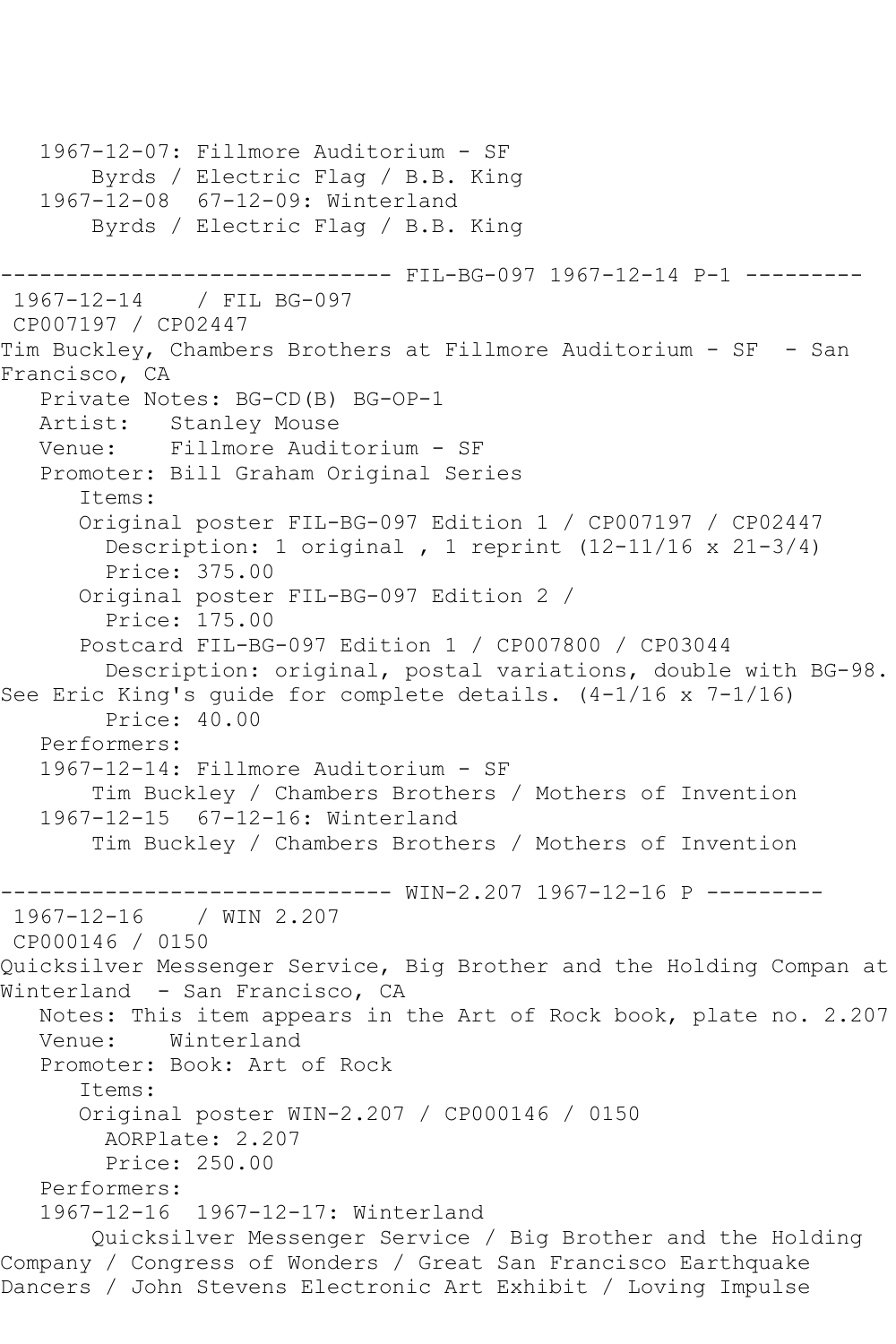------------------------------ 1967-12-22 P --------- 1967-12-22 / Grateful Dead at Winterland - San Francisco, CA Benefit: "Marijuana Defense Benefit" Artist: Alton Kelley Venue: Winterland Items: Original poster / Performers: 1967-12-22: Winterland Grateful Dead ------------------------------ WIN-BG-099 1967-12-26 P-1 --------- 1967-12-26 / WIN BG-099 CP007212 / CP02462 Doors, Chuck Berry at Winterland - San Francisco, CA Private Notes: BG-CD(A) BG-OP-1 Event: 6 Days of Sound Artist: Bonnie MacLean Venue: Winterland Promoter: Bill Graham Original Series Items: Original poster WIN-BG-099 Edition 1 / CP007212 / CP02462 Description: 1 original , 1 reprint (14 x 21) Price: 500.00 Original poster WIN-BG-099 Edition 2 / Description: 1993 promo. Has easel back. Price: 15.00 Postcard WIN-BG-099 Edition 1 / CP007803 / CP03047 Description: original, postal variations, double with BG-100. See Eric King's guide for complete details. (4-5/8 x 7-1/16) Price: 40.00 Performers: 1967-12-26 1967-12-31: Winterland Doors / Chuck Berry / Salvation 1967-12-29 1967-12-30: Chuck Berry / Big Brother and the Holding Company / Quicksilver Messenger Service 1967-12-31: Big Brother and the Holding Company / Quicksilver Messenger Service / Jefferson Airplane / Freedom Highway ------------------------------ WIN-BG-100 1967-12-31 P-1 --------- 1967-12-31 / WIN BG-100 CP007200 / CP02450 Jefferson Airplane, Big Brother and the Holding Company at Winterland - San Francisco, CA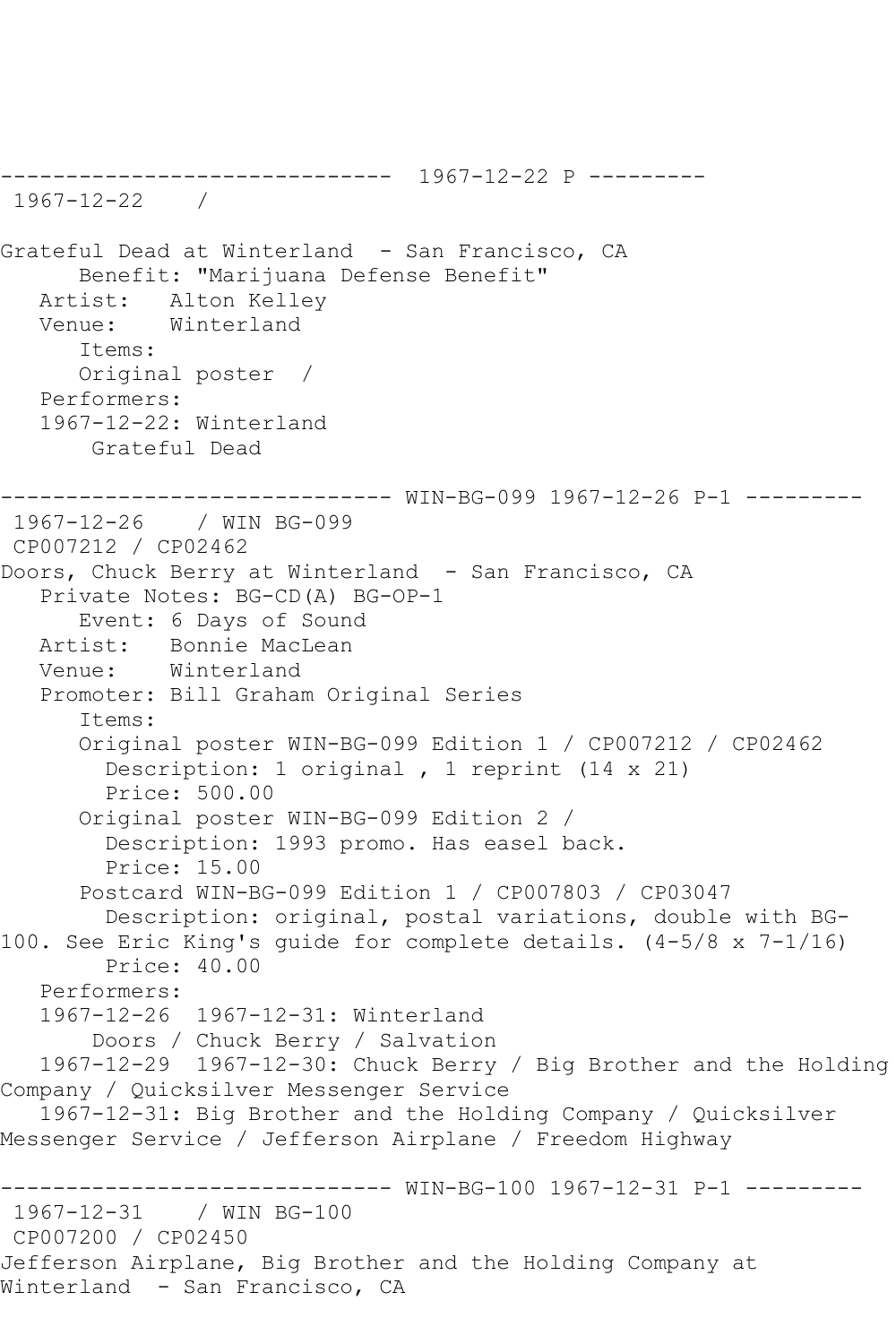```
 Private Notes: BG-CD(A)+G-100-A BG-OP-1
       Event: New Year's Eve
   Artist: Bonnie MacLean
   Venue: Winterland
    Promoter: Bill Graham Original Series
       Items:
       Original poster WIN-BG-100 Edition 1 / CP007200 / CP02450
         Description: 1 original (14 x 21)
         Price: 300.00
       Postcard WIN-BG-100 Edition 1 / CP007804 / CP03048
         Description: 1 original , postal variations, double with BG-
99 (4-5/8 x 7)
         Price: 25.00
    Performers:
    1967-12-31: Winterland
        Jefferson Airplane / Big Brother and the Holding Company / 
Quicksilver Messenger Service / Freedom Highway
          ------------------------------ FIL-BG-101 1968-01-04 P-1 ---------
1968-01-04 / FIL BG-101
CP007202 / CP02452
Vanilla Fudge, Steve Miller Blues Band at Fillmore Auditorium - SF 
- San Francisco, CA
   Private Notes: BG-CD(A) BG-OP-1
  Artist: Lee Conklin<br>Venue: Fillmore Aud
            Fillmore Auditorium - SF
   Promoter: Bill Graham Original Series
       Items:
       Original poster FIL-BG-101 Edition 1 / CP007202 / CP02452
         Description: 1 original , 1 reprint (14 x 21)
         Price: 1000.00
       Postcard FIL-BG-101 Edition 1 / CP007806 / CP03050
         Description: 1 original, postal variations, double BG-102 
(4-5/8 \times 7) Price: 200.00
    Performers:
    1968-01-04: Fillmore Auditorium - SF
        Vanilla Fudge / Steve Miller Blues Band / Sonny Terry / 
Brownie Mcghee
    1968-01-05 68-01-06: Winterland
        Vanilla Fudge / Steve Miller Blues Band / Sonny Terry / 
Brownie Mcghee
            ------------------------------ WIN 1968-01-17 P-1 ---------
1968-01-17 / WIN 
CP018829 / XA19680117
The Mothers, Sir Douglas at Winterland - San Francisco, CA
```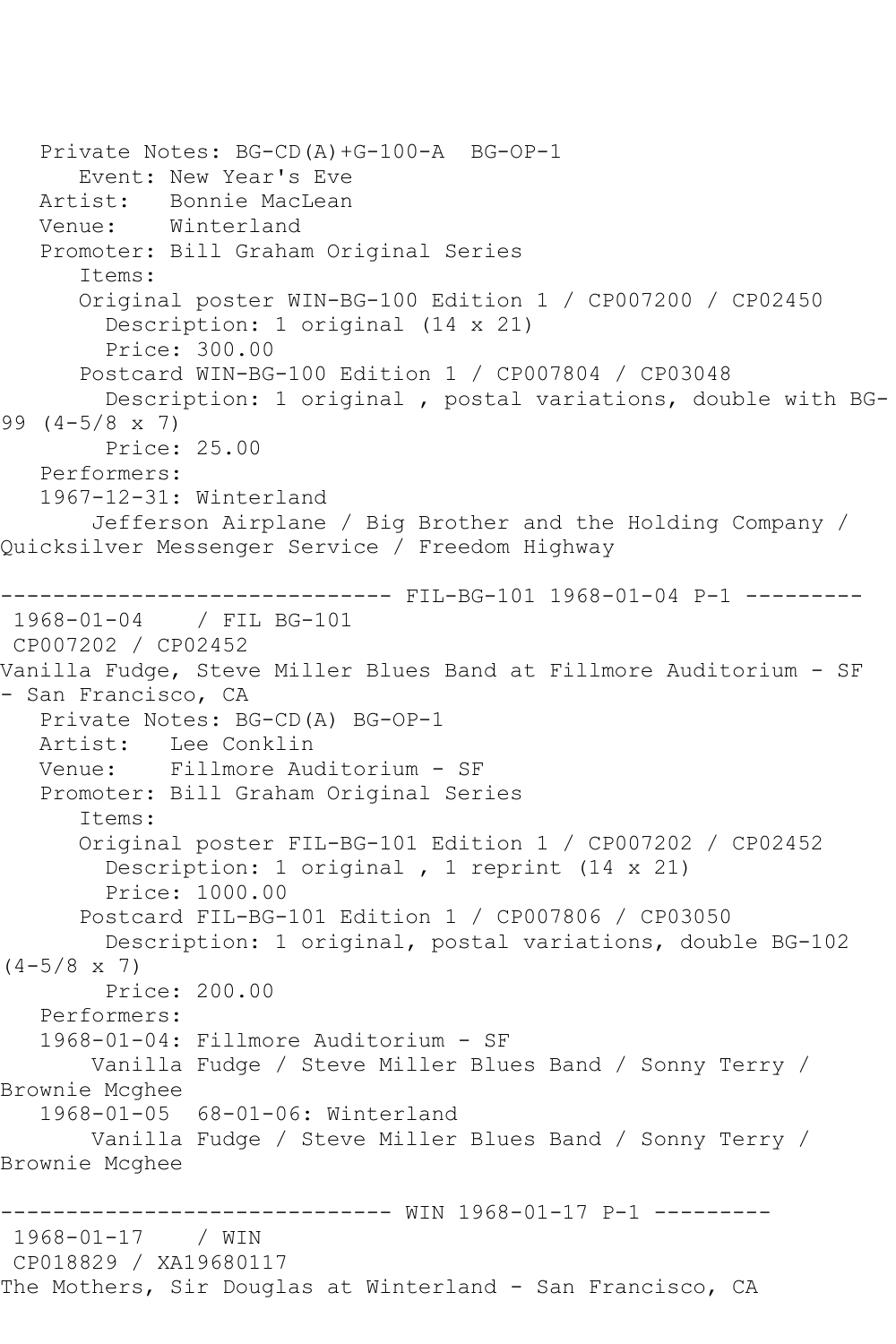Event: The Family Dog Revival Venue: Winterland Promoter: Family Dog Presents Items: Original poster WIN Edition 1 / CP018829 / XA19680117 Performers: 1968-01-17: Winterland Mothers / Sir Douglas Quintet / Jerry Abrahms / Pacific Gas and Electric ------------------------------ FIL-BG-104 1968-01-25 P-1 --------- 1968-01-25 / FIL BG-104 CP007205 / CP02455 Big Brother and the Holding Company, Electric Flag at Fillmore Auditorium - SF - San Francisco, CA Private Notes: BG-CD(A) BG-OP-1 Artist: Sozzi Venue: Fillmore Auditorium - SF Promoter: Bill Graham Original Series Items: Original poster FIL-BG-104 Edition 1 / CP007205 / CP02455 Description: 1 original (14 x 21) Price: 125.00 Original poster FIL-BG-104 Edition 2 / Description: See Eric King's guide for complete details. Price: 100.00 Postcard FIL-BG-104 Edition 1 / CP007809 / CP03053 Description: original, postal variations, double with BG-103  $(4-1/2 \times 7)$  Price: 20.00 Performers: 1968-01-26 1968-01-27: Fillmore Auditorium - SF Big Brother and the Holding Company / Electric Flag / Youngbloods / Ultimate Spinach 1968-01-25: Winterland Big Brother and the Holding Company / Electric Flag / Youngbloods / Ultimate Spinach ------------------------------ FW-BG-105 1968-02-01 P-1 --------- 1968-02-01 / FW BG-105 CP007206 / CP02456 Jimi Hendrix Experience, John Mayall at Fillmore West - San Francisco, CA Private Notes: BG-CD(A) BG-OP-1 Artist: Rick Griffin Venue: Fillmore West Promoter: Bill Graham Original Series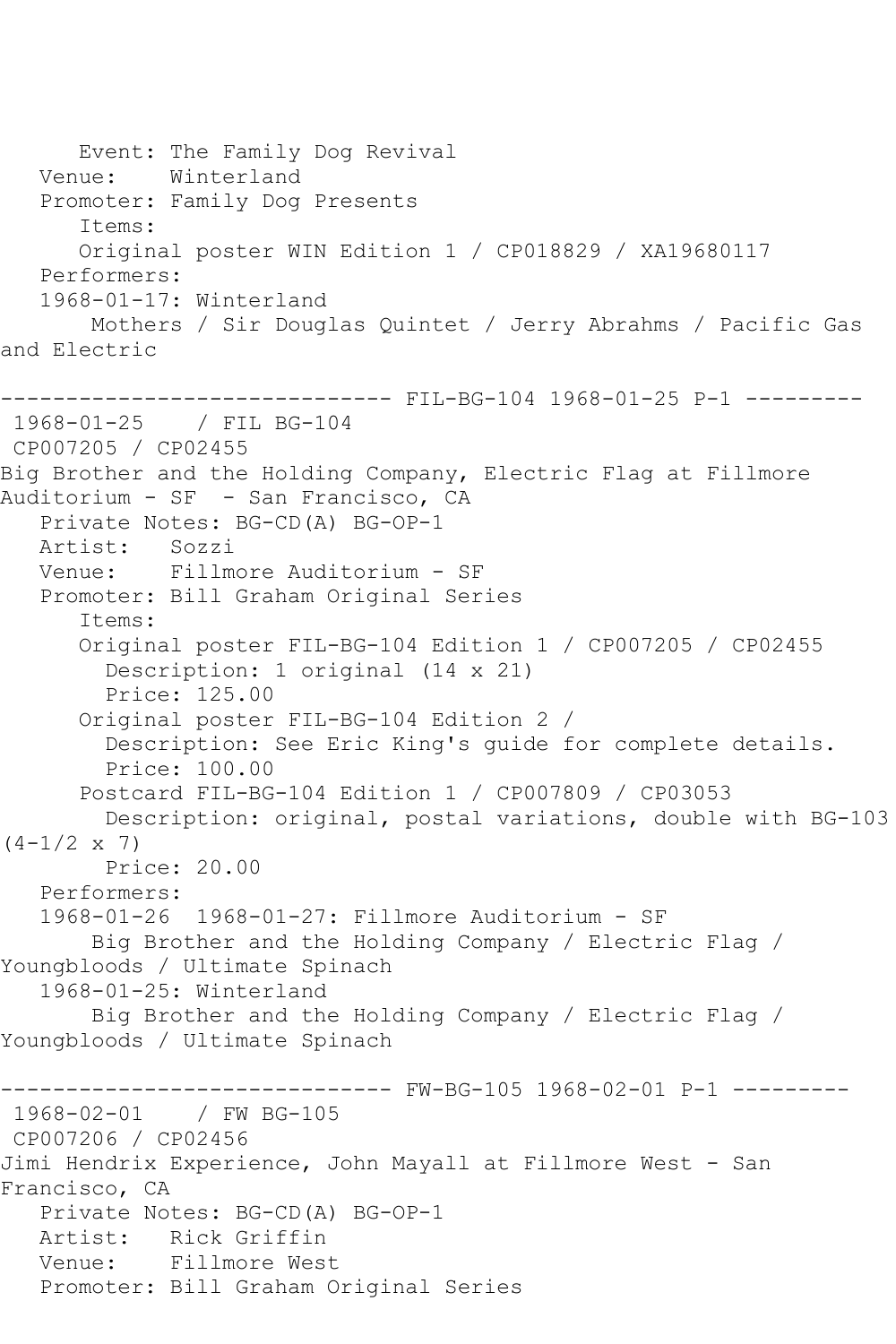```
 Items:
       Original poster FW-BG-105 Edition 1 / CP007206 / CP02456
         Description: 1 original, 2 reprints, 1 silkscreen, 1 glossy 
(14 x 21)
         Price: 6000.00
       Original poster FW-BG-105 Edition 2 / 
         Description: the "5" of 105 appears right on top of the "T" 
in "tickets.". See Eric King's guide for complete details.
         Price: 1000.00
       Original poster FW-BG-105 Edition 4 / 
         Description: This very large, perfectly produced printing of 
the BG-105 is signed by Rick Griffin. Published by ArtRock. (28 x 
41)
         Price: 5000.00
       Postcard FW-BG-105 Edition 1 / CP007818 / CP03062
         Description: original, postal variations, 2 reprints,double 
106 (4-1/2 x 7)
         Price: 600.00
       Memorabilia FW-BG-105 Edition 1 / CP001374 / 1390 (14 x 21)
         Price: 5200.00
   Performers:
   1968-02-01 1968-02-04: Fillmore West
        Jimi Hendrix / John Mayall / Albert King
   1968-02-02 1968-02-03: Winterland
        Jimi Hendrix / John Mayall / Albert King
------------------------------ FIL-BG-107 1968-02-15 P-1 ---------
1968-02-15 / FIL BG-107
CP007208 / CP02458
Paul Butterfield, James Cotton Blues Band at Fillmore Auditorium -
SF - San Francisco, CA
   Private Notes: BG-CD(A) BG-OP-1-Signed-Conklin
   Artist: Lee Conklin
   Venue: Fillmore Auditorium - SF
   Promoter: Bill Graham Original Series
       Items:
       Original poster FIL-BG-107 Edition 1 / CP007208 / CP02458
         Description: 1 original , 1 reprint (14 x 21)
         Price: 250.00
       Original poster FIL-BG-107 Edition 2 / 
         Description: See Eric King's guide for complete details.
         Price: 100.00
       Postcard FIL-BG-107 Edition 1 / CP007812 / CP03056
        Description: Original, postal variations, double with BG-108 
(4-1/2 \times 7-1/16) Price: 25.00
   Performers:
```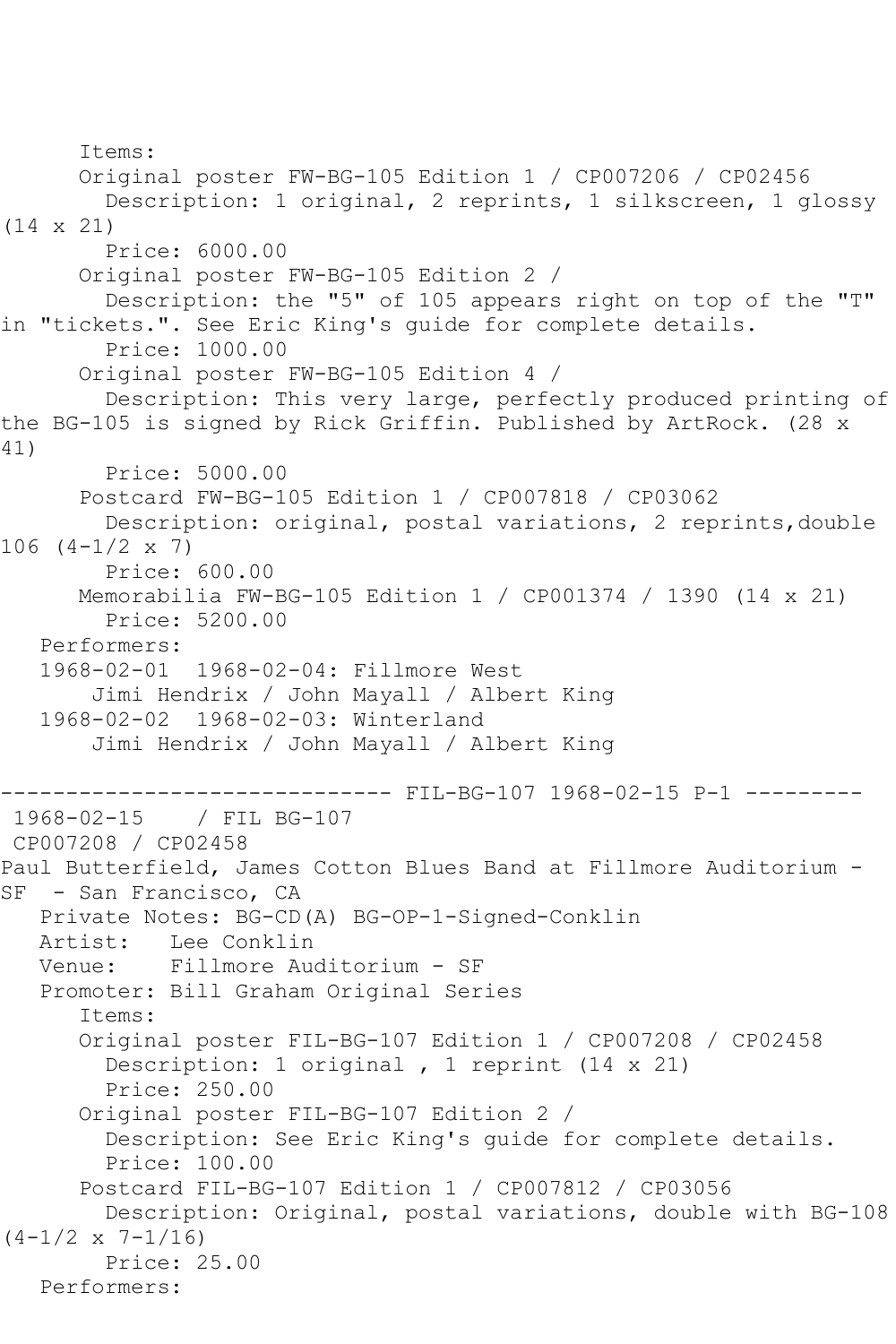1968-02-15: Fillmore Auditorium - SF Paul Butterfield Blues Band / James Cotton Blues Band / Albert King 1968-02-16 68-02-17: Winterland James Cotton Blues Band / Paul Butterfield Blues Band / Albert King ------------------------------ FIL-BG-108 1968-02-22 P-1 --------- 1968-02-22 / FIL BG-108 CP007209 / CP02459 Who, Cannonball Adderley at Fillmore Auditorium - SF - San Francisco, CA Private Notes: BG-CD(A) BG-OP-1-Signed-Conklin Artist: Lee Conklin Venue: Fillmore Auditorium - SF Promoter: Bill Graham Original Series Items: Original poster FIL-BG-108 Edition 1 / CP007209 / CP02459 Description: 1 original , 1 reprint (14 x 21) Price: 1000.00 Original poster FIL-BG-108 Edition 2 / Description: See Eric King's guide for complete details. Price: 200.00 Postcard FIL-BG-108 Edition 1 / CP007813 / CP03057 Description: 1 original, double with BG-107 (4-1/2 x 7) Price: 75.00 Performers: 1968-02-22 1968-02-24: Fillmore Auditorium - SF Who / Cannonball Adderley / Vagrants 1968-02-23 68-02-24: Winterland Who / Cannonball Adderley / Vagrants ------------------------------ FIL-BG-109 1968-02-29 P-1 --------- 1968-02-29 / FIL BG-109 CP007210 / CP02460 Cream, Big Black at Fillmore Auditorium - SF - San Francisco, CA Private Notes: BG-CD(A) BG-OP-1<br>Artist: Lee Conklin Artist: Lee Conklin<br>Venue: Fillmore Au Fillmore Auditorium - SF Promoter: Bill Graham Original Series Items: Original poster FIL-BG-109 Edition 1 / CP007210 / CP02460 Description: 1 original , 1 reprint (14 x 21) Price: 1000.00 Original poster FIL-BG-109 Edition 2 / Description: See Eric King's guide for complete details. Price: 275.00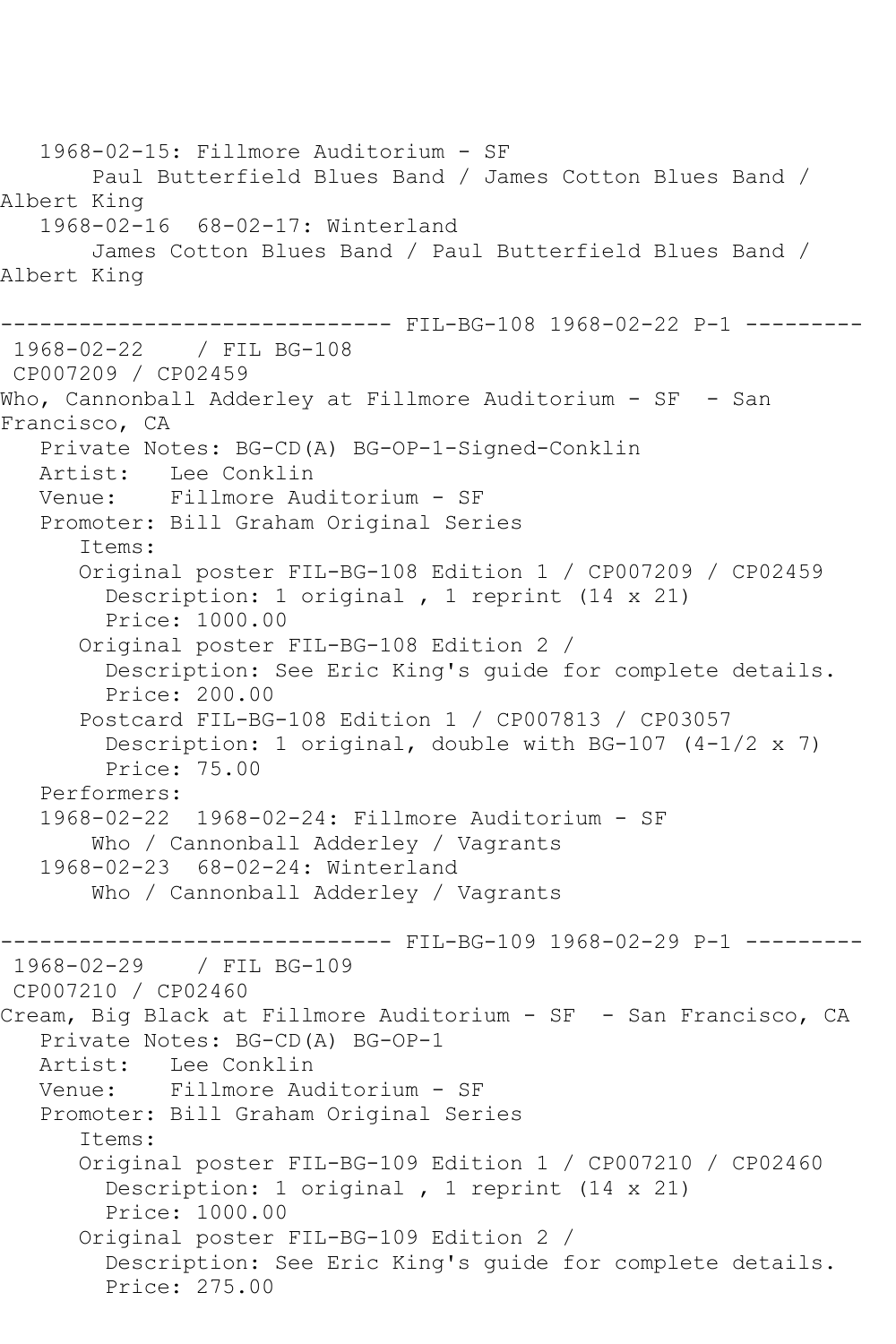Postcard FIL-BG-109 Edition 1 / CP007814 / CP03058 Description: Original, postal variations, double with BG110. See Eric King's guide for complete details. (4-1/2 x 6-7/8) Price: 100.00 Performers: 1968-03-03: Fillmore Auditorium - SF Cream / Big Black / Loading Zone 1968-03-29 68-03-02: Winterland Cream / Big Black / Loading Zone ------------------------------ FIL-BG-110 1968-03-07 P-1 --------- 1968-03-07 / FIL BG-110 CP007211 / CP02461 Cream, James Cotton Blues Band at Fillmore Auditorium - SF - San Francisco, CA Private Notes: BG-CD(A) BG-OP-1 Artist: Stanley Mouse Venue: Fillmore Auditorium - SF Promoter: Bill Graham Original Series Items: Original poster FIL-BG-110 Edition 1 / CP007211 / CP02461 Description: 1 original , 1 reprint (14 x 21) Price: 1000.00 Original poster FIL-BG-110 Edition 2 / Description: See Eric King's guide for complete details. Price: 175.00 Postcard FIL-BG-110 Edition 1 / CP007815 / CP03059 Description: 1 original , double with BG109 (4-1/2 x 6-7/8) Price: 75.00 Performers: 1968-03-07: Fillmore Auditorium - SF Cream / James Cotton Blues Band / Jeremy Steig / Blood Sweat and Tears 1968-03-08 68-03-10: Winterland Cream / James Cotton Blues Band / Jeremy Steig / Blood Sweat and Tears ------ FIL-BG-111 1968-03-14 P-1 ---------1968-03-14 / FIL BG-111 CP007199 / CP02449 H.P. Lovecraft, Blue Cheer at Fillmore Auditorium - SF - San Francisco, CA Private Notes: BG-CD(A) BG-OP-1-Signed-Mouse Artist: Alton Kelley Venue: Fillmore Auditorium - SF Promoter: Bill Graham Original Series Items: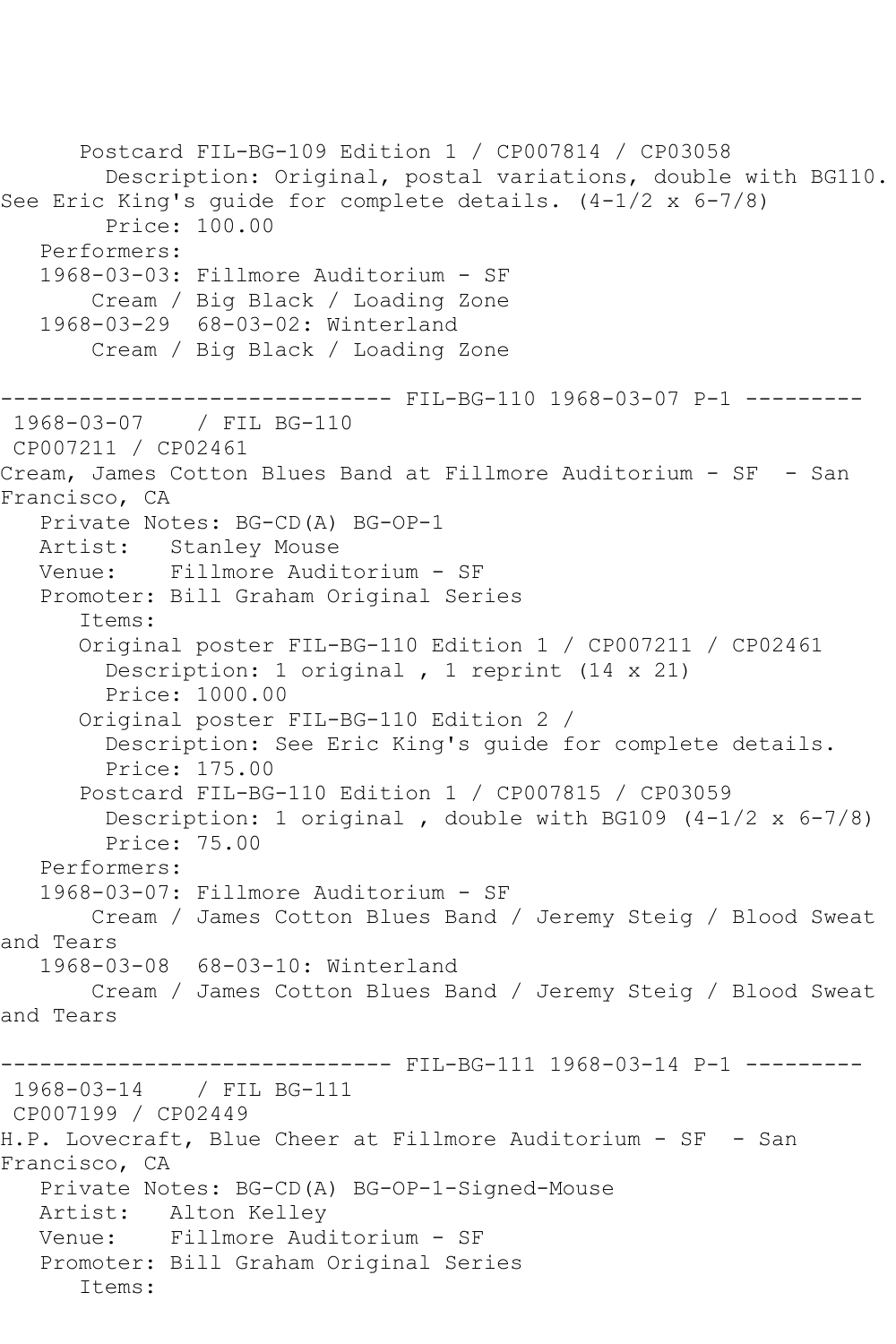```
 Original poster FIL-BG-111 Edition 1 / CP007199 / CP02449
         Description: 1 original , 1 reprint (14 x 21)
         Price: 150.00
       Postcard FIL-BG-111 Edition 1 / CP007816 / CP03060
         Description: original, postal variations, double with BG112 
(4-1/2 \times 7-1/16) Price: 20.00
    Performers:
    1968-03-14: Fillmore Auditorium - SF
        H.P. Lovecraft / Blue Cheer / Penny Nichols / H.P. Lovecraft
    1968-03-15 1968-03-16: Winterland
        H.P. Lovecraft / Blue Cheer
------------------------------ FIL-BG-112 1968-03-21 P-1 ---------
1968-03-21 / FIL BG-112
CP007213 / CP02463
Moby Grape, Traffic at Fillmore Auditorium - SF - San Francisco, CA
    Private Notes: BG-CD(A) BG-OP-1
   Artist: Lee Conklin
   Venue: Fillmore Auditorium - SF
    Promoter: Bill Graham Original Series
       Items:
       Original poster FIL-BG-112 Edition 1 / CP007213 / CP02463
         Description: 1 original, 1 reprint (14 x 21)
         Price: 350.00
        FIL-BG-112 / 
         Description: See Eric King's guide for complete details.
         Price: 45.00
       Postcard FIL-BG-112 Edition 1 / CP007817 / CP03061
         Description: original, postal variations, double with BG111 
(4-1/2 \times 7) Price: 25.00
    Performers:
    1968-03-21: Fillmore Auditorium - SF
        Moby Grape / Traffic / Lemon Pipers / Spirit
    1968-03-22 68-03-23: Winterland
        Moby Grape / Traffic / Lemon Pipers / Spirit
             ------------------------------ 1968-04-03 P ---------
1968 - 04 - 03CP061402 / CP061402
Superball at Winterland [San Francisco, CA]
       Benefit: KMPX First Birthday Benefit
   Artist: San Andreas Fault
   Venue: Winterland
       Items:
       Original poster / CP061402 / CP061402 (14 x 20-3/8)
```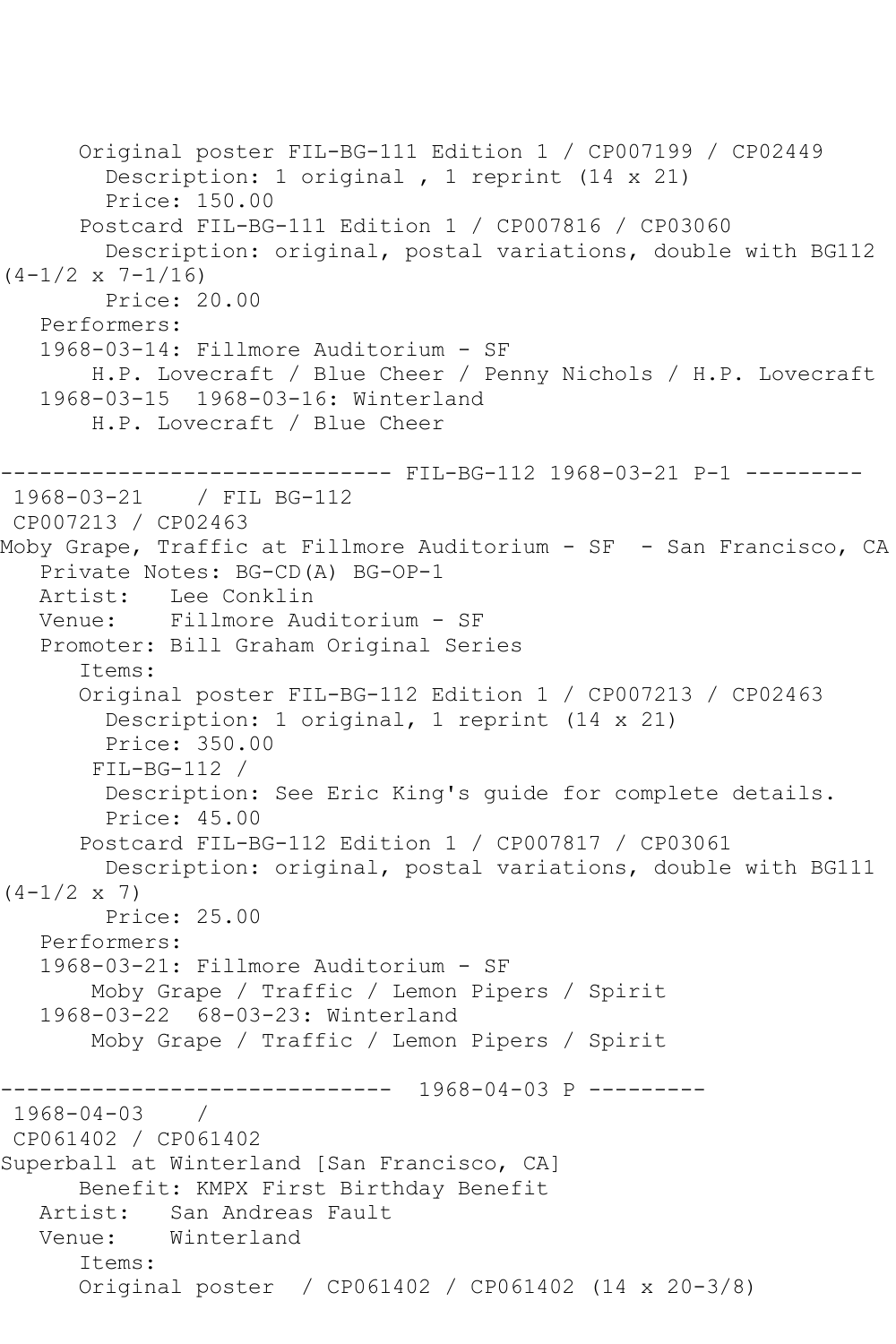```
 Performers:
    1968-04-03: Winterland
        Superball
------------------------------ FIL-BG-114 1968-04-04 P-1 ---------
1968-04-04 / FIL BG-114
CP007215 / CP02465
Eric Burdon and the Animals, Quicksilver Messenger Service at 
Fillmore Auditorium - SF - San Francisco, CA
    Private Notes: BG-CD(A) BG-OP-1
  Artist: Dana W. Johnson<br>Venue: Fillmore Audito
            Fillmore Auditorium - SF
    Promoter: Bill Graham Original Series
       Items:
       Original poster FIL-BG-114 Edition 1 / CP007215 / CP02465
         Description: 1 original, 1 reprint (14 x 22)
         Price: 100.00
       Original poster FIL-BG-114 Edition 2 / 
         Description: See Eric King's guide for complete details.
         Price: 45.00
       Postcard FIL-BG-114 Edition 1 / CP007819 / CP03063
         Description: original, postal variations, double with BG113 
(4-1/2 \times 7) Price: 25.00
    Performers:
    1968-04-04: Fillmore Auditorium - SF
        Eric Burdon and the Animals / Quicksilver Messenger Service / 
Sons of Champlin<br>1968-04-05 6
              68-04-06: Winterland
        Eric Burdon and the Animals / Quicksilver Messenger Service / 
Sons of Champlin
------------------------------ FIL-BG-115 1968-04-11 P-1 ---------
1968-04-11 / FIL BG-115
CP007216 / CP02466
Big Brother and the Holding Company, Iron Butterfly at Fillmore 
Auditorium - SF - San Francisco, CA
    Private Notes: BG-CD(A) BG-OP-1
  Artist: Tom Weir<br>Venue: Fillmore
            Fillmore Auditorium - SF
   Promoter: Bill Graham Original Series
       Items:
       Original poster FIL-BG-115 Edition 1 / CP007216 / CP02466
         Description: 1 original (14 x 21-1/4)
         Price: 325.00
       Postcard FIL-BG-115 Edition 1 / CP007820 / CP03064
```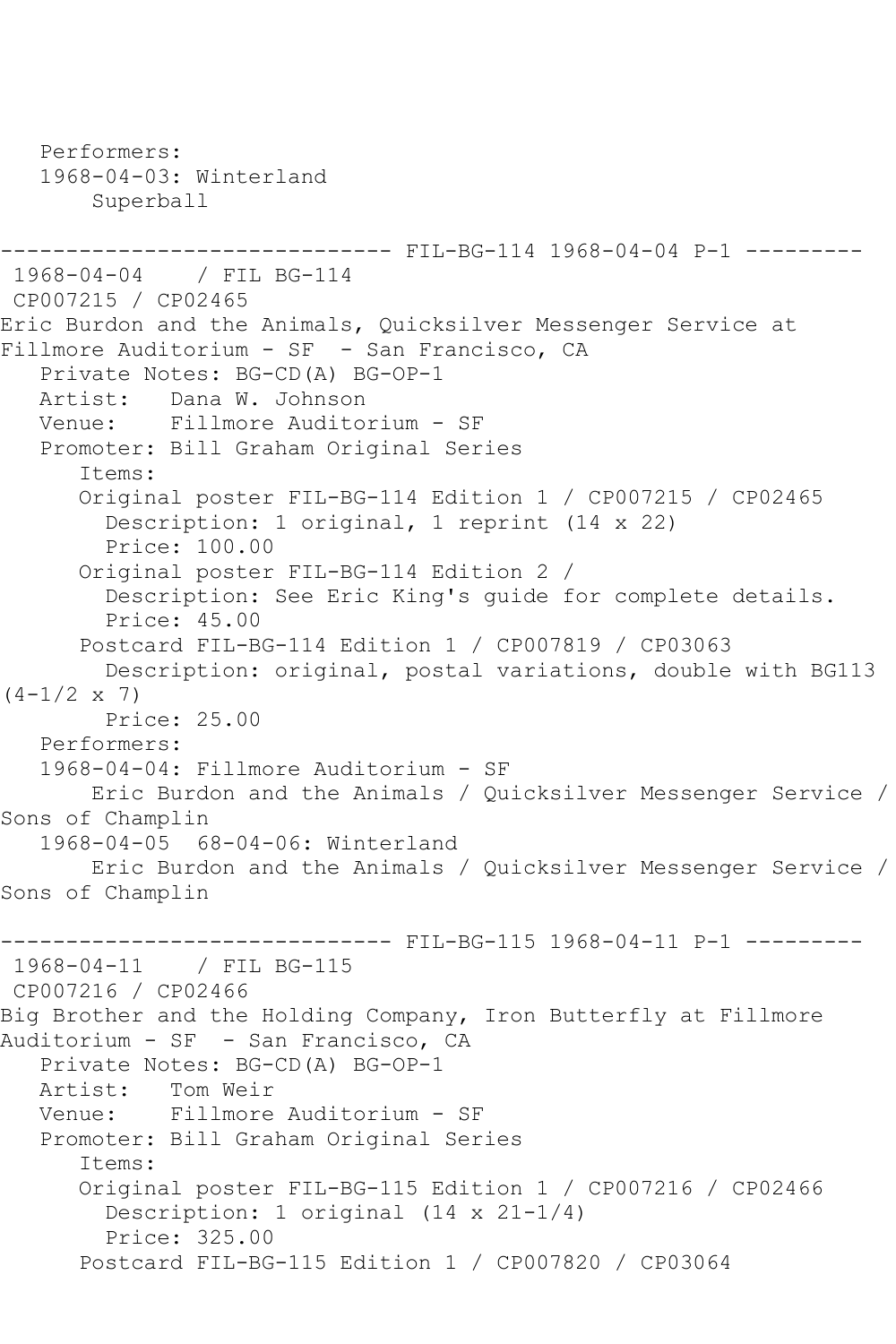Description: original, postal variations, double with BG116  $(4-9/16 \times 7-1/16)$  Price: 25.00 Performers: 1968-04-11: Fillmore Auditorium - SF Big Brother and the Holding Company / Iron Butterfly / Booker T and the MG's 1968-04-12 1968-04-13: Winterland Big Brother and the Holding Company / Iron Butterfly / Booker T and the MG's ------------------------------ FIL-BG-116 1968-04-18 P-1 --------- 1968-04-18 / FIL BG-116 CP007217 / CP02467 Love - San Francisco, CA, Staple Singers - San Francisco, CA at Fillmore Auditorium - SF - San Francisco, CA Private Notes: BG-CD(A) BG-OP-1 Artist: Patrick Lofthouse Venue: Fillmore Auditorium - SF Promoter: Bill Graham Original Series Items: Original poster FIL-BG-116 Edition 1 / CP007217 / CP02467 Description: 1 original (14 x 21-1/4) Price: 125.00 Postcard FIL-BG-116 Edition 1 / CP007821 / CP03065 Description: 1 original , double with BG115  $(4-1/2 \times 7-1/16)$  Price: 20.00 Performers: 1968-04-18: Fillmore Auditorium - SF Love / Staple Singers / Rahsaan Roland Kirk 1968-04-19 68-04-20: Winterland Staple Singers / Love / Rahsaan Roland Kirk ------------------------------ FIL-BG-117 1968-04-25 P-1 --------- 1968-04-25 / FIL BG-117 CP007218 / CP02468 Albert King, Electric Flag at Fillmore Auditorium - SF - San Francisco, CA Private Notes: BG-CD(A) BG-OP-1<br>Artist: Mari Tepper Mari Tepper Venue: Fillmore Auditorium - SF Promoter: Bill Graham Original Series Items: Original poster FIL-BG-117 Edition 1 / CP007218 / CP02468 Description: 1 original (13 x 21-1/2) Price: 125.00 Postcard FIL-BG-117 Edition 1 / CP007822 / CP03066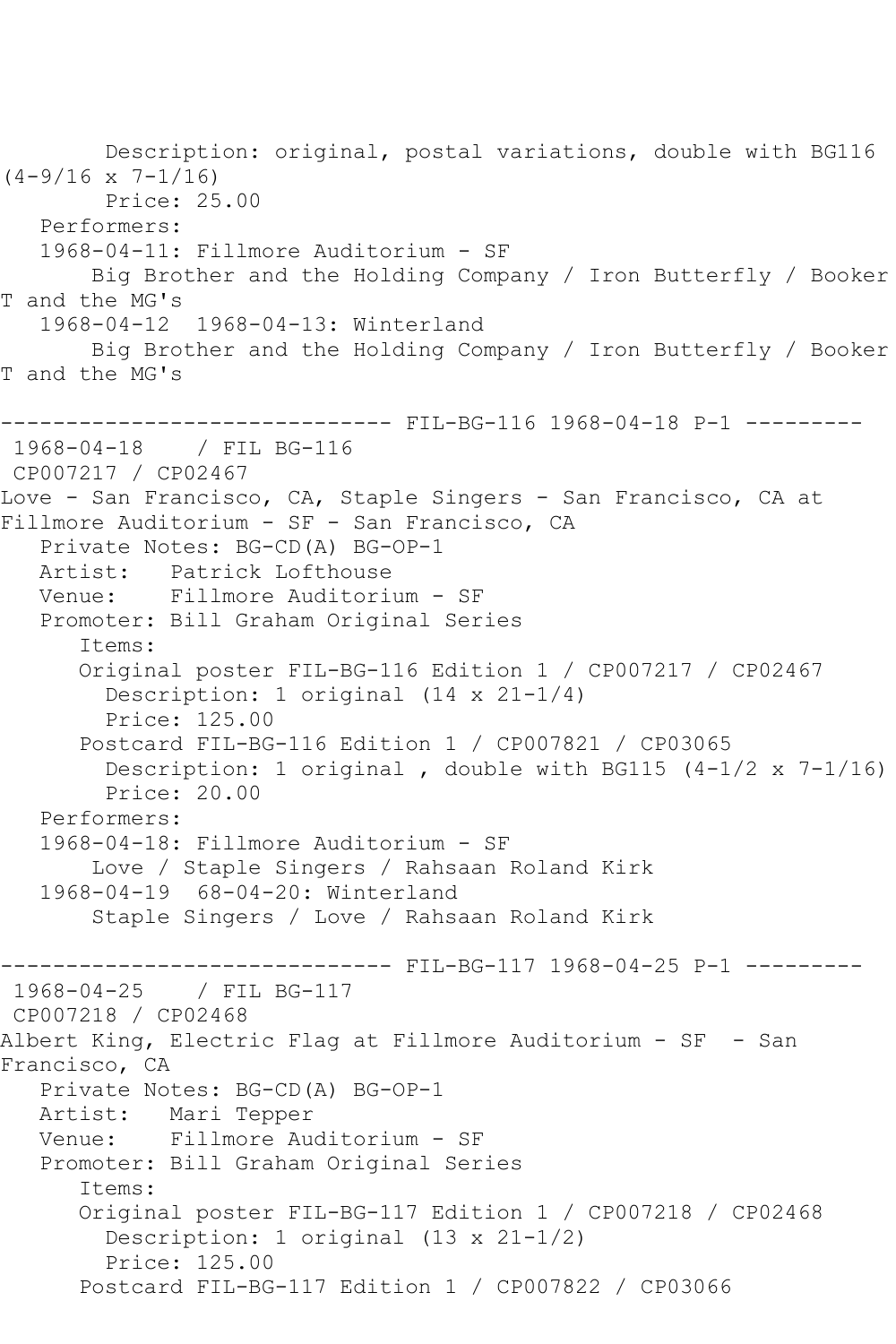Description: original, postal variations, double with BG118  $(4-5/8 \times 7-1/4)$  Price: 20.00 Performers: 1968-04-25: Fillmore Auditorium - SF Albert King / Electric Flag / Collectors 1968-04-26 68-04-27: Winterland Collectors / Electric Flag / Albert King ------------------------------ FIL-BG-122 1968-05-29 P-1 --------- 1968-05-29 / FIL BG-122 CP007223 / CP02473 Buffalo Springfield, Chambers Brothers at Fillmore Auditorium - SF - San Francisco, CA Private Notes: BG-CD(A) BG-OP-1-Signed-Conklin Event: Memorial Day Weekend Artist: Lee Conklin Venue: Fillmore Auditorium - SF Promoter: Bill Graham Original Series Items: Original poster FIL-BG-122 Edition 1 / CP007223 / CP02473 Description: 1 original (14 x 21) Price: 250.00 Postcard FIL-BG-122 Edition 1 / CP007827 / CP03071 Description: original, postal variations, double with BG121  $(4-5/8 \times 7-1/8)$  Price: 30.00 Performers: 1968-05-29 1968-06-01: Fillmore Auditorium - SF Buffalo Springfield / Chambers Brothers / Richie Havens 1968-05-29 68-05-30: Winterland Buffalo Springfield / Chambers Brothers / Richie Havens ------------------------------ FIL-BG-123 1968-06-06 P-1 --------- 1968-06-06 / FIL BG-123 CP007224 / CP02474 Mothers of Invention, B.B. King at Fillmore Auditorium - SF - San Francisco, CA Private Notes: BG-CD(B) BG-OP-1 Artist: Bob Fried Venue: Fillmore Auditorium - SF Promoter: Bill Graham Original Series Items: Original poster FIL-BG-123 Edition 1 / CP007224 / CP02474 Description: 1 original (14 x 22) Price: 200.00 Postcard FIL-BG-123 Edition 1 / CP007828 / CP03072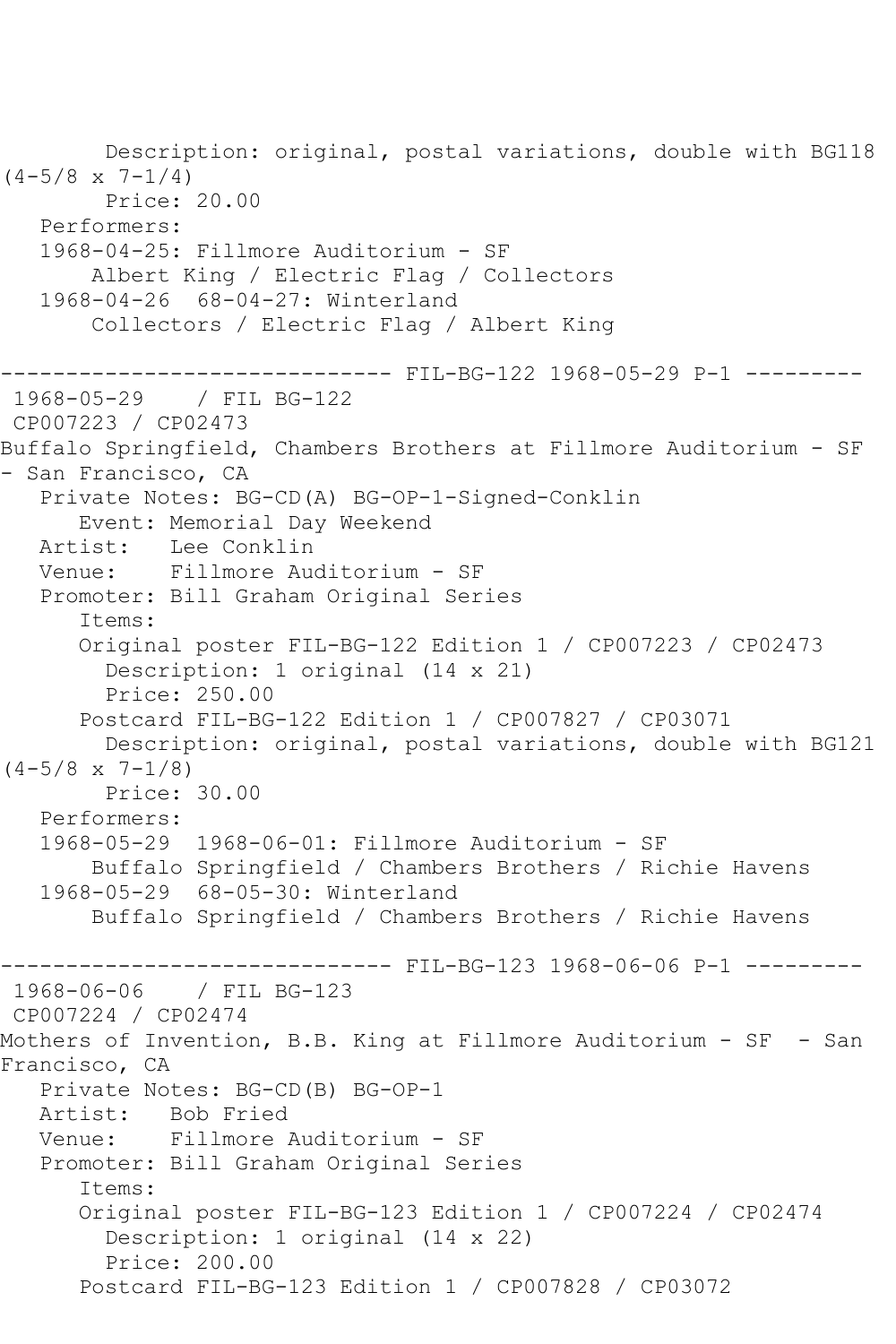Description: 1 original, postal variations, double with BG124 (4-5/8 x 7-1/8) Price: 50.00 Performers: 1968-06-06: Fillmore Auditorium - SF Mothers of Invention / B.B. King / Booker T and the MG's 1968-06-07 68-06-08: Winterland Mothers of Invention / B.B. King / Booker T and the MG's ------------------------------ FIL-BG-124 1968-06-13 P-1 --------- 1968-06-13 / FIL BG-124 CP007225 / CP02475 Big Brother and the Holding Company, Crazy World of Arthur Brown at Fillmore Auditorium - SF - San Francisco, CA Private Notes: BG-CD(B) BG-OP-1 Event: 5 Day Summer Series Artist: Bob Fried<br>Venue: Fillmore Venue: Fillmore Auditorium - SF Promoter: Bill Graham Original Series Items: Original poster FIL-BG-124 Edition 1 / CP007225 / CP02475 Description: 1 original , 1 reprint (14 x 22) Price: 150.00 Postcard FIL-BG-124 Edition 1 / CP007829 / CP03073 Description: original, postal variations, double with BG123  $(4-5/8 \times 7-3/16)$  Price: 35.00 Performers: 1968-06-13 1968-06-15: Fillmore Auditorium - SF Big Brother and the Holding Company / Crazy World of Arthur Brown / Foundations 1968-06-14 68-06-15: Winterland Big Brother and the Holding Company / Foundations / Crazy World of Arthur Brown ------------------------------ WIN-BG-140 1968-10-10 P-1 --------- 1968-10-10 / WIN BG-140 CP007241 / CP02491 Jimi Hendrix Experience, Buddy Miles Express at Winterland - San Francisco, CA Private Notes: BG-CD(B) BG-OP-1-Signed-Moscoso Artist: Rick Griffin Venue: Winterland Promoter: Bill Graham Original Series Items: Original poster WIN-BG-140 Edition 1 / CP007241 / CP02491 Description: 1 original, 2 reprints, 1pirate (14 x 22)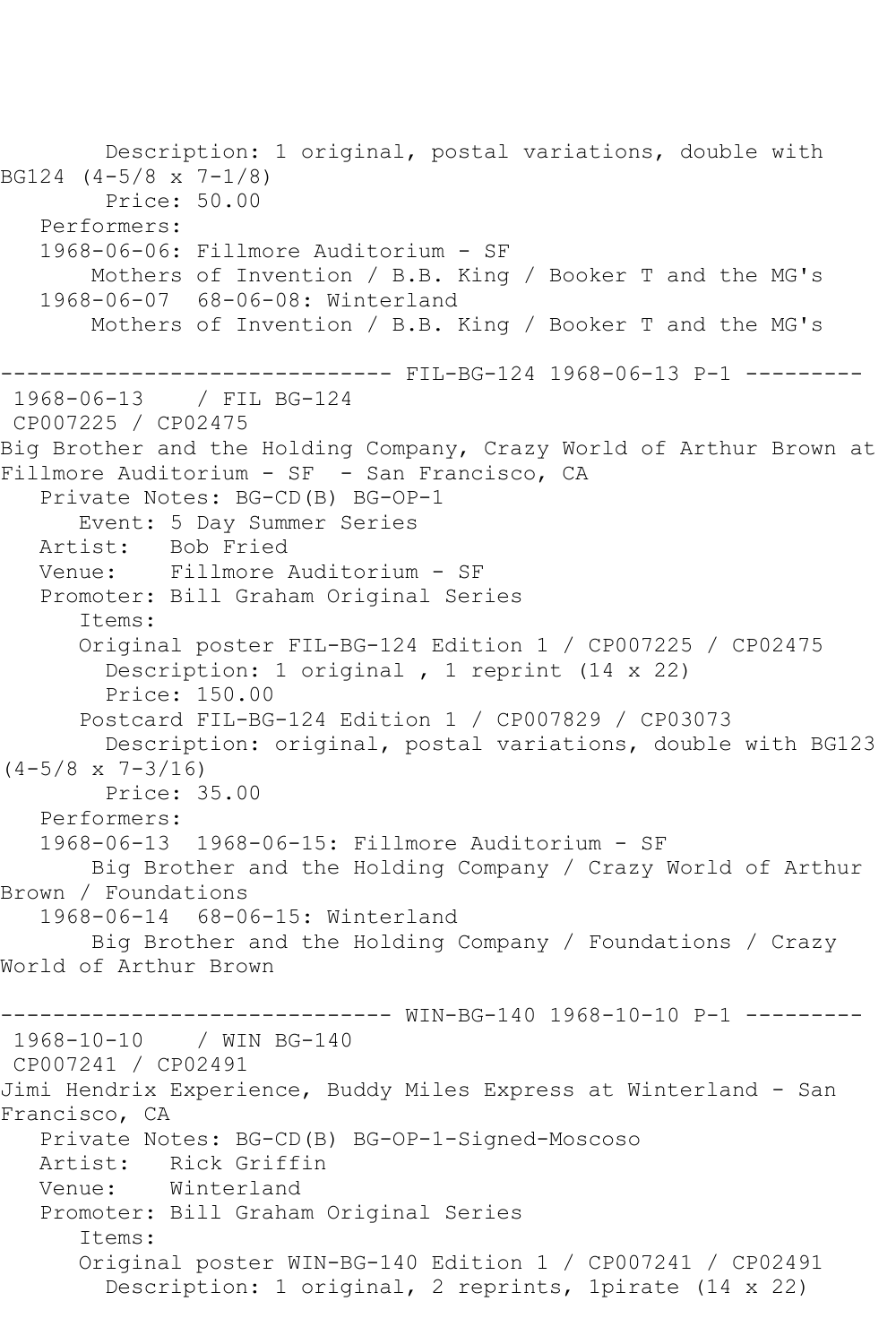```
 Price: 1500.00
       Original poster WIN-BG-140 Edition 2 / 
         Description: Glossy stock. "W" printed after ticket outliet 
information. 1981-03-31 printing of 1000. See Eric King's guide for 
complete details.
         Price: 325.00
       Postcard WIN-BG-140 Edition 1 / CP007844 / CP03088
         Description: original, postal variations, double with BG141 
(4-1/2 \times 7) Price: 125.00
    Performers:
    1968-10-10 1968-10-12: Winterland
        Jimi Hendrix / Buddy Miles Express / Dino Valenti
                   ------------------------------ WIN-FD+ 1968-10-31 P-1 ---------
1968-10-31 / WIN FD+
CP005632 / CP00881
John Mayall, Canned Heat Blues Band at Winterland - San Francisco, 
CA
   Private Notes: Misc * A- 50.00 2-c0pies@
       Event: Halloween
   Artist: Randy Tuten
   Venue: Winterland
   Promoter: Family Dog Presents
       Items:
       Original poster WIN-FD+ Edition 1 / CP005632 / CP00881
         Description: 1 original (14 x 21)
         Price: 60.00
       Handbill WIN-FD+ Edition 1 / 
         Price: 75.00
       Postcard WIN-FD+ Edition 1 / 
         Description: 1 original
    Performers:
    1968-10-31: Winterland
        John Mayall / Canned Heat Blues Band / Sir Douglas Quintet / 
Jerry Abrams Headlights
                     ------------------------------ WIN 1968-11-06 P ---------
1968-11-06 / WIN 
CP030280 / NM10229
Led Zeppelin, Bonzo Dog Band at Winterland - San Francisco, CA
   Venue: Winterland
       Items:
       Original poster WIN / CP030280 / NM10229 (14 x 22)
    Performers:
    1968-11-06 1968-11-08: Winterland
        Led Zeppelin / Bonzo Dog Band / Rahsaan Roland Kirk
```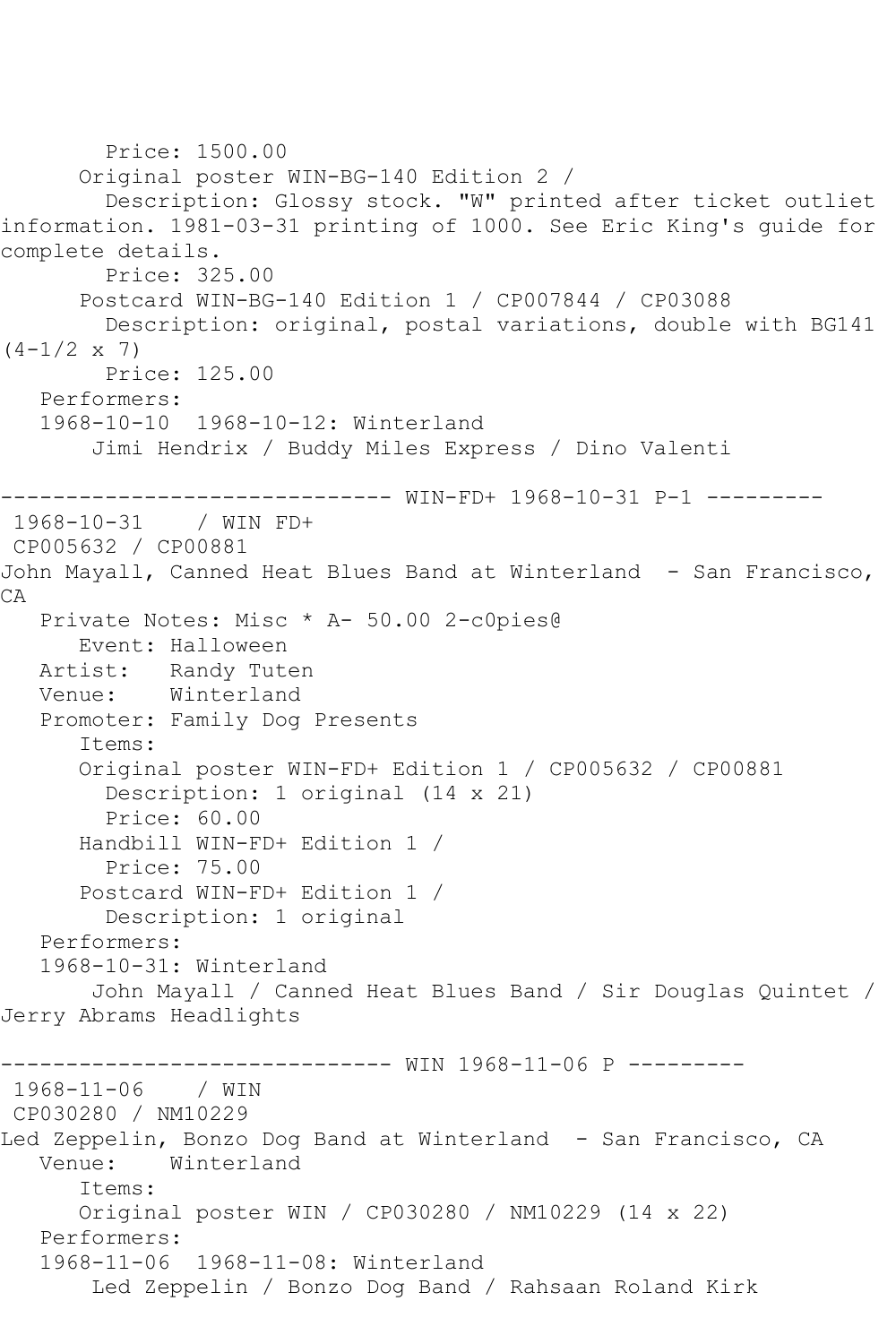------------------------------ 1968-12-06 C --------- 1968-12-06 / Chambers Brothers at Fillmore Auditorium - SF [San Francisco, CA] Venue: Fillmore Auditorium - SF Items: Postcard / Price: 75.00 Performers: 1968-12-06 1968-12-07: Fillmore Auditorium - SF Winterland Chambers Brothers ------------------------------ WIN-BG-152 1968-12-31 P-1 --------- 1968-12-31 / WIN BG-152 CP007254 / CP02504 Grateful Dead, Quicksilver Messenger Service at Winterland - San Francisco, CA Notes: This item appears in the Art of Rock book, plate no. 2.061 Private Notes: BG-CD(C+BG-153) BG-OP-1-Signed-Conklin Event: Includes Breakfast Event: New Year's Eve 1968<br>Artist: Lee Conklin Lee Conklin Venue: Winterland Promoter: Bill Graham Original Series Items: Original poster WIN-BG-152 Edition 1 / CP007254 / CP02504 Description: 1 original (14 x 21) AORPlate: 2.061 Price: 600.00 Original poster WIN-BG-152 Edition 1 / CP001433 / 1449 AORPlate: 2.061 Price: 45.00 Postcard WIN-BG-152 Edition 1 / CP007855 / CP03099 Description: original, postal variations, double with BG153  $(7 \times 9 - 1/4)$  AORPlate: 2.061 Performers: 1968-12-31: Winterland Grateful Dead / Quicksilver Messenger Service / It's a Beautiful Day / Carlos Santana ------------------------------ WIN-FD+ 1969-01-17 P-1 --------- 1969-01-17 / WIN FD+ CP001244 / 1259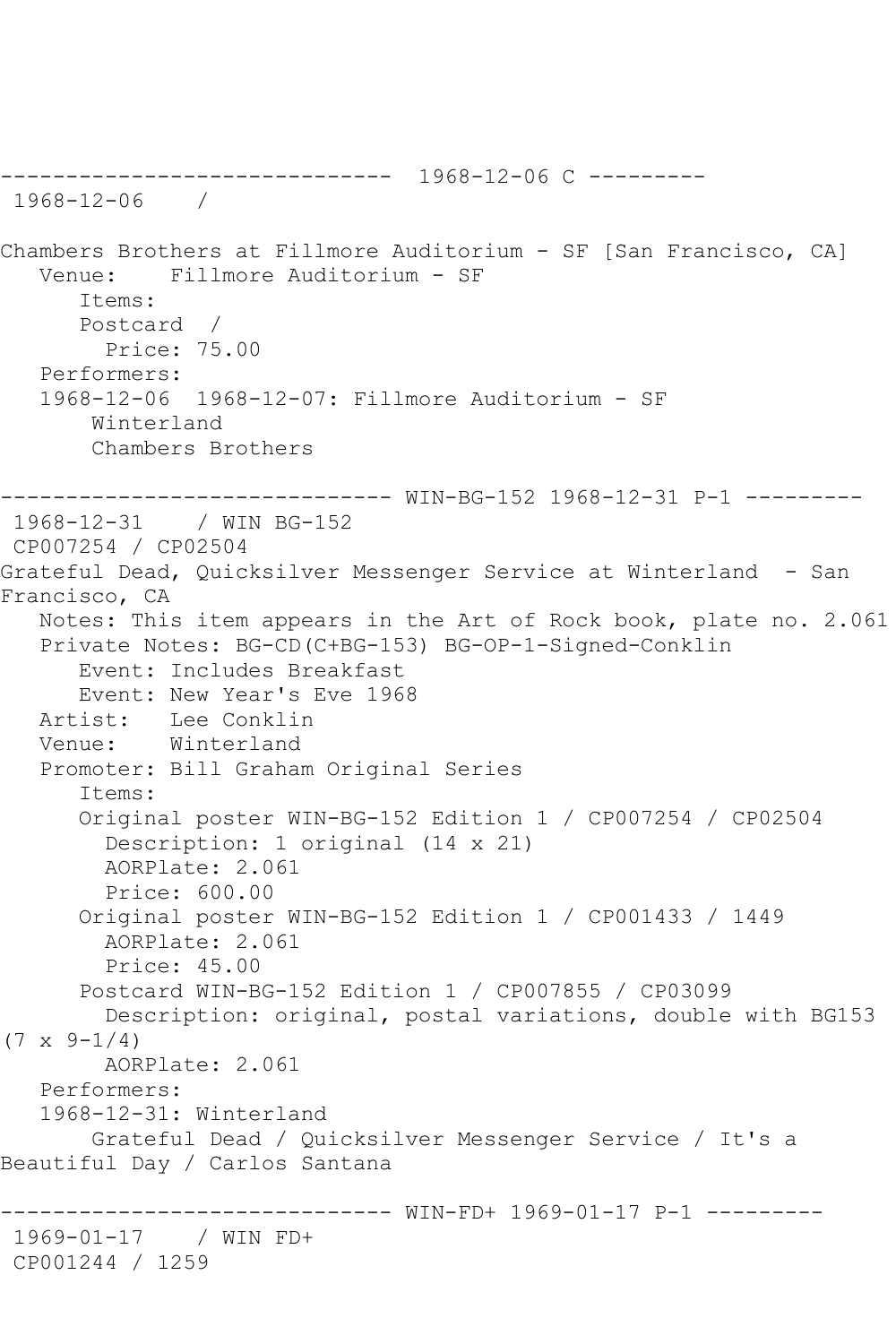Mothers of Invention, Sir Douglas Quintet at Winterland [San Francisco, CA] Event: Family Dog Revival: Give Me That Good Oldtime Religion Artist: San Andreas Fault<br>Venue: Winterland Winterland Promoter: Family Dog Presents Items: Original poster WIN-FD+ Edition 1 / CP001244 / 1259 Description: 1 original (28-1/2 x 22-3/4) Original poster (Pirate) WIN-FD+ Edition 1 / CP013469 / HG690117 (22-3/4 x 28-1/2) Price: 75.00 Handbill WIN-FD+ Edition 1 / Price: 50.00 Performers: 1969-01-17 1969-01-18: Winterland Mothers of Invention / Sir Douglas Quintet / Pacific Gas and Electric ------------------------------ WIN-FD+ 1969-01-24 P-1 --------- 1969-01-24 / WIN FD+ CP001343 / 1359 Moby Grape, It's a Beautiful Day at Winterland – San Francisco, CA<br>Artist: San Andreas Fault San Andreas Fault Venue: Winterland Promoter: Family Dog Presents Items: Original poster WIN-FD+ Edition 1 / CP001343 / 1359 Description: 1 original (11-1/8 x 27-2/8) Price: 75.00 Handbill WIN-FD+ Edition 1 / CP013470 / HG690124 Description: 1 handbill Price: 50.00 Performers: 1969-01-24 1969-01-25: Winterland Moby Grape / It's a Beautiful Day / Other Half / Tim Hardin ------------------------------ WIN-BG-165 1969-03-20 P-1 --------- 1969-03-20 / WIN BG-165 CP007266 / CP02516 Janis Joplin and Her Band, Savoy Brown at Winterland - San Francisco, CA Private Notes: BG-CD(B) BG-OP-1-Signed-Tuten Artist: Randy Tuten Venue: Winterland Promoter: Bill Graham Original Series Items: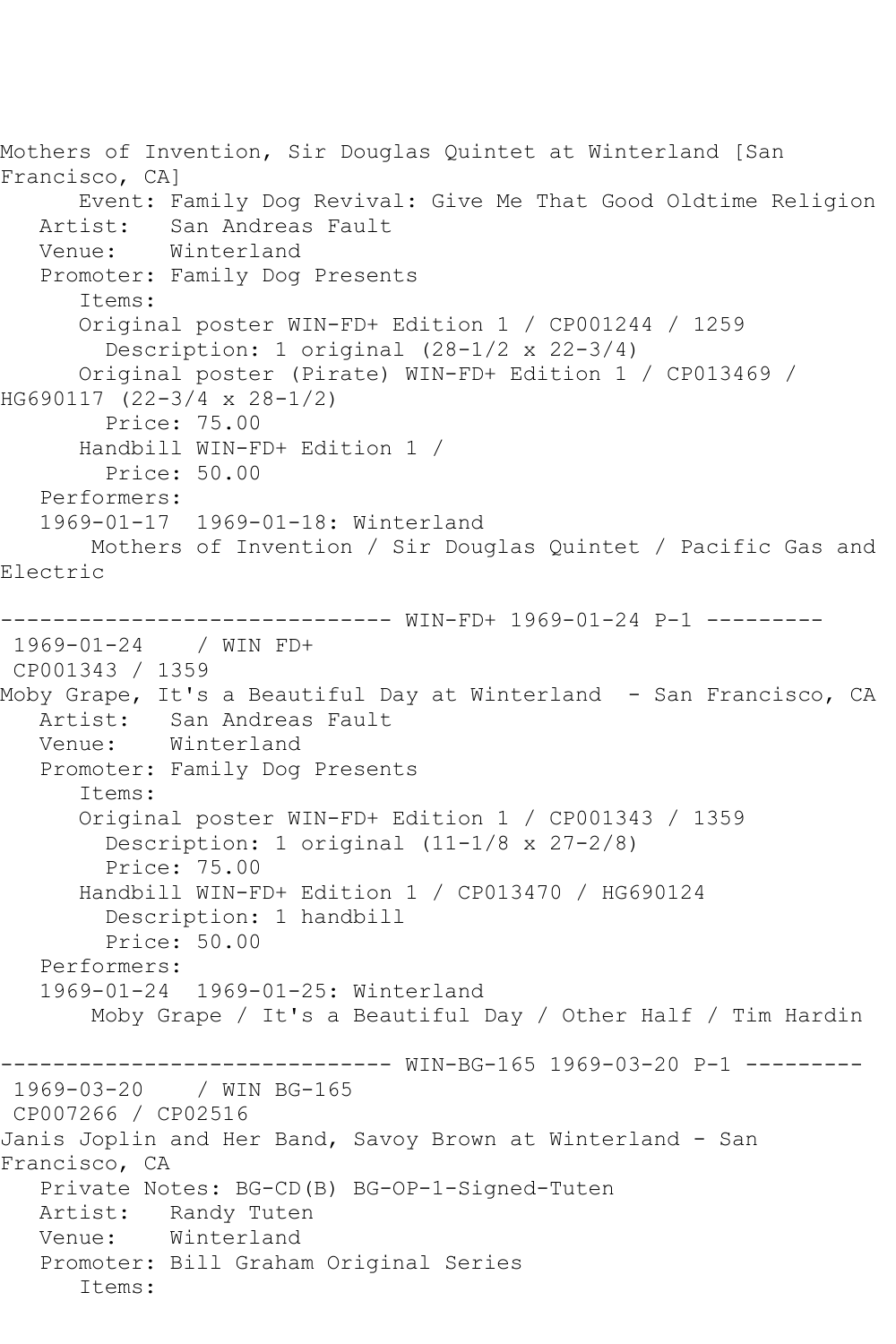Original poster WIN-BG-165 Edition 1 / CP007266 / CP02516 Description: 1 original, 2 reprints (14-3/16 x 21) Price: 500.00 Original poster WIN-BG-165 Edition 2 / Description: Inside stripe of juke box is yellow. See Eric King's guide for complete details. Price: 250.00 Postcard WIN-BG-165 Edition 1 / CP007864 / CP03108 Description: original, postal + variations, double with BG164 (4-5/8 x 7) Price: 25.00 Performers: 1969-03-20 1969-03-23: Winterland Janis Joplin / Savoy Brown / Aum 1969-03-23: Fillmore Auditorium - SF Janis Joplin / Savoy Brown / Aum ------------------------------ WIN-4.055 1969-03-27 P-1 --------- 1969-03-27 / WIN 4.055 CP005803 / CP01052 John Mayall, Bo Diddley at Winterland - San Francisco, CA Notes: This item appears in the Art of Rock book, plate no. 4.055 Private Notes: Misc \* CHECK Artist: Greg Irons<br>Venue: Winterland Winterland Promoter: Book: Art of Rock Items: Original poster WIN-4.055 / CP009947 / CS05042 AORPlate: 4.055 Original poster WIN-4.055 Edition 1 / CP005803 / CP01052 AORPlate: 4.055 Price: 850.00 Performers: 1969-03-27 1969-03-29: Winterland John Mayall / Bo Diddley / Muddy Waters / Otis Spann / Magic Sam ------------------------------ 1969-03-27 P --------- 1969-03-27 / CP061125 / CP061125 John Mayall, Bo Diddley at Winterland [San Francisco, CA] Benefit: Jerry Abrams Headlights Artist: Post and Steiner<br>Venue: Winterland Winterland Items: Original poster / CP061125 / CP061125 (13-3/4 x 28-3/4) Performers: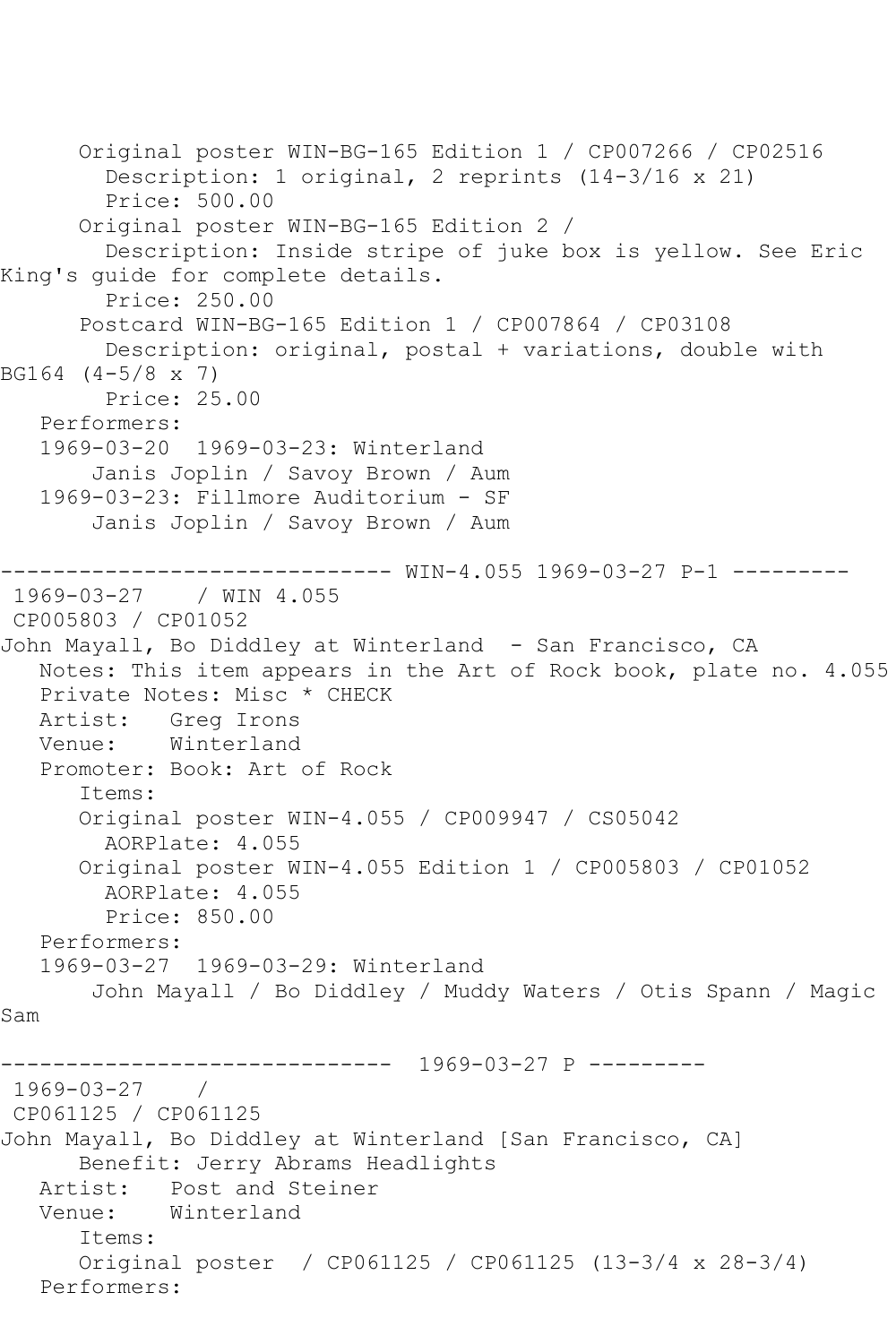1969-03-27 1969-03-29: Winterland John Mayall / Bo Diddley / Muddy Waters / Otis Span / Magic Sam ------------------------------ FW-BG-170 1969-04-24 P-1 --------- 1969-04-24 / FW BG-170 CP007271 / CP02521 Brian Auger and the Trinity, Julie Driscoll at Fillmore West - San Francisco, CA Private Notes: BG-CD(B) BG-OP-1-Signed-Tuten Artist: Randy Tuten<br>Venue: Fillmore We Fillmore West Promoter: Bill Graham Original Series Items: Original poster FW-BG-170 Edition 1 / CP007271 / CP02521 Description: 1 original, 1 reprint (14 x 20-1/2) Price: 400.00 Original poster FW-BG-170 Edition 2 / Description: See Eric King's guide for complete details. Price: 400.00 Postcard FW-BG-170 Edition 1 / CP007869 / CP03113 Description: original, postal variations, double with BG171  $(4-5/8 \times 7)$  Price: 50.00 Ticket FW-BG-170 Edition 1 / CP001609 / 1631 (14 x 20) Performers: 1969-04-24 1969-04-27: Fillmore West Brian Auger / Julie Driscoll / Led Zeppelin ------------------------------ FW-BG-171 1969-05-01 P-1 --------- 1969-05-01 CP007272 / CP02522 Mongo Santamaria, Cold Blood at Fillmore West - San Francisco, CA Private Notes: BG-CD(A) BG-OP-1-Signed-Tuten Artist: Randy Tuten Venue: Fillmore West Promoter: Bill Graham Original Series Items: Original poster FW-BG-171 Edition 1 / CP007272 / CP02522 Description: 1 original, 1 reprint (14 x 21) Price: 300.00 Original poster FW-BG-171 Edition 2 / Description: Gray background. Hs Winterland "W" at end of ticket outlet into. See Eric King's guide for complete details. Price: 75.00 Postcard FW-BG-171 Edition 1 / CP007870 / CP03114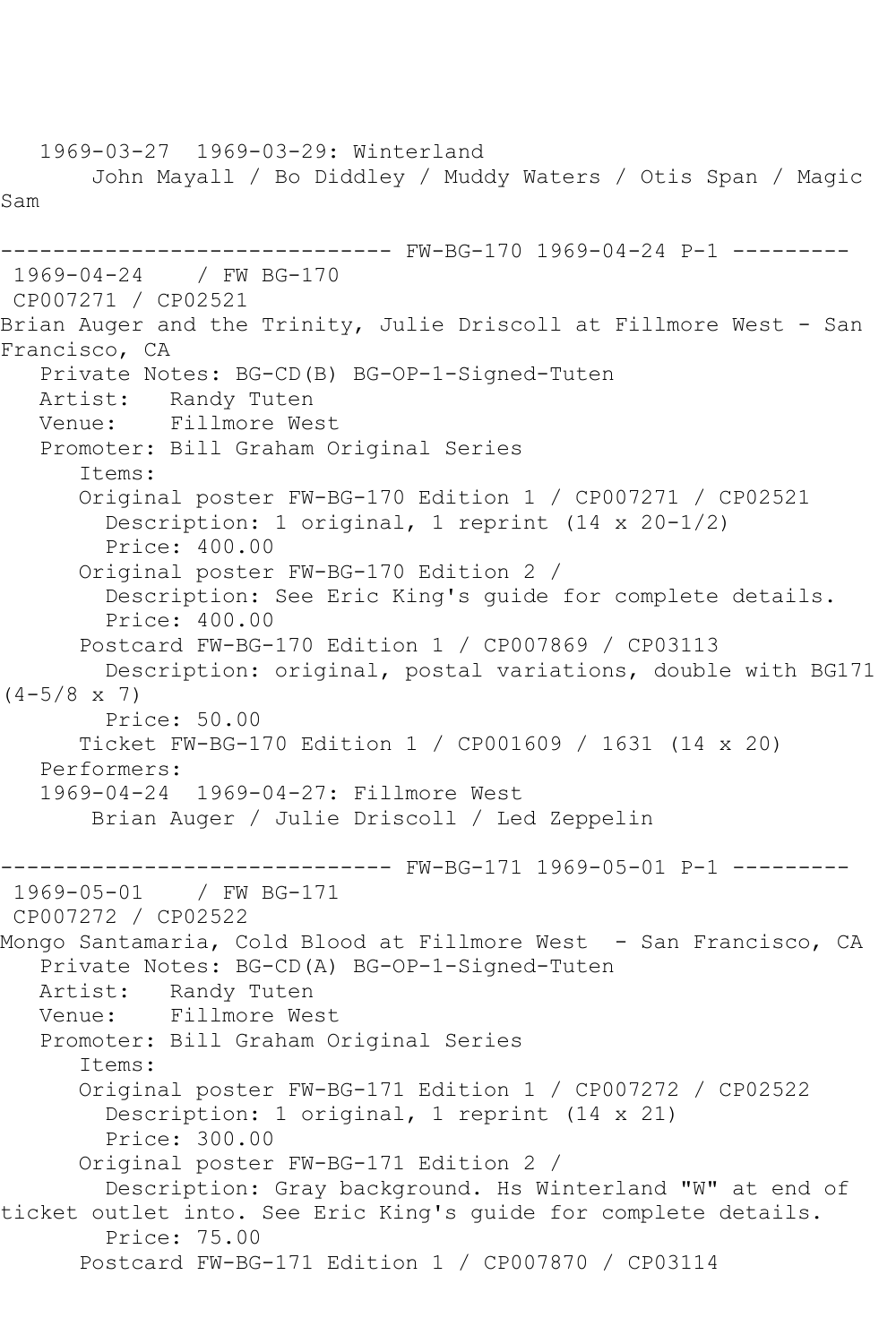Description: original, postal variations, double with BG170  $(4-5/8 \times 7-1/8)$  Price: 40.00 Performers: 1969-05-01: Fillmore West Mongo Santamaria / Cold Blood / Elvin Bishop 1969-05-02 1969-05-03: Winterland Jefferson Airplane / Mongo Santamaria / Grateful Dead 1969-05-04: Fillmore West Mongo Santamaria / Cold Blood / Elvin Bishop ------------------------------ WIN 1969-05-02 O-1 --------- 1969-05-02 / WIN CP002827 / 2790 Jefferson Airplane, Grateful Dead at Winterland - San Francisco, CA Artist: Randy Tuten Venue: Winterland Promoter: Bill Graham Presents Items: WIN Edition 1 / CP002827 / 2790 Performers: 1969-05-02: Winterland Jefferson Airplane / Grateful Dead / Mongo Santamaria ------------------------------ FW-BG-174 1969-05-23 P-1 ---------  $1969 - 05 - 23$ CP007275 / CP02525 Creedence Clearwater Revival, Northern California State Youth Cho at Fillmore West - San Francisco, CA Private Notes: BG-CD(B+BG-175) BG-OP-1-Signed-Tuten Artist: Randy Tuten Venue: Fillmore West Promoter: Bill Graham Original Series Items: Original poster FW-BG-174 Edition 1 / CP007275 / CP02525 Description: 1 original (14 x 21) Price: 400.00 Postcard FW-BG-174 Edition 1 / CP007873 / CP03117 Description: original, postal variations, double with BG175  $(9-1/4 \times 7)$  Price: 75.00 Performers: 1969-05-22 1969-05-25: Fillmore West Creedence Clearwater Revival / Northern California State Youth Choir / Dorothy Morrison / Bangor Flying Circus 1969-05-25: Fillmore West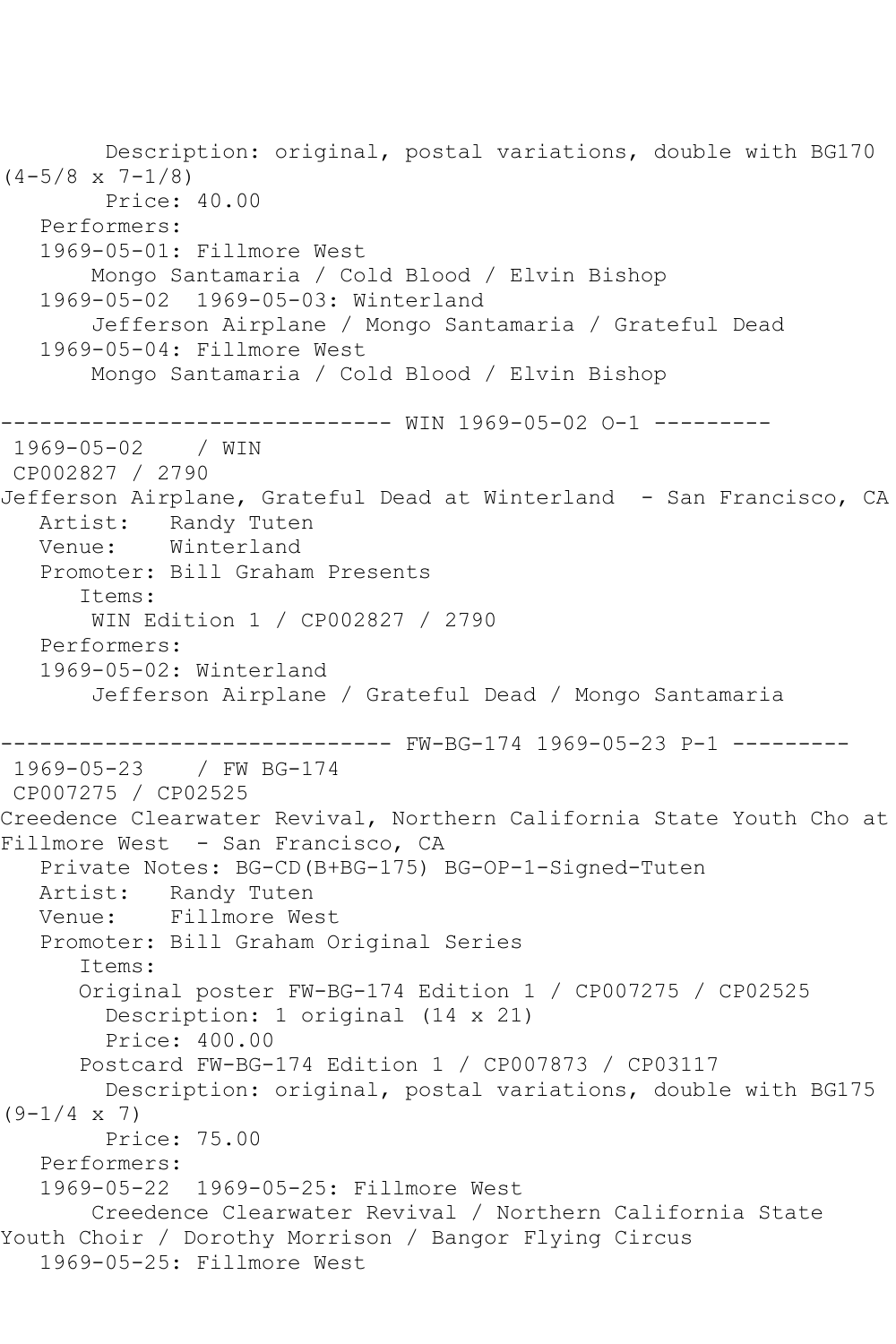```
 Creedence Clearwater Revival / Northern California State 
Youth Choir / Dorothy Morrison / Bangor Flying Circus
    1969-05-23 1969-05-24: Winterland
        Bangor Flying Circus / Creedence Clearwater Revival / 
Northern California State Youth Choir / Dorothy Morrison
------------------------------ WIN-2.204 1969-05-28 c-1 ---------
1969-05-28 / WIN 2.204
CP000237 / 0240
People's Park Bail Ball: Aum, Creedence Clearwater Revival at 
Winterland - San Francisco, CA
   Notes: This item appears in the Art of Rock book, plate no. 2.204
       Benefit: People's Park Bail Ball
   Venue: Winterland
    Promoter: Book: Art of Rock
       Items:
        WIN-2.204 Edition 1 / CP000237 / 0240 (7 x 4-5/8)
         AORPlate: 2.204 
         Price: 90.00
   Performers:
    1969-05-28: Winterland
        Aum / Creedence Clearwater Revival / Bangor Flying Circus / 
Elvin Bishop / Grateful Dead / Jefferson Airplane / Carlos Santana
               ------------------------------ FW-BG-194 1969-10-02 P-1 ---------
1969-10-02 / FW BG-194
CP007295 / CP02545
ÈNJ, Blues Image at Fillmore West - San Francisco, CA
    Private Notes: BG-CD(+BG-194) BG-OP-1-Signed-Irons
  Artist: Greg Irons<br>Venue: Fillmore W
            Fillmore West
    Promoter: Bill Graham Original Series
       Items:
       Original poster FW-BG-194 Edition 1 / CP007295 / CP02545
         Description: 1 original, 1 reprint (14 x 21)
         Price: 450.00
       Postcard FW-BG-194 Edition 1 / CP007888 / CP03132
         Description: original, 1 variation, double with BG193
Price here for single card (6-7/8 x 9-3/8)
         Price: 50.00
    Performers:
    1969-10-02: Fillmore West
         / Blues Image / John Sebastian
    1969-10-03 69-10-04: Winterland
         / Blues Image / John Sebastian
```
---- WIN-BG-197 1969-10-24 P-1 -----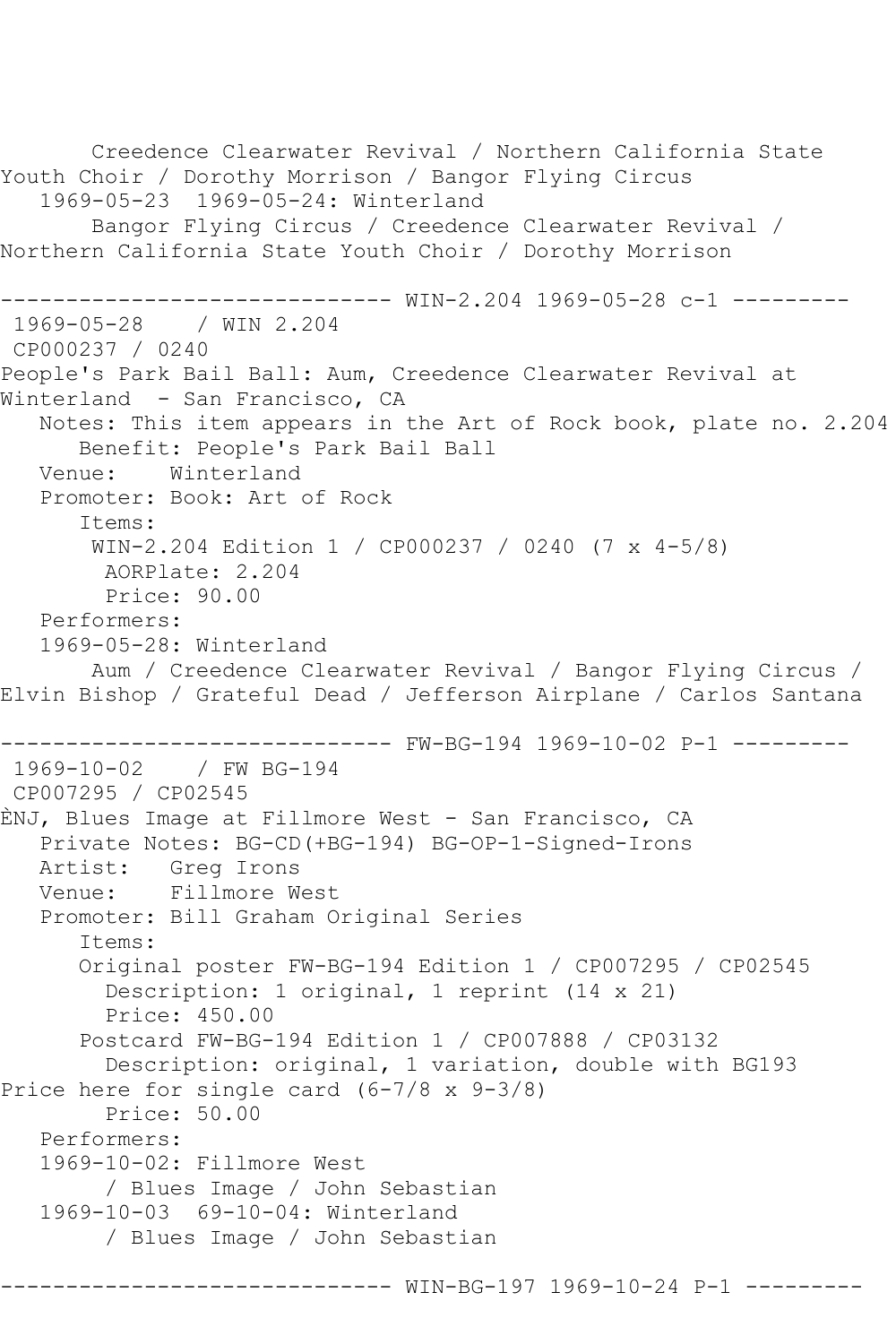```
1969-10-24 / WIN BG-197
CP007298 / CP02548
Jefferson Airplane, Grateful Dead at Winterland - San Francisco, CA
   Private Notes: BG-CD(A) BG-OP-1
   Artist: Bob Schnepf
   Venue: Winterland
   Promoter: Bill Graham Original Series
       Items:
       Original poster WIN-BG-197 Edition 1 / CP007298 / CP02548
         Description: 1 original, 1 pirate (14 x 21)
         Price: 400.00
       Postcard WIN-BG-197 Edition 1 / CP007909 / CP03153
         Description: original, postal variations, double with BG198 
(4-5/8 \times 7) Price: 125.00
       Ticket WIN-BG-197 / CP001599 / 1621
   Performers:
   1969-10-24 1969-10-25: Winterland
        Jefferson Airplane / Grateful Dead / Sons of Champlin
------------------------------ WIN-BG-199 1969-11-06 P-1 ---------
1969-11-06 / WIN BG-199
CP007300 / CP02550
Led Zeppelin, Bonzo Dog Band at Winterland - San Francisco, CA
   Private Notes: BG-CD(A) BG-OP-1-Signed-Tuten
   Artist: Randy Tuten
   Venue: Winterland
   Promoter: Bill Graham Original Series
       Items:
       Original poster WIN-BG-199 Edition 1 / CP007300 / CP02550
         Description: 1 original, 1 reprint (14 x 22)
         Price: 1500.00
       Postcard WIN-BG-199 Edition 1 / CP007893 / CP03137
        Description: original, postal, double with BG200, 1 pirate 
(4-5/8 \times 7-1/8) Price: 150.00
   Performers:
   1969-11-06 1969-11-08:
   1969-11-09: Winterland
        Led Zeppelin / Bonzo Dog Band / Rahsaan Roland Kirk
   1969-11-09: Oakland Coliseum
        Rolling Stones
                     ------------------------------ WIN-BG-200 1969-11-13 P-1 ---------
1969-11-13 / WIN BG-200
CP007301 / CP02551
ÈNJ, Cold Blood at Winterland - San Francisco, CA
```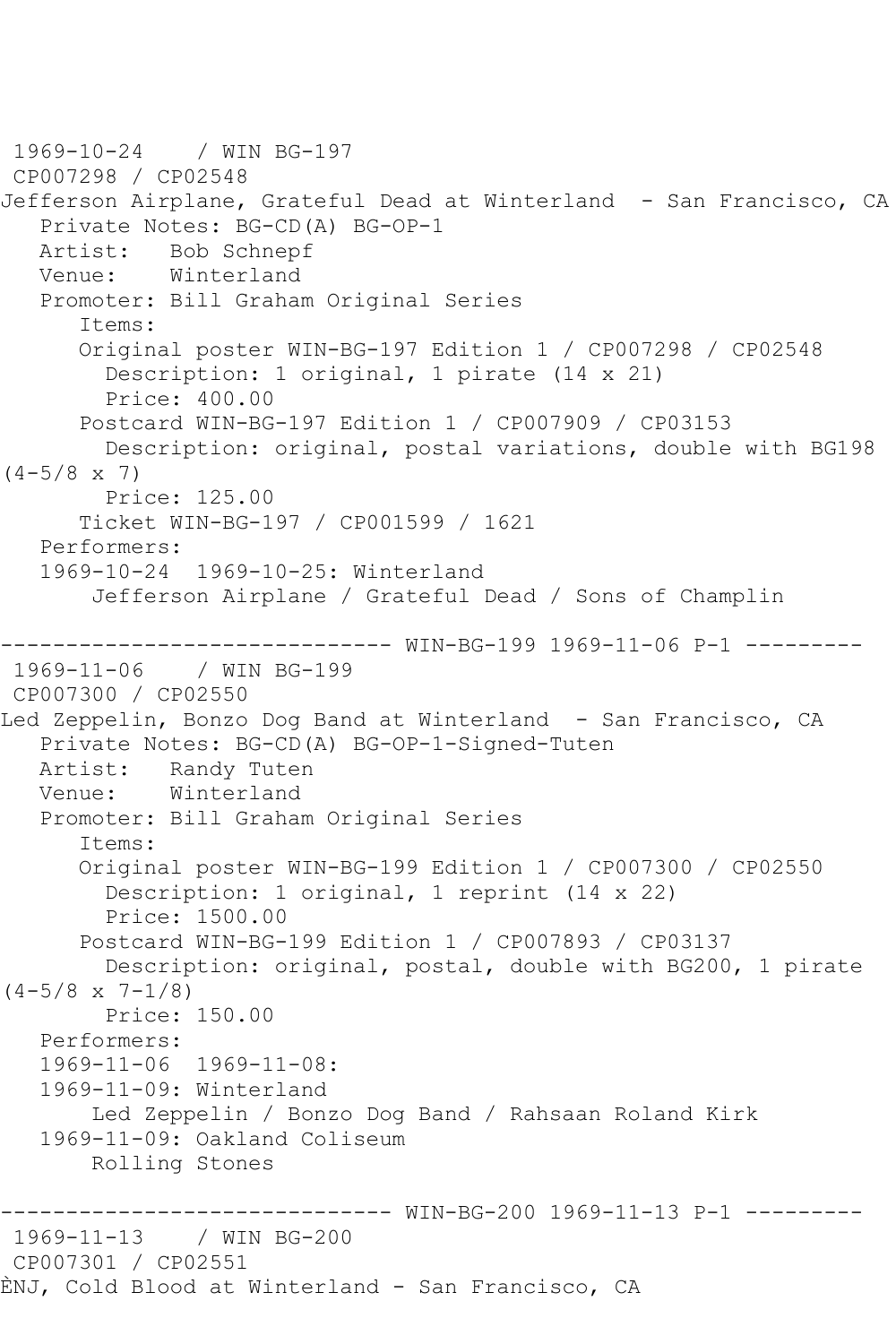```
 Private Notes: BG-CD(A) BG-OP-1-Signed-Tuten
   Artist: Randy Tuten
   Venue: Winterland
   Promoter: Bill Graham Original Series
       Items:
       Original poster WIN-BG-200 Edition 1 / CP007301 / CP02551
         Description: 1 original (14 x 22)
         Price: 350.00
       Postcard WIN-BG-200 Edition 1 / CP007894 / CP03138
         Description: original, with BG199 (4-5/8 x 7-1/8)
         Price: 40.00
   Performers:
   1969-11-13 1969-11-16: Winterland
         / Cold Blood / Joy of Cooking / Lamb
                 ------------------------------ WIN-BG-207 1969-12-18 P-1 ---------
1969-12-18 / WIN BG-207
CP007308 / CP02558
Santana, Grand Funk Railroad at Winterland - San Francisco, CA
   Private Notes: BG-CD(B+BG-208 BG-OP-1
   Artist: David Singer
   Venue: Winterland
   Promoter: Bill Graham Original Series
       Items:
       Original poster WIN-BG-207 Edition 1 / CP007308 / CP02558
         Description: 1 original (13-11/16 x 21-1/2)
         Price: 175.00
       Postcard WIN-BG-207 Edition 1 / CP007899 / CP03143
         Description: original, postal variations, double with BG208 
(7-1/8 \times 9-1/4) Price: 100.00
   Performers:
   1969-12-18 1969-12-21: Winterland
        Carlos Santana / Grand Funk Railroad / Fat Matress / Noel 
Redding
------------------------------ WIN-BG-208 1969-12-26 P-1 ---------
1969-12-26 / WIN BG-208
CP007309 / CP02559
Sly and the Family Stone, Spirit at Winterland - San Francisco, CA
   Private Notes: BG-CD(+BG-207) BG-OP-1-Signed-Singer
   Artist: David Singer
   Venue: Winterland
   Promoter: Bill Graham Original Series
       Items:
       Original poster WIN-BG-208 Edition 1 / CP007309 / CP02559
         Description: 1 orignal (14 x 21-3/4)
```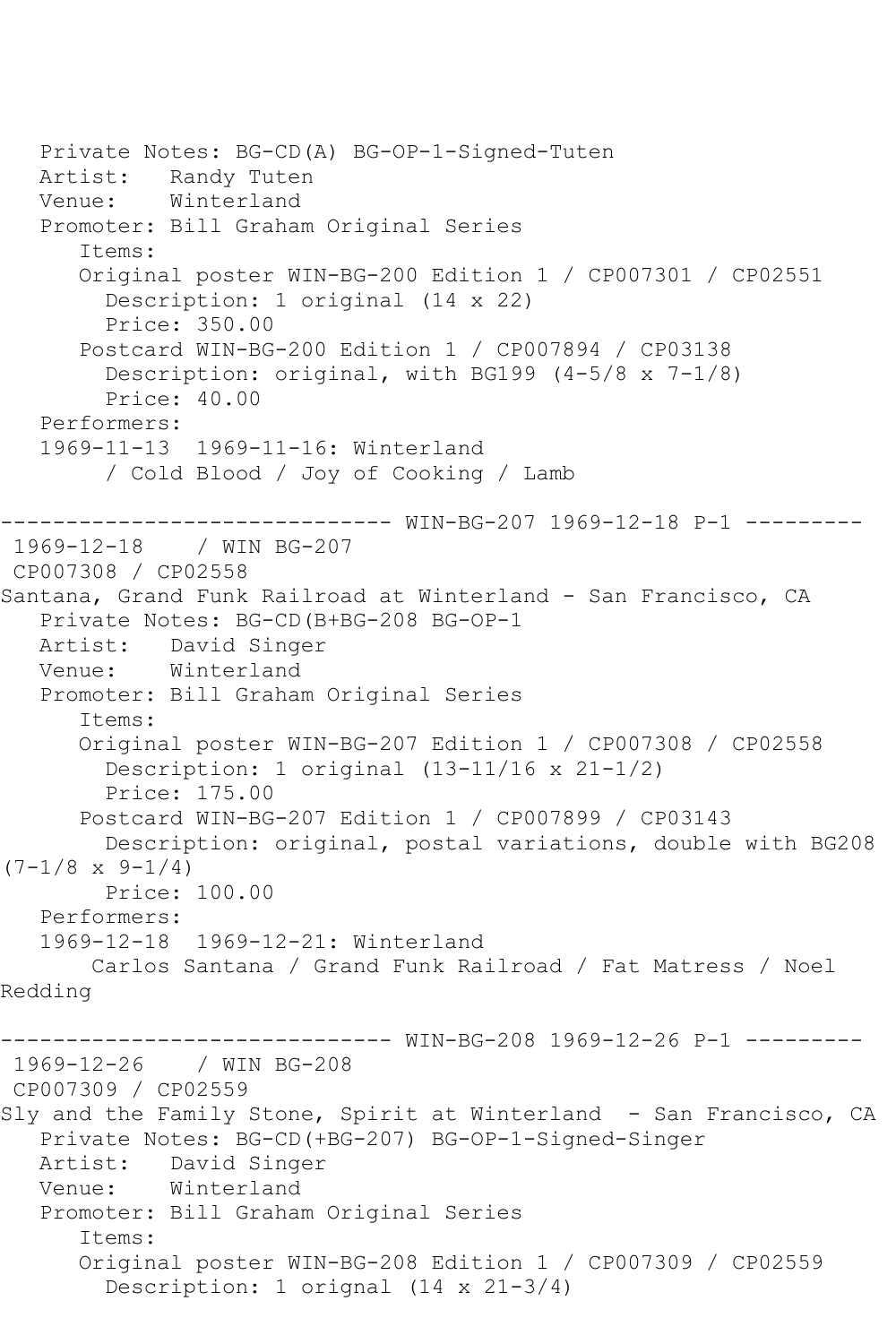Price: 275.00 Postcard WIN-BG-208 Edition 1 / CP007899 / CP03143 Description: original, double with BG207 (7-1/8 x 9-1/4) Price: 25.00 Performers: 1969-12-26 1969-12-28: Winterland Sly and the Family Stone / Spirit / Southwind / Ballin' Jack ------------------------------ FW-BG-209 1969-12-31 P-1 --------- 1969-12-31 / FW BG-209 CP005815 / CP01064 Joy of Cooking, It's a Beautiful Day at Fillmore West - San Francisco, CA Private Notes: BG-CD(A) BG-OP-1 Artist: Bob Schnepf Venue: Fillmore West Promoter: Bill Graham Original Series Items: Original poster FW-BG-209 Edition 1 / CP005815 / CP01064 Description: 1 original (20-11/16 x 27-3/4) Price: 275.00 Postcard FW-BG-209 Edition 1 / CP007900 / CP03144 Description: 1original, postal variations (7 x 9-1/4) Price: 150.00 Performers: 1969-12-31: Fillmore West Joy of Cooking / It's a Beautiful Day / Carlos Santana 1969-12-31: Winterland Jefferson Airplane / Quicksilver Messenger Service / Sons / Hot Tuna ------------------------------ 1969-12-31 P --------- 1969-12-31 / Jefferson Airplane at Winterland - San Francisco, CA Venue: Winterland Items: Original poster / Performers: 1969-12-31: Winterland Jefferson Airplane ------------------------------ WIN-BG-219 1970-02-05 P-1 --------- 1970-02-05 / WIN BG-219 CP007320 / CP02570 Doors at Winterland - San Francisco, CA Private Notes: BG-CD(A) BG-OP-1-Signed-Tuten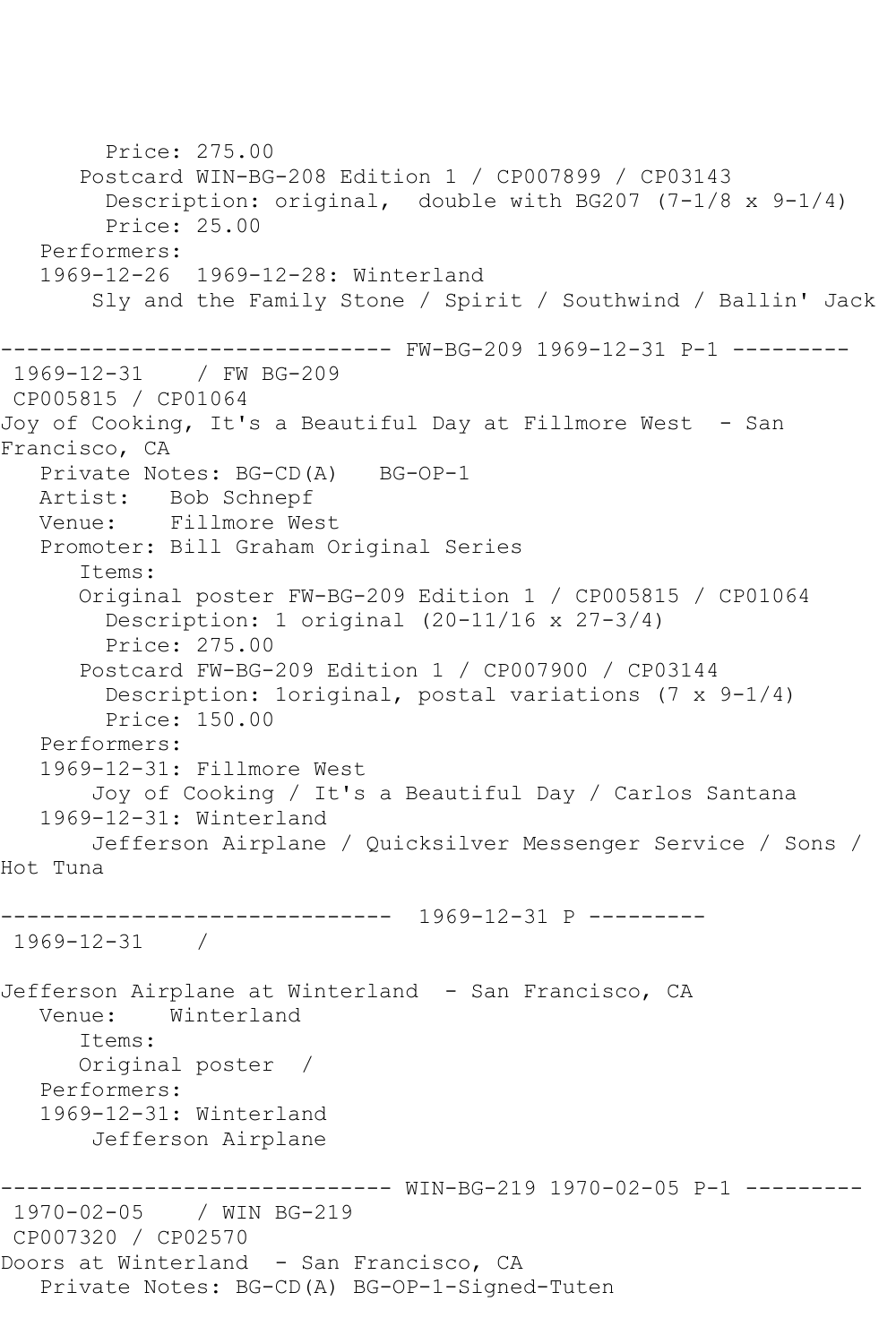```
 Artist: Randy Tuten
   Venue: Winterland
    Promoter: Bill Graham Original Series
       Items:
       Original poster WIN-BG-219 Edition 1 / CP007320 / CP02570
         Description: 1 original (14 x 21)
         Price: 1800.00
       Postcard WIN-BG-219 Edition 1 / CP007908 / CP03152
         Description: 1 original, 1 pirate (4-5/8 x 7)
         Price: 200.00
    Performers:
    1970-02-05 1970-02-06: Winterland
        Doors
       ------------------------------ WIN-BG-222 1970-02-23 P-1 ---------
1970-02-23 / WIN BG-222
CP007338 / CP02588
Jefferson Airplane, Quicksilver Messenger Service at Winterland -
San Francisco, CA
   Private Notes: BG-CD(A+B) BG-OP-1-Signed-Tuten
  Benefit: Benefit for Grateful Dead Bust<br>Artist: Randy Tuten
            Randy Tuten
   Venue: Winterland
    Promoter: Bill Graham Original Series
       Items:
       Original poster WIN-BG-222 Edition 1 / CP007338 / CP02588
         Description: 2 originals (see BG-220A) (14 x 22)
         Price: 2300.00
       Postcard WIN-BG-222 Edition 1 / CP007912 / CP03156
         Description: original, 1 variations (4-5/8 x 7)
         Price: 340.00
    Performers:
    1970-02-23: Winterland
        Jefferson Airplane / Quicksilver Messenger Service / Carlos 
Santana / It's a Beautiful Day / Dan Hicks
                     ------------------------------ WIN-BG-222A 1970-02-23 P-1 ---------
1970-02-23 / WIN BG-222A
CP002646 / 2614
Jefferson Airplane, Quicksilver Messenger Service at Winterland -
San Francisco, CA
    Private Notes: BG-CD(B+BG-224)
   Artist: Randy Tuten
   Venue: Winterland
   Promoter: Bill Graham Original Series
       Items:
       Original poster WIN-BG-222A Edition 1 / CP002646 / 2614
```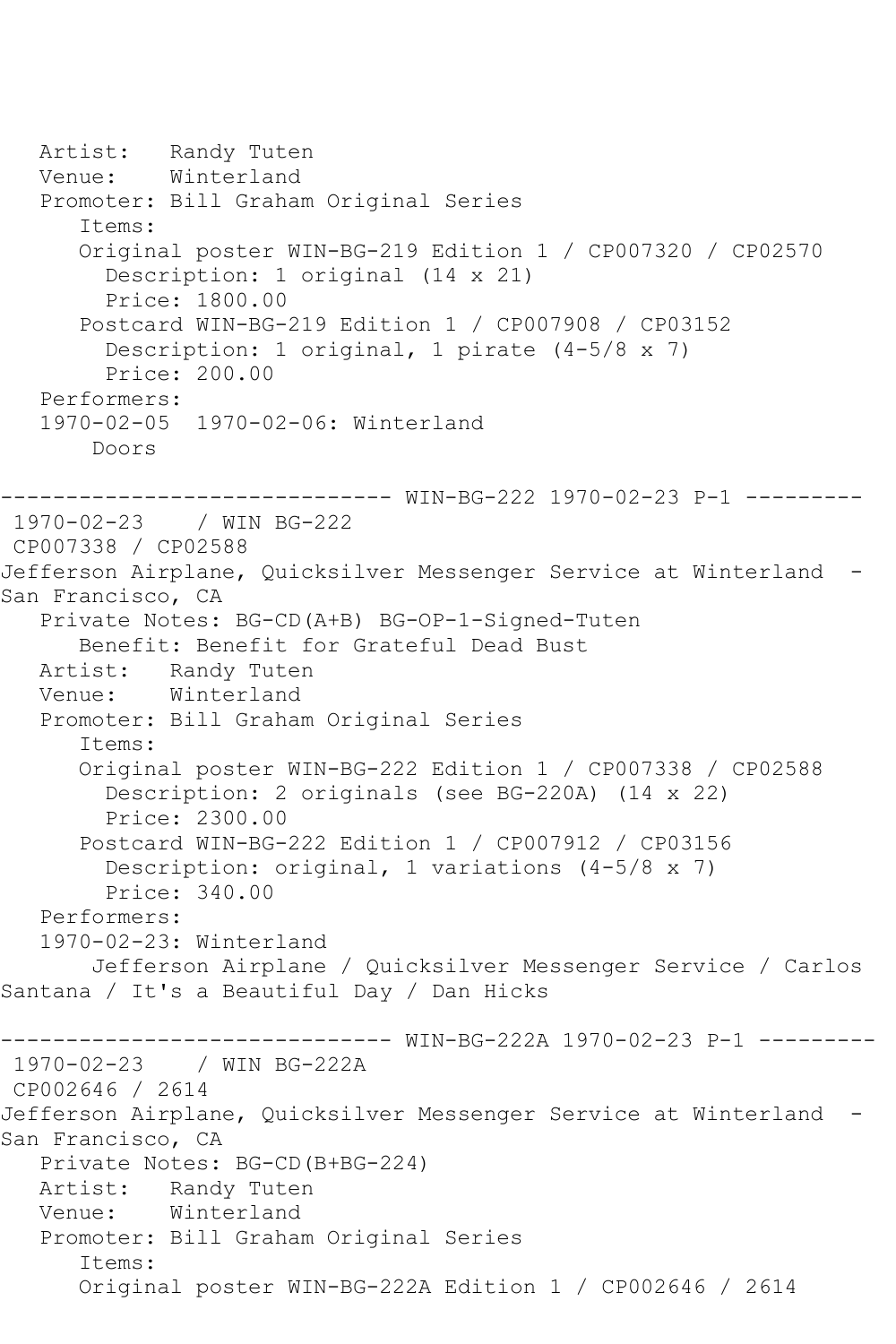Description: one of two originals (14 x 22) Price: 4000.00 Postcard WIN-BG-222A Edition 1 / CP007911 / CP03155 (4-5/8 x 7) Price: 350.00 Performers: 1970-02-23: Winterland Jefferson Airplane / Quicksilver Messenger Service / Carlos Santana / It's a Beautiful Day / Dan Hicks ------------------------------ FW-BG-220 1970-03-01 P-1 --------- 1970-03-01 / FW BG-220 CP007321 / CP02571 Jack Bruce and Friends, Larry Coryell at Fillmore West - San Francisco, CA Private Notes: BG-CD(A) BG-OP-1 Artist: David Singer Venue: Fillmore West Promoter: Bill Graham Original Series Items: Original poster FW-BG-220 Edition 1 / CP007321 / CP02571 Description: 1 original (14 x 22) Price: 150.00 Postcard FW-BG-220 Edition 1 / CP007892 / CP03136 Description: original, postal variations, double with BG221  $(4-7/16 \times 7-1/16)$  Price: 75.00 Ticket FW-BG-220 / CP001603 / 1625 Performers: 1970-02-26: Fillmore West Jack Bruce / Larry Coryell / Felix Pappalardi / Mitch Mikheil / Johnny Winter / Mike Mandel / Eric Mercury / Leslie West / Mountain 1970-02-27 70-02-28: Winterland Jack Bruce / Larry Coryell / Mitch Mikheil / Johnny Winter / Mike Mandel / Felix Pappalardi / Leslie West / Eric Mercury / Mountain 1970-03-01: Fillmore Auditorium - SF Larry Coryell / Mitch Mikheil / Johnny Winter / Mike Mandel / Felix Pappalardi / Leslie West / Eric Mercury ------------------------------ FW-BG-225 1970-03-27 P-1 --------- 1970-03-27 / FW BG-225 CP007326 / CP02576 Chicago, James Cotton Blues Band at Fillmore West - San Francisco, CA Private Notes: BG-CD(+BG-226) BG-OP-1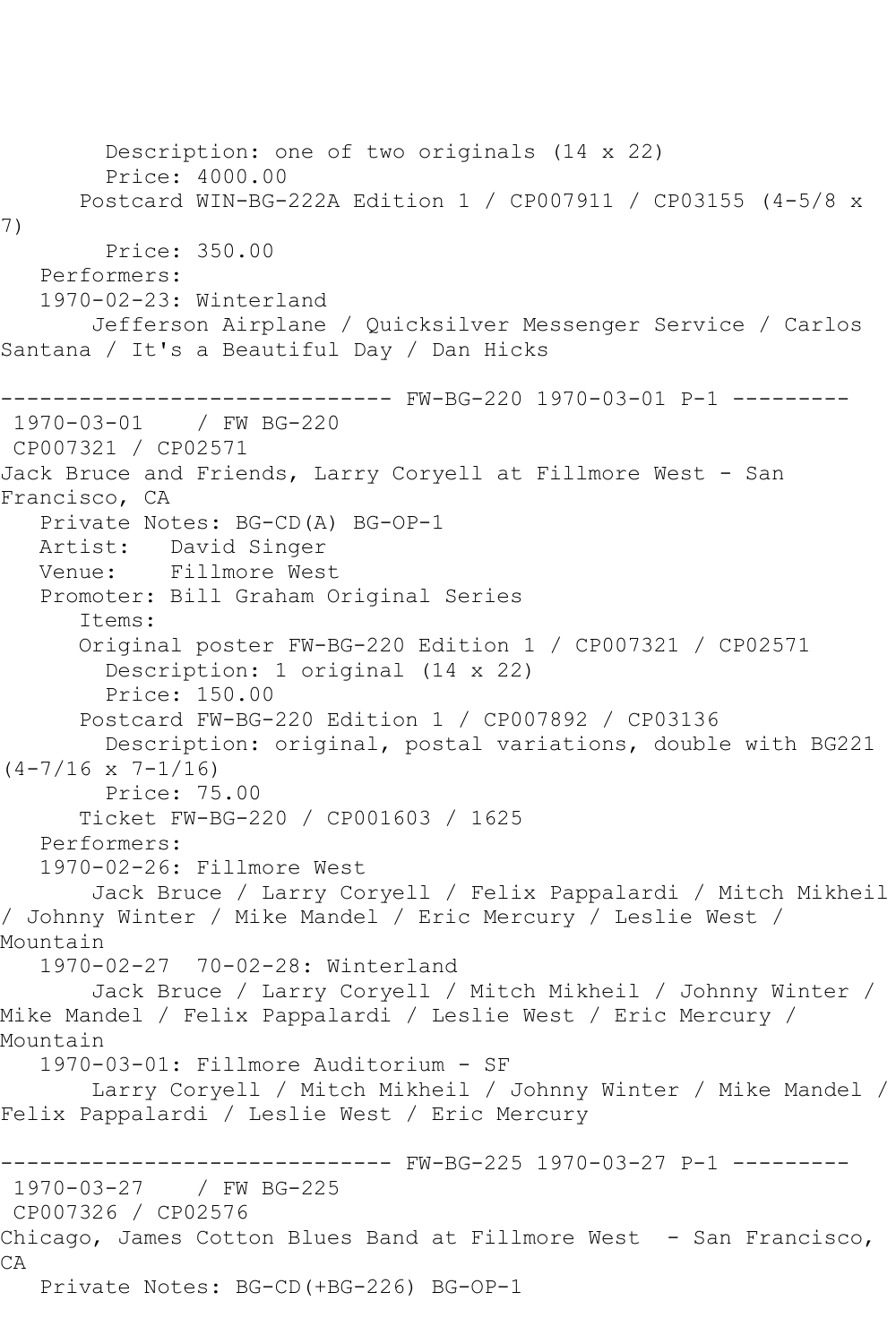Artist: David Singer<br>Venue: Fillmore Wes Fillmore West Promoter: Bill Graham Original Series Items: Original poster FW-BG-225 Edition 1 / CP007326 / CP02576 Description: 1 original (13-11/16 x 21-3/4) Price: 150.00 Postcard FW-BG-225 Edition 1 / CP007914 / CP03158 Description: original, postal variations, double with BG226  $(7-1/8 \times 9)$  Price: 50.00 Performers: 1970-03-27 1970-03-28: Fillmore West Chicago / James Cotton Blues Band / Family Fritz 1970-03-26: Fillmore West Chicago / James Cotton Blues Band / Family Fritz 1968-03-27 68-03-28: Winterland Chicago / Family Fritz / James Cotton Blues Band ------------------------------ FW-BG-229 1970-04-23 P-1 --------- 1970-04-23 / FW BG-229 CP007330 / CP02580 Joe Cocker, Mad Dogs and Englishmen at Fillmore West - San Francisco, CA Private Notes: BG-CD(B+ 231)) BG-OP-1 Artist: David Singer Venue: Fillmore West Promoter: Bill Graham Original Series Items: Original poster FW-BG-229 Edition 1 / CP007330 / CP02580 Description: 1 original (14 x 21-3/4) Price: 300.00 Postcard FW-BG-229 Edition 1 / CP007916 / CP03160 Description: original, postal variations, double with BG231  $(7-1/4 \times 9-1/4)$  Price: 40.00 Performers: 1970-04-26: Fillmore West Joe Cocker / Mad Dogs and Englishmen / Van Morrison / Stonemans / Stonemans 1970-04-23: Fillmore West Joe Cocker / Mad Dogs and Englishmen / Van Morrison 1970-04-23 1970-04-25: Winterland Joe Cocker / Mad Dogs and Englishmen / Van Morrison / Stonemans ------------------------------ WIN 1970-10-04 P-1 ---------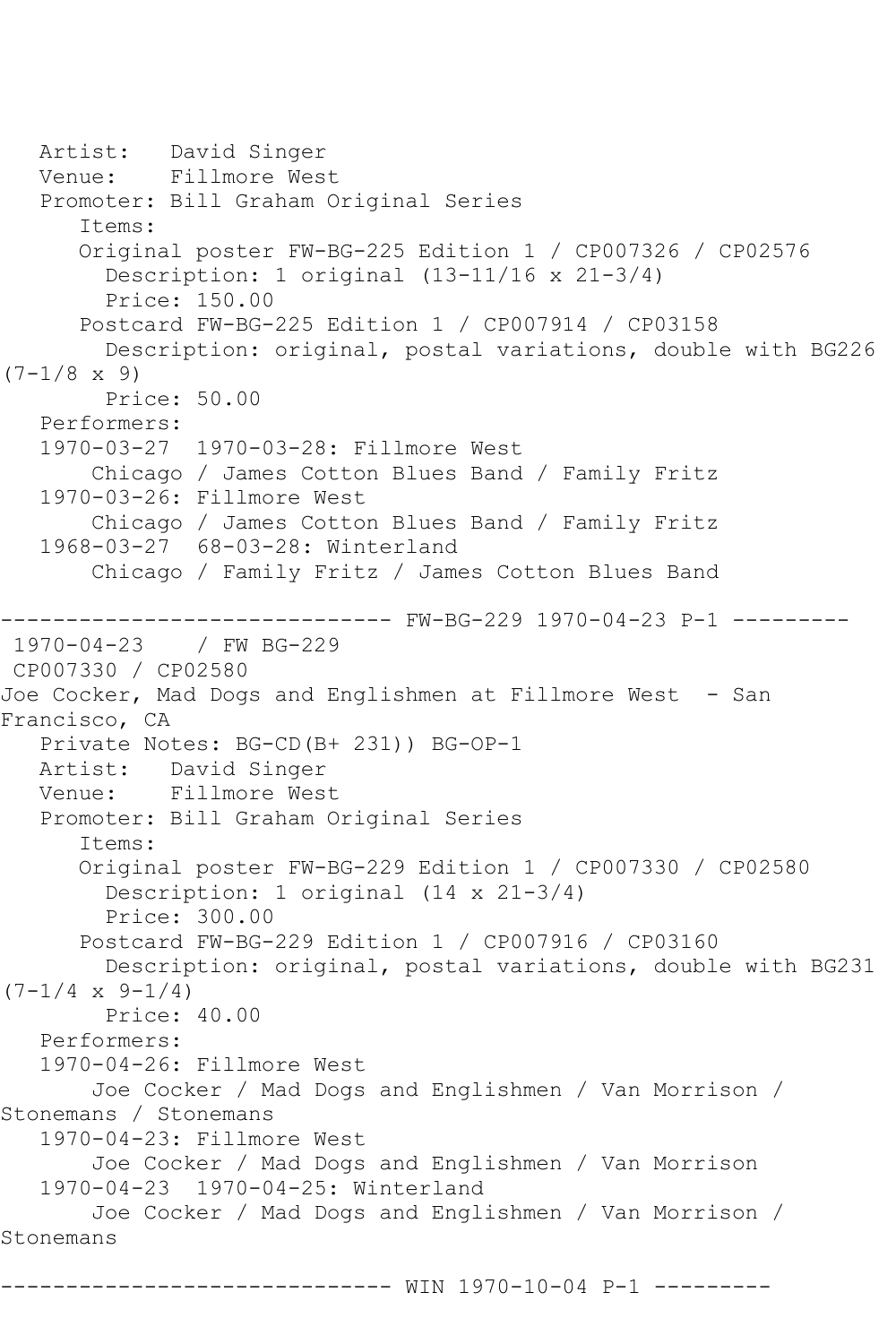```
1970-10-04 / WIN 
CP009887 / CS04982
Jefferson Airplane, Grateful Dead at Winterland - San Francisco, CA
  Artist: David Singer<br>Venue: Winterland
            Winterland
       Items:
      Original poster WIN Edition 1 / CP009887 / CS04982 (14 x 21)
       Postcard / 
         Price: 50.00
   Performers:
   1970-10-04 1970-10-05: Winterland
        Jefferson Airplane / Grateful Dead / Hot Tuna / New Riders of 
the Purple Sage
   ------------------------------ WIN 1970-10-04 P ---------
1970-10-04 / WIN 
CP031317 / NM11267
Jefferson Airplane, Grateful Dead at Winterland - San Francisco, CA
  Artist: Randy Tuten<br>Venue: Winterland
            Winterland
       Items:
       Original poster WIN / CP031317 / NM11267
         Notes: This was a playbill type book for the Winterland 
Productions shows for the month of october based on the Bill 
Graham's Fillmore East show booklets. All the shows in the booklet 
were in the month of October. There were only two of these books
produced this being the first. I design the cover as well as the 
layouts of inside pages. I wasn't sure what to do for the cover so I 
used a Drawing/collage of crazy things including a street signs that 
say Post & Steiner streets in San Francisco. That's where Winterland 
used to be. They must have liked it they asked me to produced one 
for November shows as well.
   Performers:
   1970-10-04 1970-10-31?: Winterland
        Jefferson Airplane / Jefferson Airplane / Grateful Dead / Ike 
and Tina Turner / Quicksilver Messenger Service / Dave Mason / 
Spirit / Bread / John Fahey / Southwind / Joy of Cooking / Bert 
Sommers
                    ---------- WIN 1970-10-16 P ---------
1970-10-16 / WIN 
CP031316 / NM11266
Dave Mason, Cass Elliot at Winterland - San Francisco, CA
   Artist: Randy Tuten
   Venue: Winterland
   Promoter: Joy of Cooking
```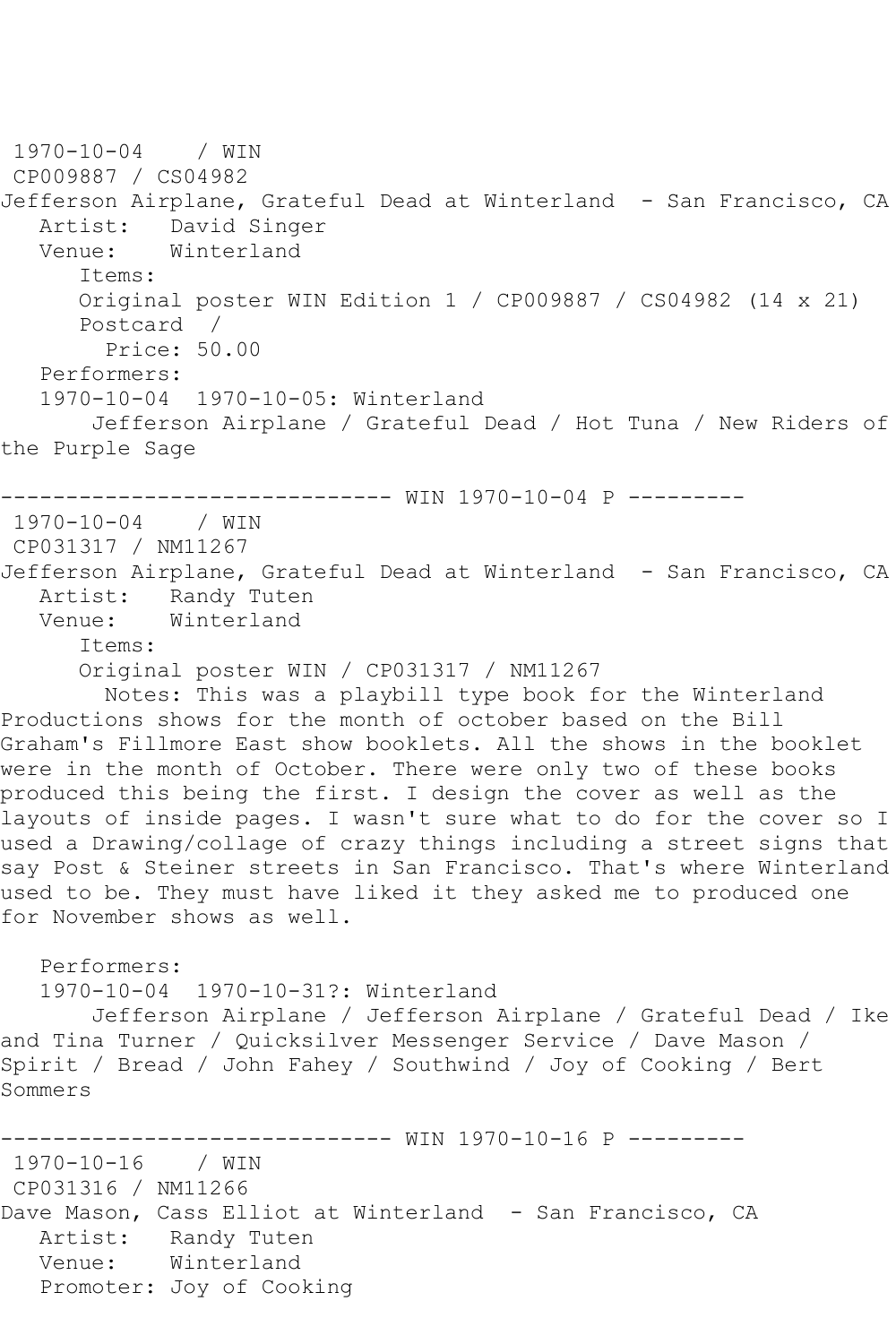Items:

Original poster WIN / CP031316 / NM11266

 Notes: Winterland Productions was started by Paul Beratta, Dell Furano and Dave Furano. Paul was Bill Graham's right hand man in the early days he left Bill Graham Presents to start Winterland Productions as an alternative to The Fillmore and of course make some money on his own. This was there second show and poster no.2. the first show and poster No.1 was Jefferson Airplane, Grateful Dead, Hot Tuna and The New Riders of the Purple Sage, October 5th & 6th, Sunday & Monday at Winterland. David Singer did the poster and these two were printed together. This would have been a better poster had a more intrested band been headlining as it was Mason-Cass were couldn't make it was replace by The Four Tops with the other acts. A handbill with red lettering on white paper was done for the Four Tops show only. After this all Winterland posters were photos with my lettering. It was to bad this was a very nice looking poster, but who cares about Mason-Cass band.Anyway the Winterland people must of like it they had me do the rest of the series of posters until they went out of business and Bill Graham took over.

 Performers: 1970-10-16 1970-10-18: Winterland Dave Mason / Cass Elliot / Bread / John Fahey ------------------------------ WIN-4.052 1970-10-30 P-1 --------- 1970-10-30 / WIN 4.052 CP007988 / CP03232 Ike and Tina Turner, Spirit at Winterland - San Francisco, CA Notes: This item appears in the Art of Rock book, plate no. 4.052 Private Notes: AOR-4.052 \* CHECK Artist: Randy Tuten<br>Venue: Winterland Winterland Promoter: Book: Art of Rock Items: Original poster WIN-4.052 Edition 1 / CP007988 / CP03232 AORPlate: 4.052 Performers: 1970-10-30: Winterland Ike and Tina Turner / Spirit / Southwind / Sommer / Bert ------------------------------ 1970-11-04 P --------- 1970-11-04 / Jefferson Airplane, Grateful Dead at Winterland - San Francisco, CA Venue: Winterland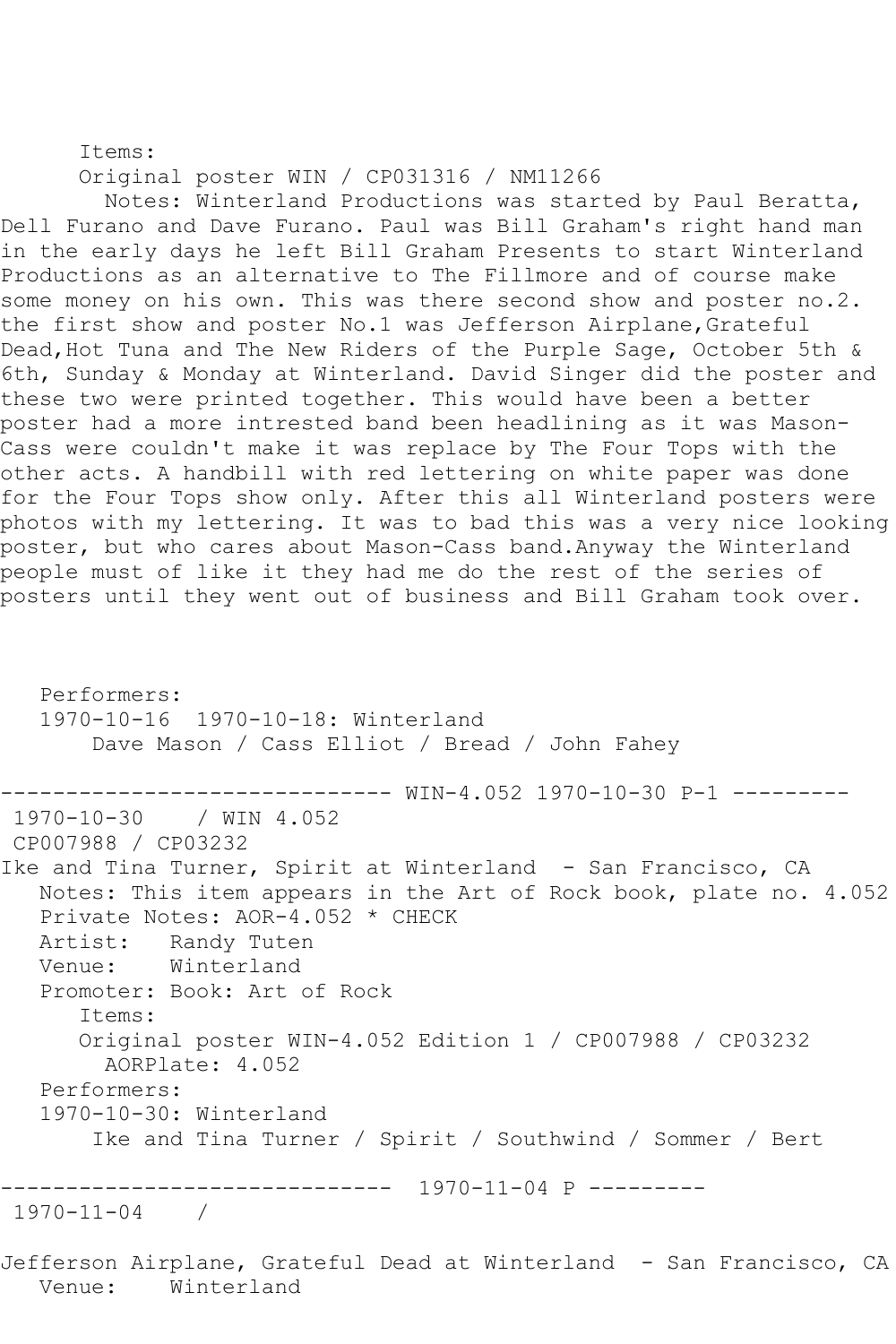```
 Items:
      Original poster / 
   Performers:
   1970-11-04 1970-11-05: Winterland
       Jefferson Airplane / Grateful Dead / New Riders of the Purple 
Sage
------------------------------ WIN 1970-11-05 P-1 ---------
1970-11-05 / WIN 
CP019048 / XART197011
Janis Joplin at Winterland
   Venue: Winterland
       Items:
       Original poster WIN Edition 1 / CP019048 / XART197011
   Performers:
   1970-11-05: Winterland
       Janis Joplin
     ------------------------------ 1970-11-11 P ---------
1970-11-11 / 
Dave Mason, Mama Cass at Winterland - San Francisco, CA
   Venue: Winterland
       Items:
      Original poster / 
   Performers:
   1970-11-11 1970-11-12: Winterland
        Dave Mason / Mama Cass / Bread / John Fahey / Joy of Cooking
------------------------------ WIN-4.053 1970-11-20 P-1 ---------
1970-11-20 / WIN 4.053
CP001728 / 1751
Steve Miller Blues Band, Country Joe Mcdonald
   Notes: This item appears in the Art of Rock book, plate no. 4.053
   Artist: Randy Tuten
   Venue: Winterland
   Promoter: Book: Art of Rock
       Items:
      Original poster WIN-4.053 Edition 1 / CP001728 / 1751
        AORPlate: 4.053 
   Performers:
   1970-11-20 1970-11-21: Winterland
        Steve Miller Blues Band / Country Joe Mcdonald / Big Brother 
and the Holding Company / Ashton, Gardner and Dyke
------------------------------ WIN 1970-11-20 P ---------
```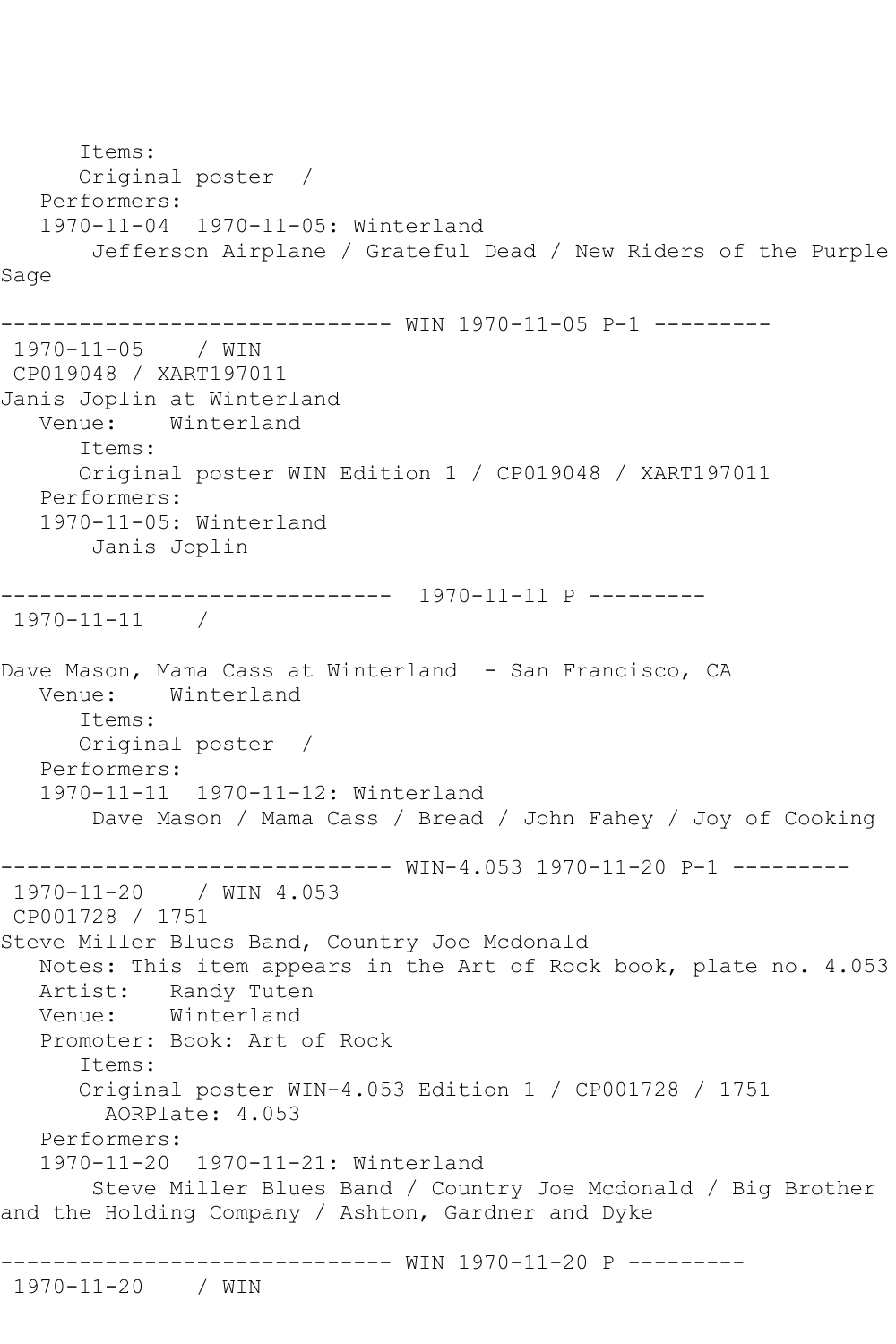```
CP031319 / NM11269
Steve Miller Blues Band at Winterland - San Francisco, CA
   Artist: Randy Tuten
   Venue: Winterland
       Items:
      Original poster WIN / CP031319 / NM11269
        Notes: There were only two of these books done based on the 
Bill Graham's Fillmore East Books or programs for shows. this is the 
second Winterland playbill book produced for all the November shows 
at Winterland. I used an angel holding a card with the Chambers 
Brothers on it with some of my lettering on the cover I also 
designed the layout of pages on the inside of the book.
   Performers:
   1970-11-20 1970-11-28 ?: Winterland
        Steve Miller Blues Band
------------------------------ WIN 1970-11-26 P-1 ---------
1970-11-26 / WIN 
CP019861 / XI19001126
Chambers Brothars, Guess Who at Winterland - San Francisco, CA
   Venue: Winterland
      Items:
      Original poster WIN Edition 1 / CP019861 / XI19001126
   Performers:
   1970-11-26 1970-11-28: Winterland
       Chambers Brothers / Guess Who / Mason Proffit / Gypsy
------------------------------ WIN-4.054 1970-12-11 P ---------
1970-12-11 / WIN 4.054
CP060139 / CP060139
Sly and the Family Stone, Pacific Gas and Electric at Winterland -
San Francisco, CA
   Notes: This item appears in the Art of Rock book, plate no. 4.054
   Artist: Randy Tuten
   Venue: Winterland
   Promoter: Book: Art of Rock
      Items:
      Original poster WIN-4.054 / CP060139 / CP060139 (14-1/8 x 22-
1/4)
        AORPlate: 4.054 
        Price: 75.00
   Performers:
   1970-12-11 1970-12-12: Winterland
        Sly and the Family Stone / Pacific Gas and Electric / Dunn 
and Mccashen / Little Sister
```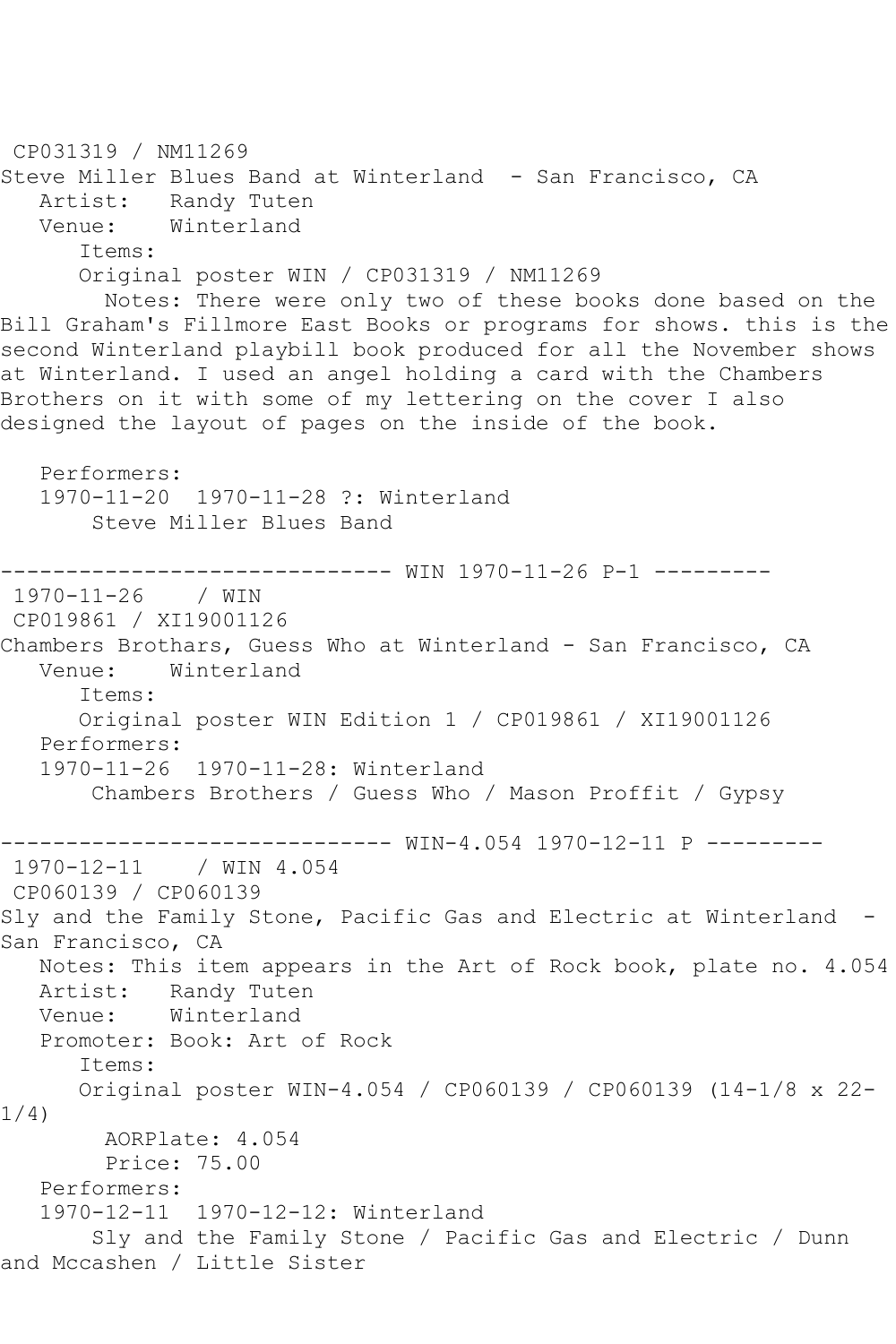------------------------------ WIN 1970-12-18 P-1 --------- 1970-12-18 / WIN CP019863 / XI19001218 Canned Heat Blues Band, Youngbloods at Winterland - San Francisco, CA Artist: Randy Tuten Venue: Winterland Items: Original poster WIN Edition 1 / CP019863 / XI19001218 Postcard WIN Edition 1 / CP007989 / CP03233 (4-6/8 x 6-7/8) Performers: 1970-12-18 1970-12-20: Winterland Canned Heat Blues Band / Youngbloods / Blues Image / Earth Disciples ------------------------------ FW-BG-263 1970-12-31 P-1 --------- 1970-12-31 / FW BG-263 CP005819 / CP01068 Cold Blood, Elvin Bishop at Fillmore West - San Francisco, CA Private Notes: BG-CD(A) BG-OP-1 Artist: David Singer Venue: Fillmore West Promoter: Bill Graham Original Series Items: Original poster FW-BG-263 Edition 1 / CP005819 / CP01068 Description: 1 original, double sized (21 x 28) Price: 250.00 Postcard FW-BG-263 Edition 1 / CP007950 / CP03194 Description: original, postal variations, double sized (7 x  $9 - 1/4$ ) Price: 65.00 Performers: 1970-12-31: Fillmore West Cold Blood / Elvin Bishop / Boz Scaggs / Voices of East Harlem 1970-12-31: Winterland Fillmore West Grateful Dead / New Riders of the Purple Sage / Stoneground ------------------------------ WIN 1971-01-07 P-1 --------- 1971-01-07 / WIN CP001062 / 1079 Mason Cass, Ballin' Jack at Winterland - San Francisco, CA Artist: Randy Tuten Venue: Winterland Items: Original poster WIN Edition 1 / CP001062 / 1079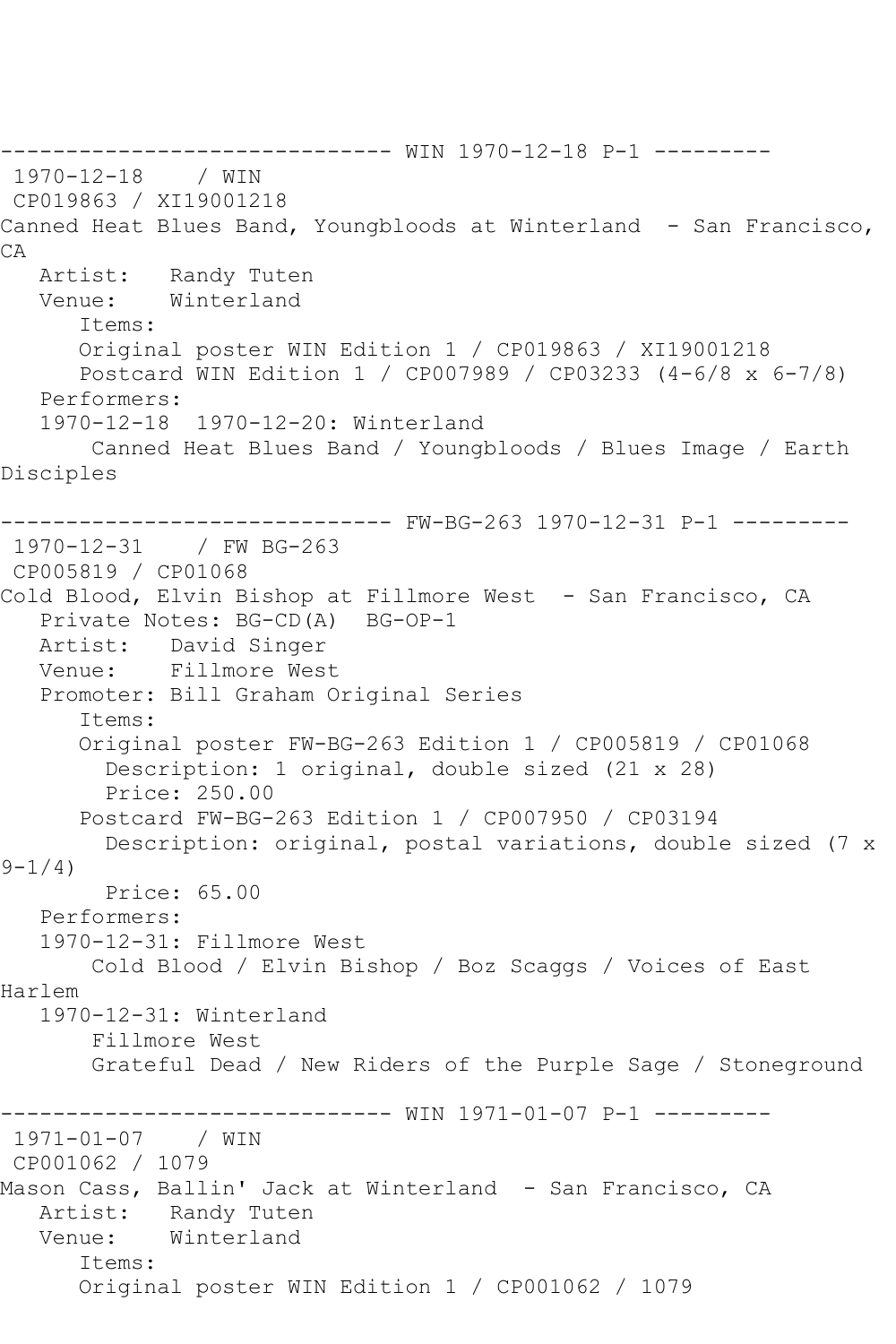WIN / CP031328 / NM11278 Performers: 1971-01-07 1971-01-09: Winterland Mason Cass / Ballin' Jack / Buffalo Bob Smith / Redeye ------------------------------ FW-BG-270 1971-02-11 P-1 --------- 1971-02-11 / FW BG-270 CP005817 / CP01066 Fleetwood Mac, Tom Rush at Fillmore West - San Francisco, CA Private Notes: BG-CD(A) BG-OP-1 Artist: Jake Pierre<br>Venue: Fillmore We Fillmore West Promoter: Bill Graham Original Series Items: Original poster FW-BG-270 Edition 1 / CP005817 / CP01066 Description: 1 original, double sized (23-3/16 x 21-1/4) Price: 400.00 Postcard FW-BG-270 Edition 1 / CP007955 / CP03199 Description: original, postal variations, double sized (7 x 9-3/16) Price: 50.00 Performers: 1971-02-11 71-02-14: Fillmore West Fillmore West Fleetwood Mac / Tom Rush / Clover 1971-02-12 71-02-13: Winterland Steppenwolf / Cold Blood / Shiva's Head Band / Buddy Guy / Junior Wells 1971-02-18 71-02-21: Fillmore West It's a Beautiful Day / Blues Image / Tower of Power ------------------------------ WIN 1971-03-24 P-1 --------- 1971-03-24 / WIN CP007062 / CP02312 Grateful Dead, Yogi Bhajan at Winterland - San Francisco, CA Private Notes: \* A/A- 250@ Venue: Winterland Items: Original poster WIN Edition 1 / CP007062 / CP02312 (12-1/2 x 19-5/8) Price: 250.00 Handbill /  $(5-1/4 \times 8-1/2)$  Price: 60.00 Performers: 1971-03-24: Winterland Grateful Dead / Yogi Bhajan / Sufi Dancing and Choir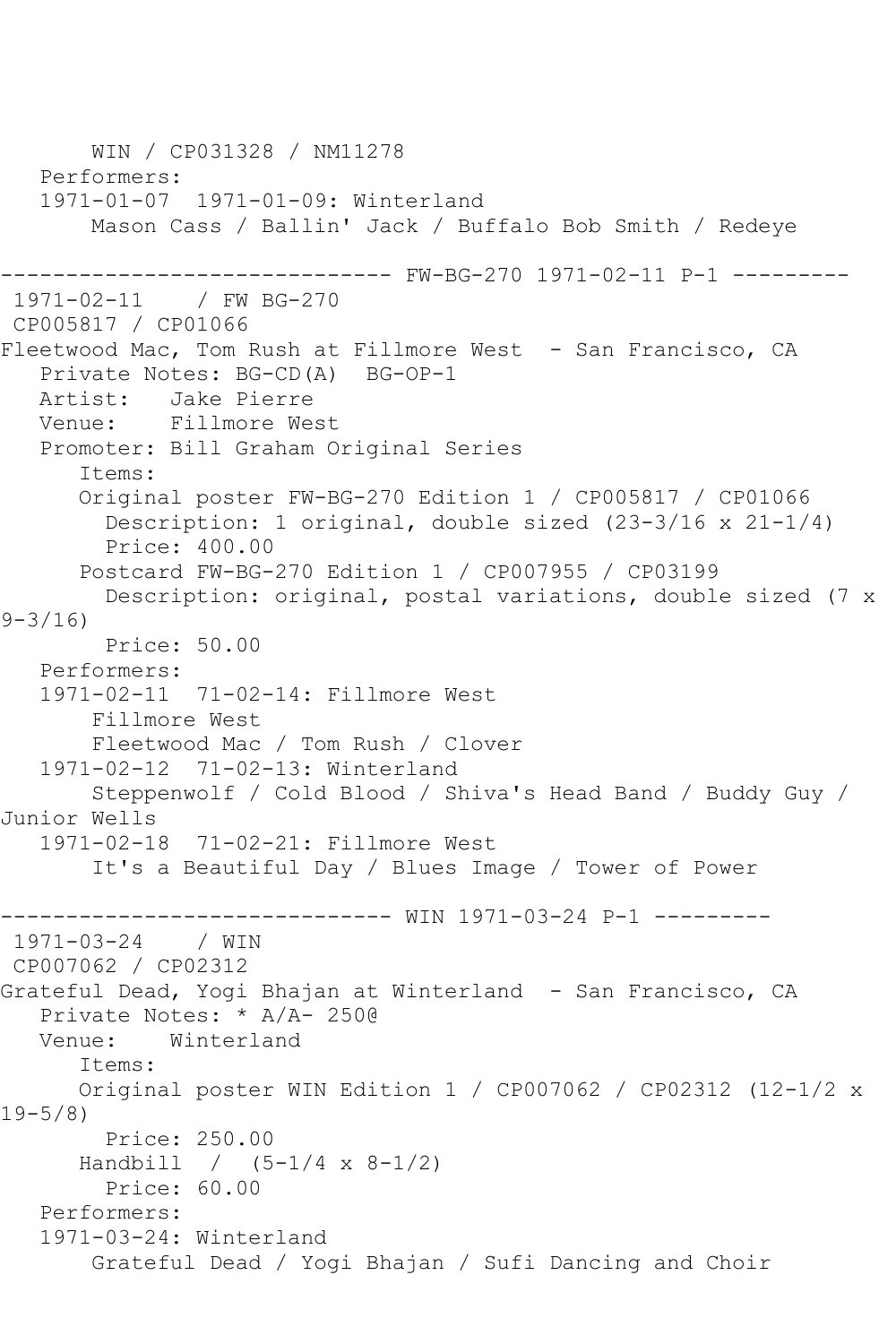------------------------------ FW-BG-275 1971-03-25 P-1 --------- 1971-03-25 CP005811 / CP01060 Eric Burdon and War, J. GEILS BAND at Fillmore West - San Francisco, CA Private Notes: BG-CD(A) BG-OP-1 Artist: David Singer Venue: Fillmore West Promoter: Bill Graham Original Series Items: Original poster FW-BG-275 Edition 1 / CP005811 / CP01060 Description: 1 original, double sized (21 x 28) Price: 150.00 Postcard FW-BG-275 Edition 1 / CP007961 / CP03205 Description: original, postal variations, double sized (7 x  $9 - 1/4$  Price: 60.00 Performers: 1971-03-28: Fillmore West Eric Burdon and the Animals / J. Geils Band / War 1971-03-26 71-03-27: Winterland Carlos Santana 1971-04-01 71-04-04: Fillmore West Winterland Buddy Miles / C.C. Riders / Wayne Cochran / Sugarloaf ------------------------------ FW-BG-276B 1971-04-08 P-1 --------- 1971-04-08 / FW BG-276B CP005812 / CP01061 Johnny Winter, J. GEILS BAND at Fillmore West - San Francisco, CA Private Notes: BG-CD(A) Artist: William Rowe<br>Venue: Fillmore Wes Fillmore West Promoter: Bill Graham Original Series Items: Original poster FW-BG-276B Edition 1 / CP005812 / CP01061 Description: 1 original (21-1/2 x 28-3/8) Price: 210.00 Postcard FW-BG-276B Edition 1 / CP008919 / CP04436 Description: original, double sized Price: 200.00 Performers: 1971-04-08 1971-04-18: Fillmore West Fillmore West 1971-04-08 71-04-11: Fillmore West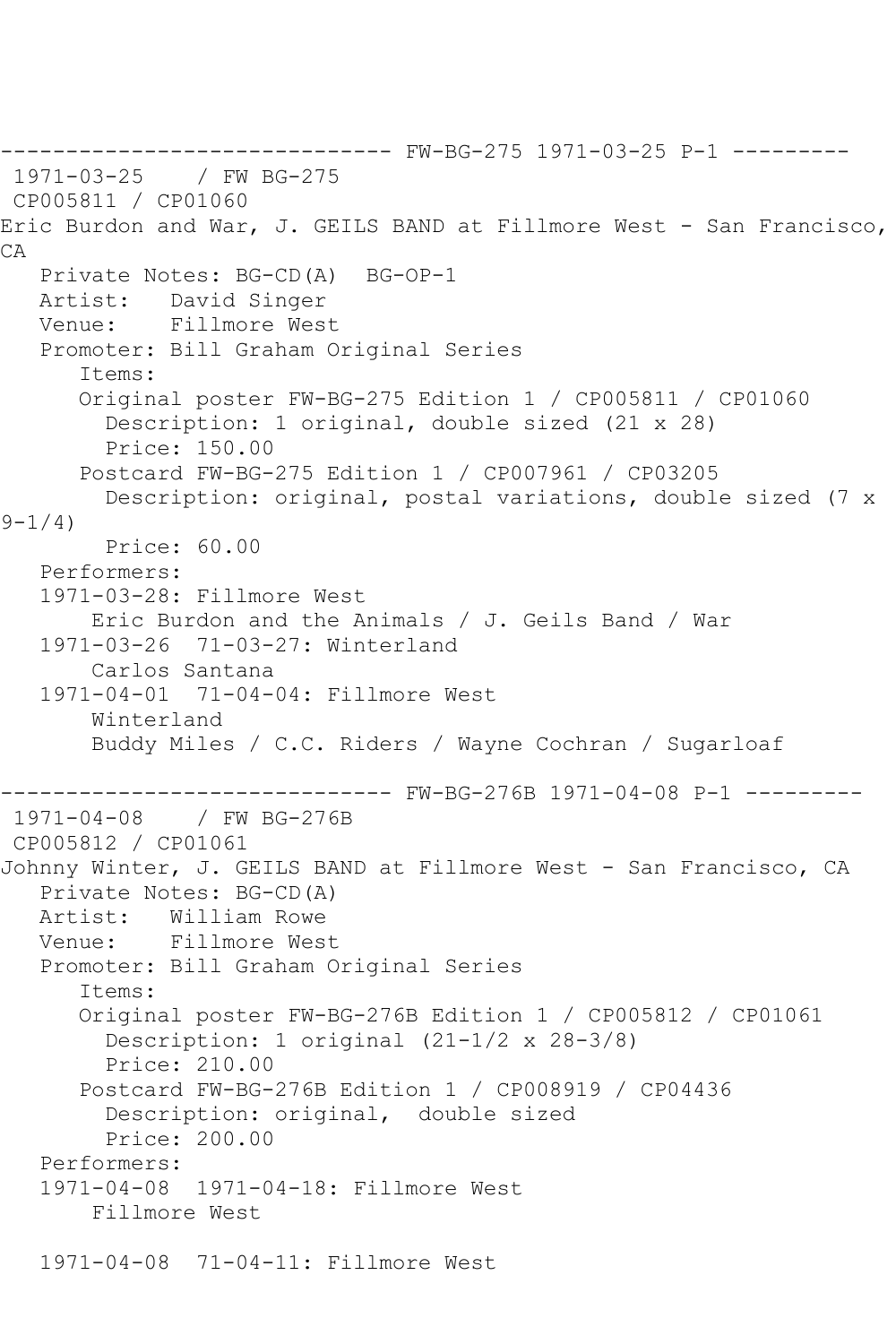1971-04-08 71-04-11: Fillmore West Johnny Winter / Johnny Winter / J. Geils Band / J. Geils Band / Dreams / Dreams 1971-04-09 71-04-10: Winterland 1971-04-09 71-04-10: Winterland John Mayall / John Mayall / Sha Na Na / Sha Na Na / Randall's Island / Randall's Island 1971-04-15: Fillmore West 1971-04-15: Fillmore West Dave Mason / Dave Mason / Isley Brothers / Isley Brothers / Fanny / Fanny 1971-04-18: Winterland 1971-04-18: Winterland Grand Funk Railroad / Grand Funk Railroad / Blood Rock / Blood Rock ------------------------------ FW-BG-276A 1971-04-08 P-1 --------- 1971-04-08 / FW BG-276A CP005812 / CP01061 Johnny Winter, J. GEILS BAND at Fillmore West - San Francisco, CA Private Notes: BG-CD(A) BG-OP-1 Artist: William Rowe<br>Venue: Fillmore Wes Fillmore West Promoter: Bill Graham Original Series Items: Original poster FW-BG-276A Edition 1 / CP005812 / CP01061 Description: 1 original, double sized (21-1/2 x 28-3/8) Price: 250.00 Postcard FW-BG-276A Edition 1 / CP007962 / CP03206 Description: original, postal variations, double sized (7 x  $9 - 1/4$  Price: 70.00 Postcard FW-BG-276A Edition 1 / CP007963 / CP03207 Var. Var (7  $x \left( \frac{9-1}{4} \right)$  Price: 70.00 Performers: 1971-04-08 71-04-11: Fillmore West Johnny Winter / J. Geils Band / Dreams 1971-04-09 71-04-10: Winterland John Mayall / Sha Na Na / Randall's Island 1971-04-15 1971-04-18: Fillmore West Isley Brothers / Dave Mason / Fanny 1971-04-18: Winterland Blood Rock / Grand Funk Railroad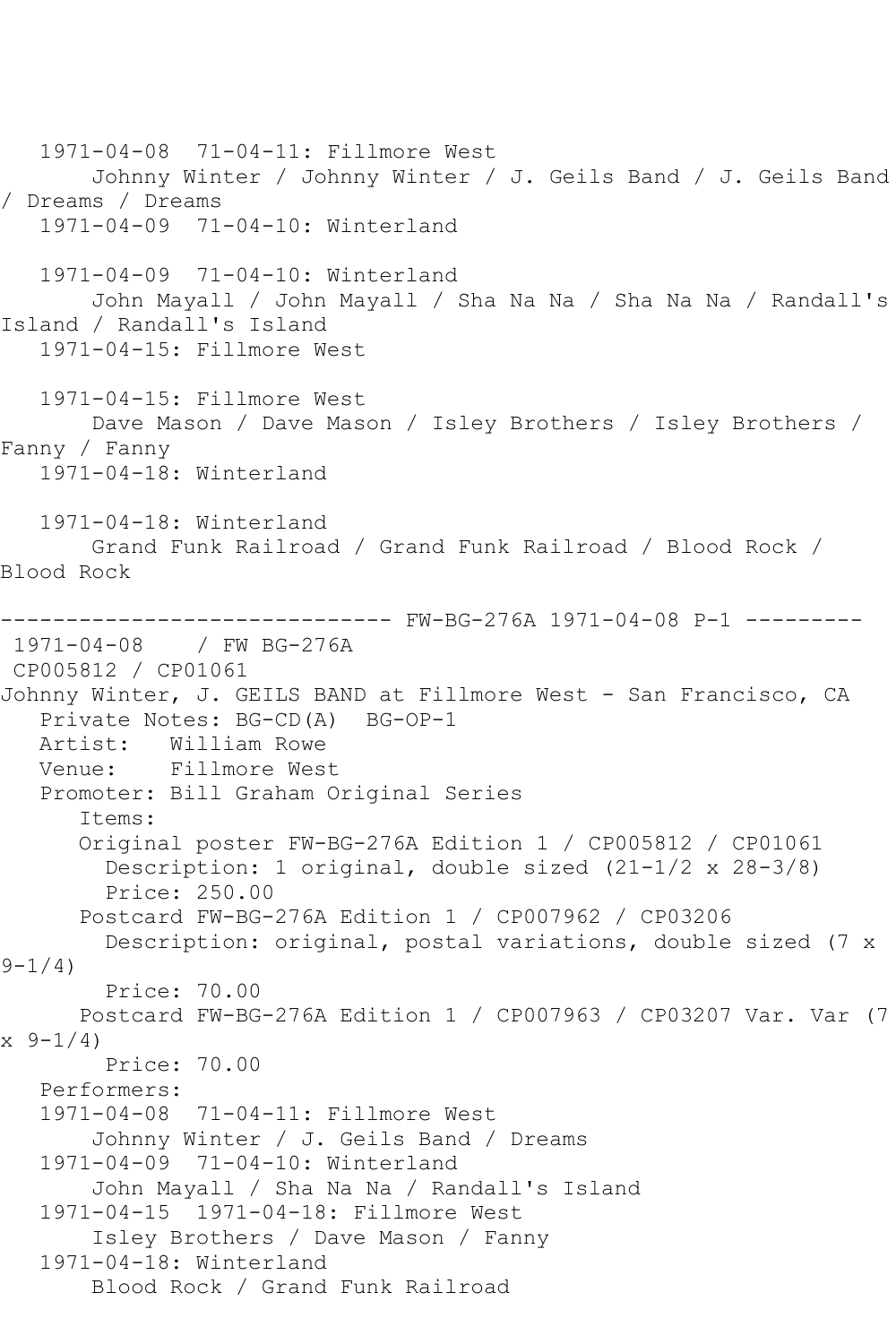------------------------------ FW 1971-04-08 P --------- 1971-04-08 / FW CP031337 / NM11287 Johnny Winter, J. GEILS BAND at Fillmore West - San Francisco, CA Artist: Randy Tuten<br>Venue: Fillmore Wes Fillmore West Items: Original poster FW / CP031337 / NM11287 Notes: Bill had asked me to do a quick lettering poster for these shows, as the artist that was working on the regular poster BG276 was running late getting it to the printer. This is how the straight information poster started for Bill Graham Presents in San Francisco. I believe it's the first infomation type poster for the Fillmore West, Winterland, Civic Auditorium. Bill needed this right now! I didn't have any time to do this so I just used the formula lettering that I had been using as I was very busy with other posters, so it had to be simple. There was only a poster produced in very limited number until the offical poster came out with handbills and all, There was no handbill produced of this image.

```
 Performers:
   1971-04-08 1971-04-11: Fillmore West
        Johnny Winter / J. Geils Band
    1971-04-09 1971-04-10: Winterland
        John Mayall / Sha Na Na
    1971-04-15 1971-04-18: Fillmore Auditorium - SF
        Dave Mason / Isley Brothers
    1971-04-17: Civic Auditorium
        Chicago
    1971-04-18: Winterland
        Grand Funk Railroad
------------------------------ FW-BG-277 1971-04-22 P-1 ---------
1971-04-22 / FW BG-277
CP007365 / CP02615
Taj Mahal, Stoneground at Fillmore West - San Francisco, CA
   Private Notes: BG-CD(A) BG-OP-1-Signed-Tuten
  Artist: D. Bread<br>Venue: Fillmore
            Fillmore West
    Promoter: Bill Graham Original Series
       Items:
       Original poster FW-BG-277 Edition 1 / CP007365 / CP02615
         Description: 1 original (14 x 21)
         Price: 75.00
       Postcard FW-BG-277 Edition 1 / CP007964 / CP03208
```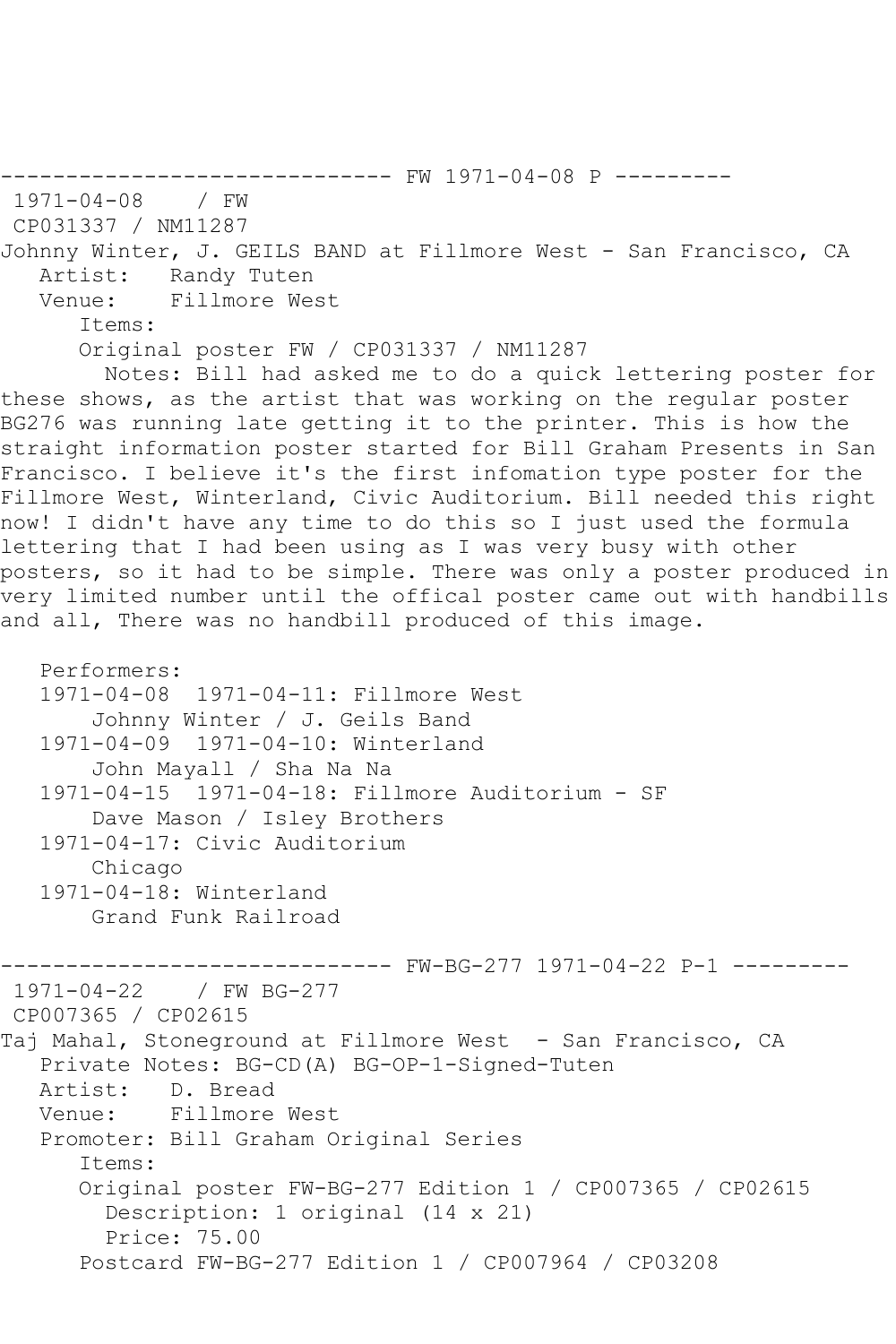Description: original, postal variations, double with BG278  $(4-1/2 \times 7)$  Price: 20.00 Performers: 1971-04-22 1971-04-25: Fillmore West Taj Mahal / Stoneground / Trapeze 1971-04-30 1971-05-01: Winterland Ten Years After / Cactus / Trapeze ------------------------------ FW-BG-278 1971-04-29 P-1 --------- 1971-04-29 / FW BG-278 CP007366 / CP02616 Michael Bloomfield, Chicago Slim at Fillmore West - San Francisco, CA Private Notes: BG-CD(A) BG-OP-1-Signed-Tuten Artist: Randy Tuten Venue: Fillmore West Promoter: Bill Graham Original Series Items: Original poster FW-BG-278 Edition 1 / CP007366 / CP02616 Description: 1 original (14 x 22) Price: 75.00 Postcard FW-BG-278 Edition 1 / CP007965 / CP03209 Description: original, double with BG277 (4-9/16 x 7) Price: 25.00 Performers: 1971-04-29 1971-05-02: Fillmore West Michael Bloomfield / Chicago Slim / Bola Sete / Mike Finnigan Gold 1971-04-29 71-05-01: Winterland Ten Years After / Cactus / Pot Liquor ------------------------------ WIN 1971-05-02 P ---------  $1971 - 05 - 02$ CP031338 / NM11288 Joe Frazier, The Champs with the Knock Outs and His All-Star Revue at Winterland - San Francisco, CA Artist: Randy Tuten Venue: Winterland Items: Original poster WIN / CP031338 / NM11288 Notes: This was the last published design for Winterland Productions. They had this show so they ask me to go down to the gym and pic up a photo of Joe Frazier now if you were sent down to pic up a picture of Joe Frazier at a gym, you'd more than likely think boxing, but they wanted a picture of Joe in a tux singing! now I didn't know Joe could sing so I got a hold of this photo. Well when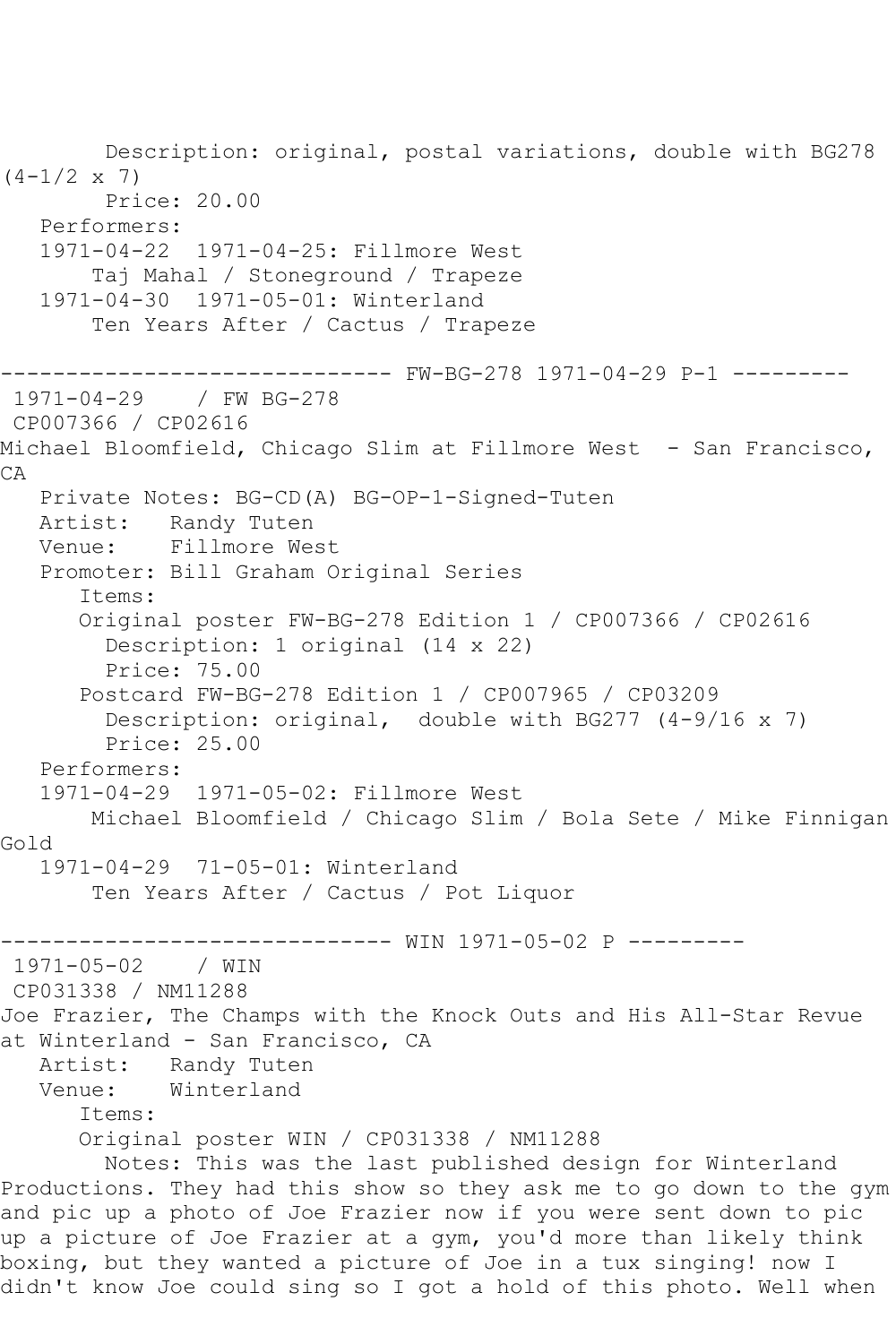they saw this!. there was another poster printed with Joe Frazier in a tux singing it was printed in deep red ink on yellow paper. Both have the same design but different photos. both are hard to find. Performers: 1971-05-02: Winterland Joe Frazier / Champs with the Knock Outs and His All-Star Revue ------------------------------ WIN 1971-05-22 P --------- 1971-05-22 / WIN CP031340 / NM11290 Curtis Mayfield, Muhammad Ali at Winterland - San Francisco, CA Artist: Randy Tuten Venue: Winterland Items: Original poster WIN / CP031340 / NM11290 Notes: A few weeks before they, Winterland Productions had a Joe Frazier show at Winterland and the show bombed so they cancelled this show witch would have been the better show a great show. It was called Soul Together there would have been photos of Curtis Mayfield and Muhammad Ali. There were to be three shows. The first one at Richman Memorial Auditorium, Friday May, 21st. The second one at winterland above. The third one at Oakland Civic Auditorium, Sunday May, 23rd. this was to have a psychedelic boxing poster look to it. I was sorry to see this show cancelled. After this Winterland Productions was taken over by Bill Graham Presents. This is a picture of the original art without photos. Performers: 1971-05-22: Winterland Curtis Mayfield / Muhammad Ali ------------------------------ FW-BG-282 1971-05-27 P-1 --------- 1971-05-27 / FW BG-282 CP007370 / CP02620 Cold Blood, Frosty at Fillmore West - San Francisco, CA Private Notes: BG-CD(A) BG-OP-1-Signed-Tuten Artist: Randy Tuten<br>Venue: Fillmore We Fillmore West Promoter: Bill Graham Original Series Items: Original poster FW-BG-282 Edition 1 / CP007370 / CP02620 Description: 1 original (14 x 22-1/4) Price: 100.00 Postcard (Pirate) FW-BG-282 / CP001375 / 1391 Postcard FW-BG-282 Edition 1 / CP007968 / CP03212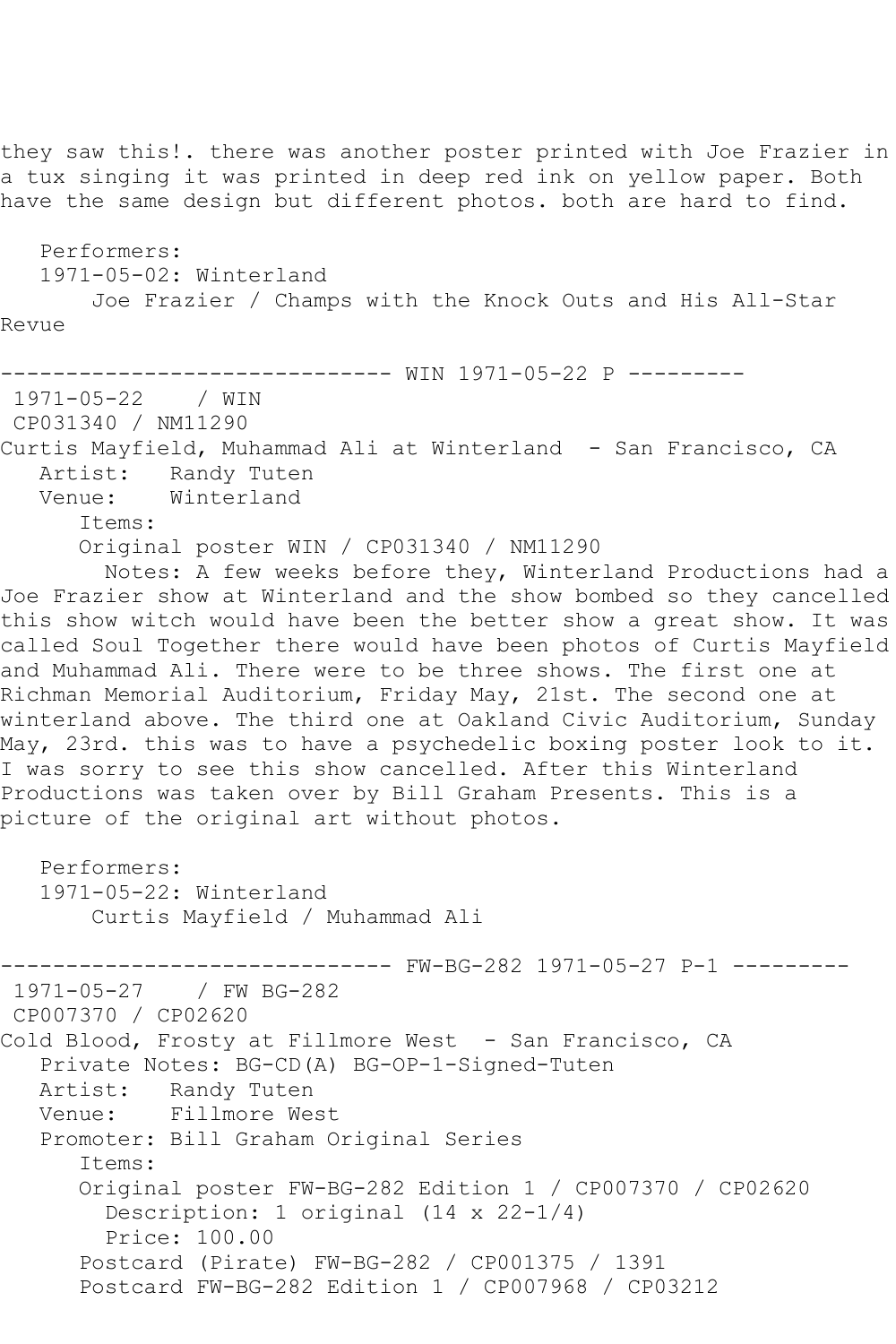Description: original, double with BG281 (4-5/8 x 7) Price: 25.00 Performers: 1971-05-27 1971-05-30: Fillmore West Cold Blood / Frosty / Sweaty / Joy of Cooking 1971-05-28 71-05-29: Winterland Grateful Dead / New Riders of the Purple Sage / James and the Good Brothers / R.J. Fox ------------------------------ WIN 1971-11 H-1 ---------  $1971 - 11$ CP031359 / NM11309 Van Morrison, Ten Years After at Winterland - San Francisco, CA Artist: Randy Tuten Venue: Winterland Items: Handbill WIN Edition 1 / CP031359 / NM11309 (5-1/2 x 8-1/2) Price: 10.00 Handbill WIN Edition 1 / Var. A Description: Mailer. (7 x 9) Price: 15.00 Performers: 1971-11 1971-11 AND 12 ?: Winterland Berkeley Community Theater Santa Clara County Fairgrounds S.F. Civic Aud. Van Morrison / Ten Years After / Cat Stevens / Band / Beach Boys ------------------------------ SFC 1971-11-27 H --------- 1971-11-27 / SFC CP031362 / NM11312 Band, Taj Mahal at San Francisco Civic Auditorium [San Francisco, CA]<br>Artist: Randy Tuten Venue: San Francisco Civic Auditorium Promoter: Joy of Cooking Items: Handbill SFC / CP031362 / NM11312 Price: 20.00 Performers: 1971-11-27: San Francisco Civic Auditorium Band / Taj Mahal 1971-12-03 1971-12-04: Winterland Hot Tuna / Tower of Power 1971-12-10 1971-12-11: Winterland Beach Boys / Stoneground / Mason Proffit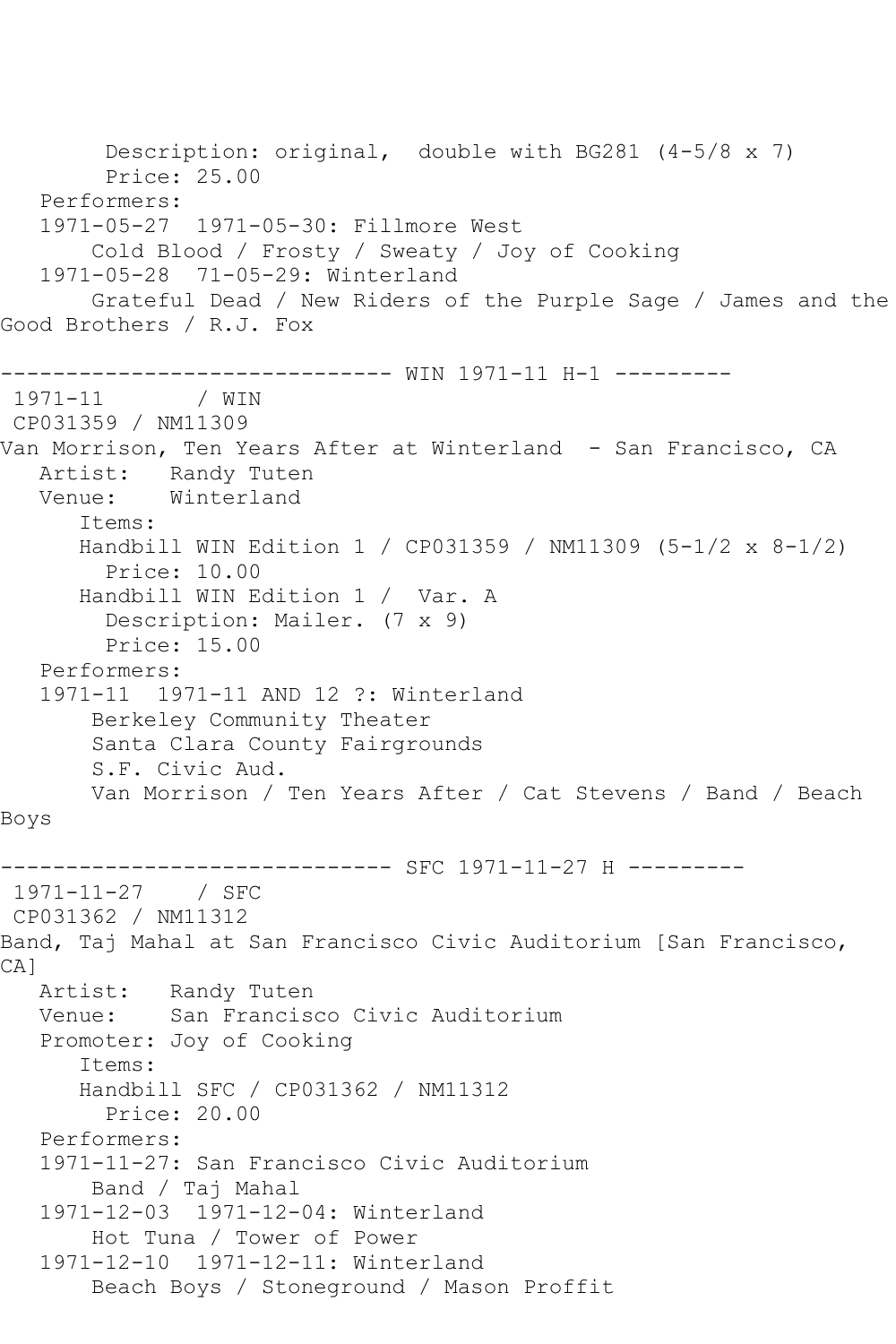```
 1971-12-17 1971-12-18: Winterland
        It's a Beautiful Day / Chambers Brothers
   1971-12-31: Winterland
        Grateful Dead / New Riders of the Purple Sage
         ------------------------------ WIN 1971-12-17 P ---------
1971-12-17 / WIN 
CP031363 / NM11313
It's a Beautiful Day, Chambers Brothers at Winterland - San 
Francisco, CA
 Artist: Randy Tuten
 Venue: Winterland
       Items:
       Original poster WIN / CP031363 / NM11313
   Performers:
   1971-12-17 1971-12-18: Winterland
        It's a Beautiful Day / Chambers Brothers / Grootna
   1971-12-19: Winterland
        J. Geils Band / Sweathog / Mountain / Kimberley
   1971-12-29: S.F. Civic Aud.
        Chuck Berry / Bo Diddley / Little Richard
   1971-12-31: Berkeley Community Theater
        Boz Scaggs / Elvin Bishop / Grootna
  ------------------------------ WIN 1972-02 P ---------
1972 - 02CP031367 / NM11317
B.B. King, Freddie King at Winterland - San Francisco, CA
   Artist: Randy Tuten
   Venue: Winterland
       Items:
       Original poster WIN / CP031367 / NM11317
   Performers:
   1972-02 1972-02,03 AND 04?: Winterland
        Berkeley Community Theater
       B.B. King / B.B. King / Freddie King / Copperhead / 
Quicksilver Messenger Service / Taj Mahal / Laura Nyro / Allman 
Brothers / Black Sabbath / Joni Mitchell / Jackson Browne / Humble 
Pie
              ------------------------------ WIN 1972-02 H ---------
1972 - 02CP031370 / NM11320
Kinks, Allman Brothers at Winterland - San Francisco, CA
   Artist: Randy Tuten
   Venue: Winterland
      Items:
```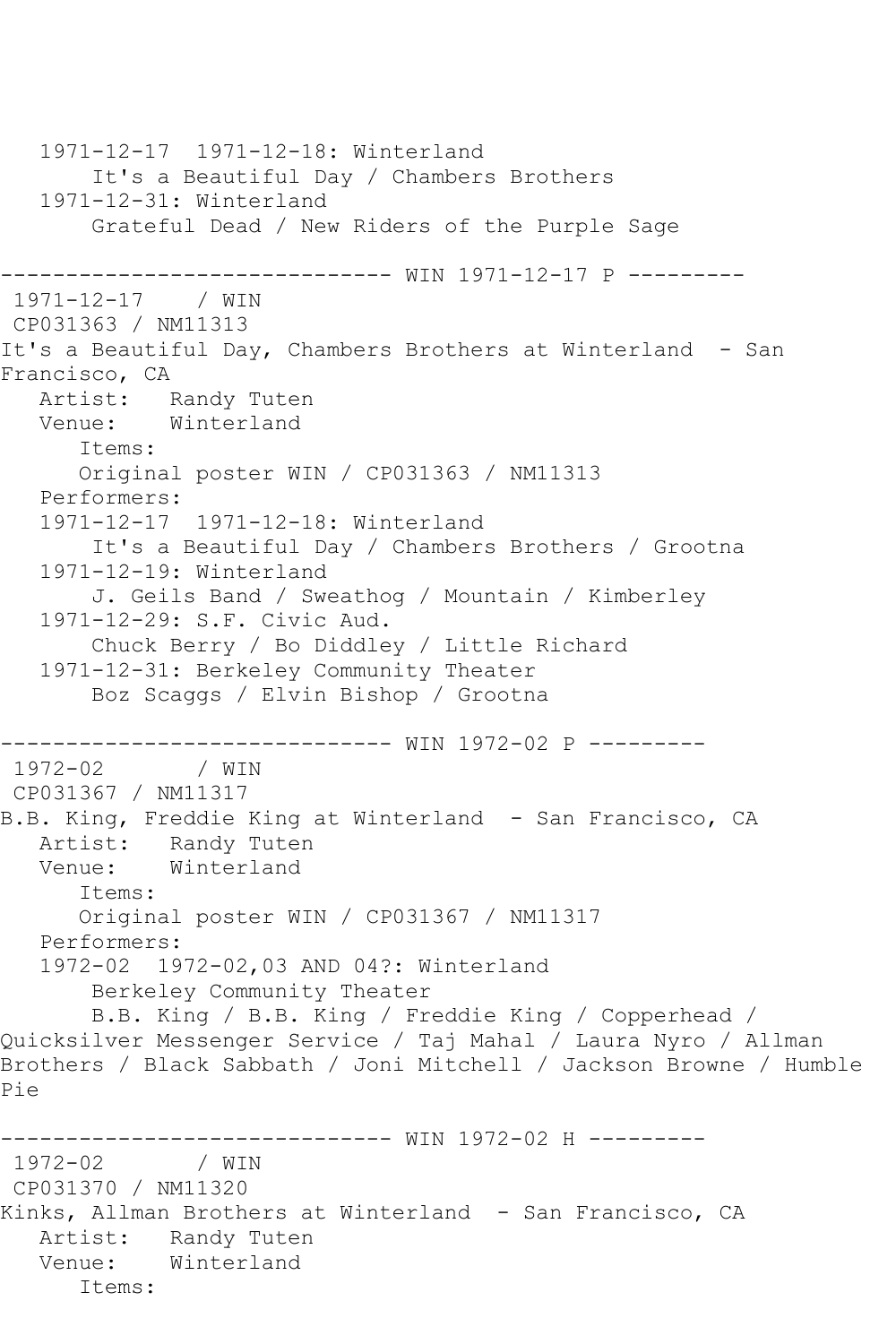```
 Handbill WIN / CP031370 / NM11320
         Price: 15.00
       Handbill WIN Edition 1 / Var. A
         Description: Mailer. (6 x 9)
         Price: 20.00
    Performers:
    1972-02 1972-02,03AND 04 ?: Winterland
        Berkeley Community Theater
        Kinks / Allman Brothers / Albert King / Savoy Brown / 
Fleetwood Mac / Black Sabbath / Joni Mitchell / Jackson Browne / 
King Crimson / Emerson / Lake and Palmer / Deep Purple / J. Geils
Band / Humble Pie
------------------------------ BCT 1972-03,04 P ---------
1972-03,04 / BCT 
CP031372 / NM11322
America at Berkeley Community Theater - Berkeley, CA
   Artist: Randy Tuten
   Venue: Berkeley Community Theater
       Items:
       Original poster BCT / CP031372 / NM11322
    Performers:
    1972-03,04: Berkeley Community Theater
        America
         ------------------------------ 1972-06-03 P ---------
1972-06-03 / 
CP060118 / CP060118
Rolling Stones at Pacific Coliseum - Vancouver, BC
  Artist: David Byrd<br>Venue: Pacific Co
            Pacific Coliseum
       Items:
       Original poster / CP060118 / CP060118 (14 x 21-5/8)
   Performers:
    1972-06-03: Pacific Coliseum
        Rolling Stones
    1972-06-04: Coliseum
        Rolling Stones
    1972-06-06: Winterland
        Rolling Stones
    1972-06-08: Winterland
        Rolling Stones
    1972-06-09: Palladium
        Rolling Stones
    1972-06-10: Pacific Terrace Center
        Rolling Stones
    1972-06-11: Forum
```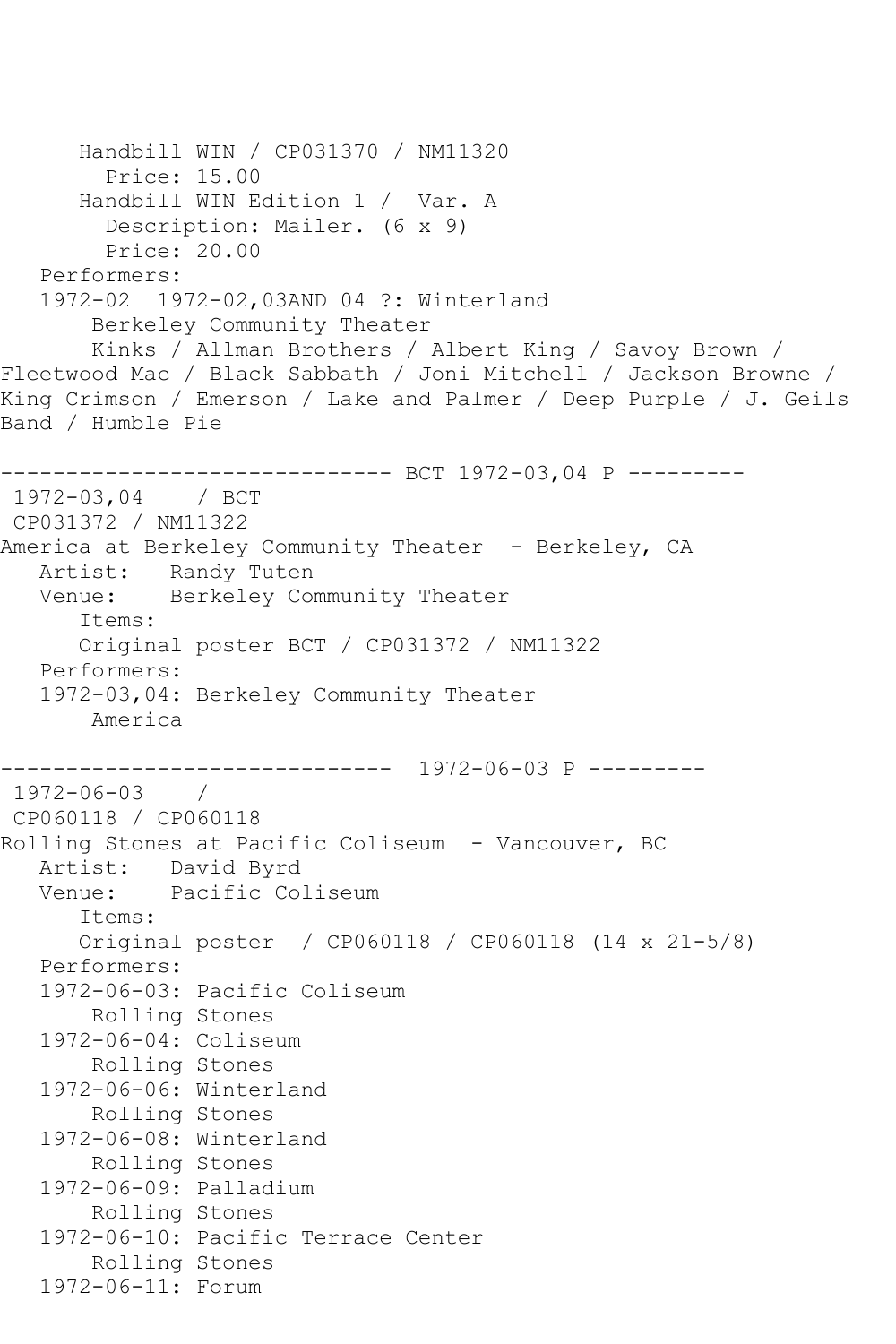Rolling Stones 1972-06-13: International Sports Arena Rolling Stones 1972-06-14: Civic Arena Rolling Stones 1972-06-15: University of New Mexico Rolling Stones 1972-06-16: Coliseum Rolling Stones 1972-06-18: St. Paul Sports Center Rolling Stones 1972-06-19 1972-06-20: Amphitheater International Rolling Stones 1972-06-22: Municipal Auditorium Rolling Stones 1972-06-24: Tarrant County Convention Center Rolling Stones 1972-06-25: Hofheinz Pavilion Rolling Stones 1972-06-27: Mobile Auditorium Rolling Stones 1972-06-28: University of Alabama Rolling Stones 1972-06-29: Municipal Auditorium Rolling Stones 1972-07-04: R.F.K. Stadium Rolling Stones 1972-07-05: Virginia Scope Rolling Stones 1972-07-06: North Carolina Coliseum Rolling Stones 1972-07-07: Civic Arena Rolling Stones 1972-07-09: Kiel Auditorium Rolling Stones 1972-07-11: Rubber Bowl Rolling Stones 1972-07-12: Indianapolis Convention Center Rolling Stones 1972-07-13 1972-07-14: Cobo Hall Rolling Stones 1972-07-15: Maple Leaf Gardens Rolling Stones 1972-07-17: Forum Rolling Stones 1972-07-18 1972-07-19: Boston Garden Rolling Stones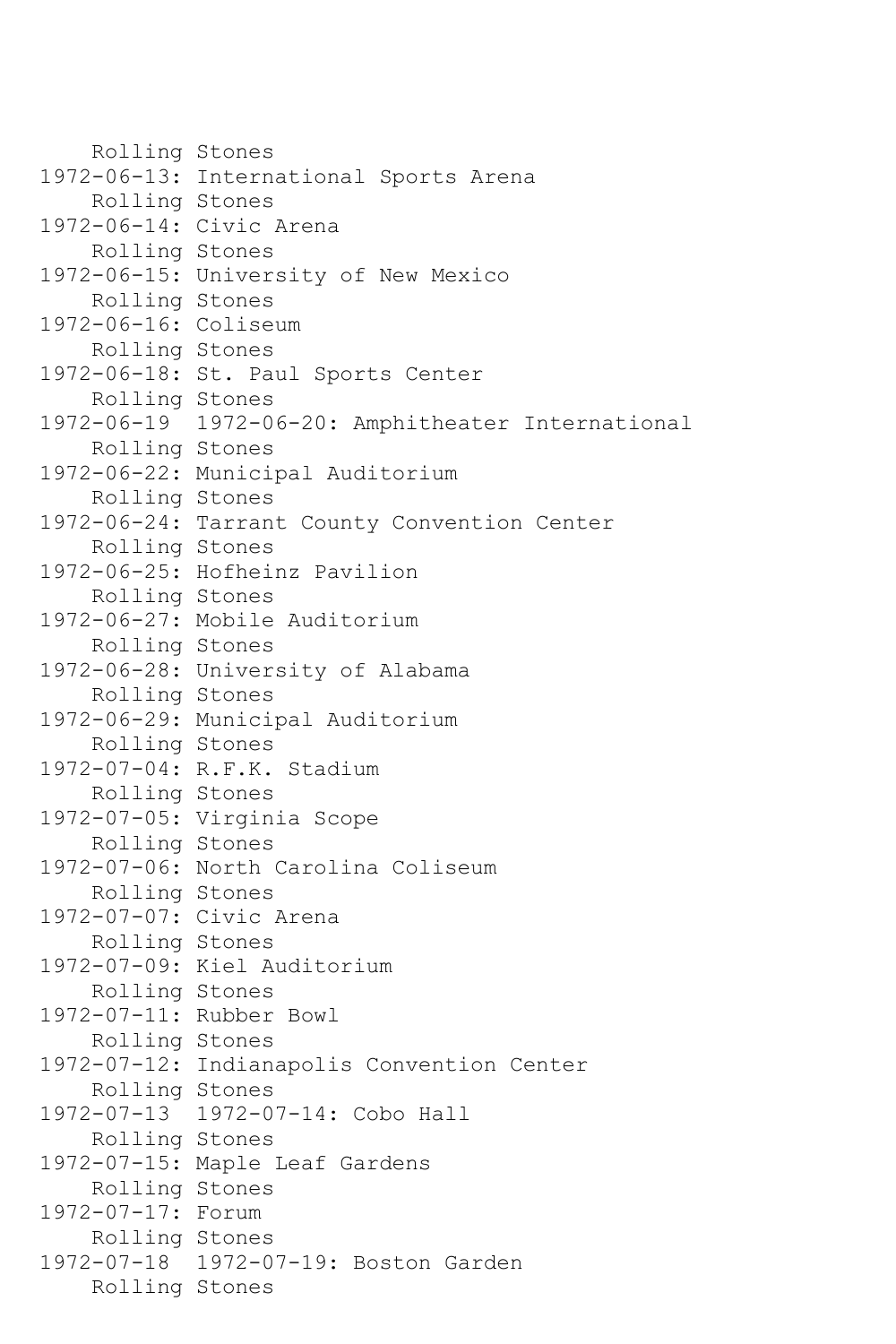```
 1972-07-20 1972-07-21: Spectrum
        Rolling Stones
    1972-07-22: Civic Arena
        Rolling Stones
    1972-07-24 1972-07-26: Madison Square Garden
        Rolling Stones
------------------------------ WIN-BG-289 1972-06-06 P-1 ---------
1972-06-06 / WIN BG-289
CP005822 / CP01071
Rolling Stones at Winterland - San Francisco, CA
    Private Notes: BG-OP-1
   Artist: David Singer
   Venue: Winterland
   Promoter: Bill Graham Original Series
       Items:
       Original poster WIN-BG-289 Edition 1 / CP005822 / CP01071
         Description: 1 original, 1 reprint (22 x 27-7/8)
         Price: 1000.00
   Performers:
    1972-06-06: Winterland
        Rolling Stones
    1972-06-08: Rolling Stones
                   ------------------------------ WIN 1972-10-04 P ---------
1972-10-04 / WIN 
CP031396 / NM11346
Santana, Tower of Power at Winterland - San Francisco, CA
  Artist: Randy Tuten<br>Venue: Winterland
            Winterland
       Items:
       Original poster WIN / CP031396 / NM11346
   Performers:
    1972-10-04 1972-10-06: Winterland
        Carlos Santana / Tower of Power
------------------------------ WIN-4.051 1972-10-09 P-1 ---------
1972-10-09 / WIN 4.051
CP001249 / 1264
Grateful Dead, New Riders of the Purple Sage at Winterland - San
Francisco, CA
   Notes: This item appears in the Art of Rock book, plate no. 4.051
   Venue: Winterland
   Promoter: Book: Art of Rock
       Items:
       Original poster WIN-4.051 Edition 1 / CP001249 / 1264 (16-1/2 
x 22)
```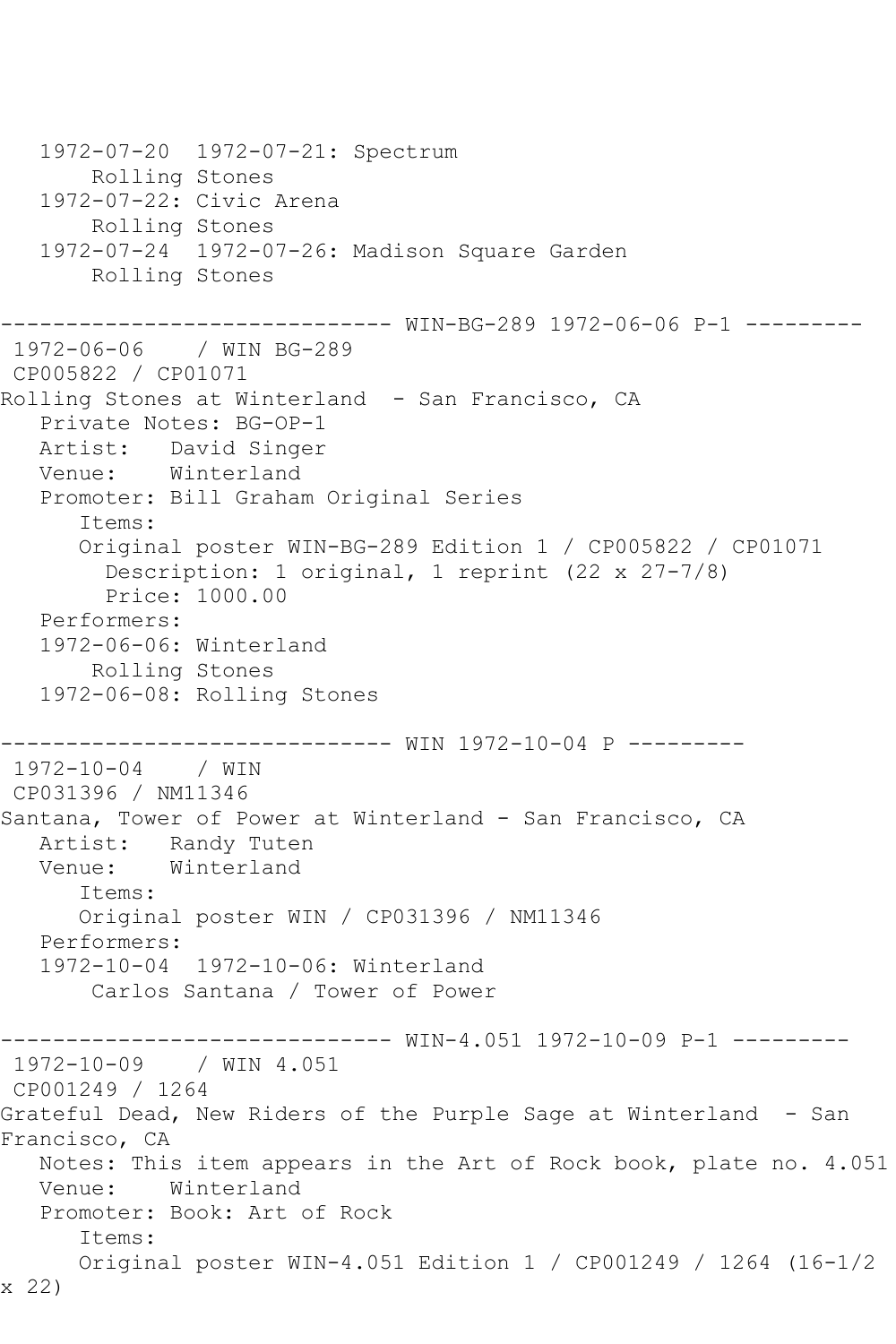AORPlate: 4.051 Performers: 1972-10-09: Winterland Grateful Dead / New Riders of the Purple Sage ---------------- WIN 1972-10-27 P-1 ---------1972-10-27 / WIN CP014987 / ME0134 David Bowie, Phlorescent Leech and Eddie at Winterland - San Francisco, CA Event: Halloween Weekend Artist: Randy Tuten<br>Venue: Winterland Winterland Promoter: Bill Graham Presents Items: Original poster / CP031400 / NM11350 Original poster WIN Edition 1 / CP014987 / ME0134 Price: 126.00 Handbill WIN Edition 1 / Description: Thin stock. (5-3/8 x 8-1/2) Price: 40.00 Performers: 1972-10-27 1972-10-28: Winterland David Bowie / Phlorescent Leech and Eddie / Sylvester ------------------------------ WIN 1972-12-29 P --------- 1972-12-29 / WIN CP031408 / NM11358 Tito Puente, Malo at Winterland - San Francisco, CA Artist: Randy Tuten<br>Venue: Winterland Winterland Items: Original poster WIN / CP031408 / NM11358 Performers: 1972-12-29 1972-12-30: Winterland Tito Puente / Malo / Azteca ------------------------------ WIN 1973-09-26 P-1 --------- 1973-09-26 / WIN CP001187 / 1198 Allman Brothers Band, Marshall Tucker at Winterland - San Francisco, CA Artist: David Singer Venue: Winterland Promoter: Bill Graham Presents Items: Original poster WIN Edition 1 / CP001187 / 1198 (14 x 22)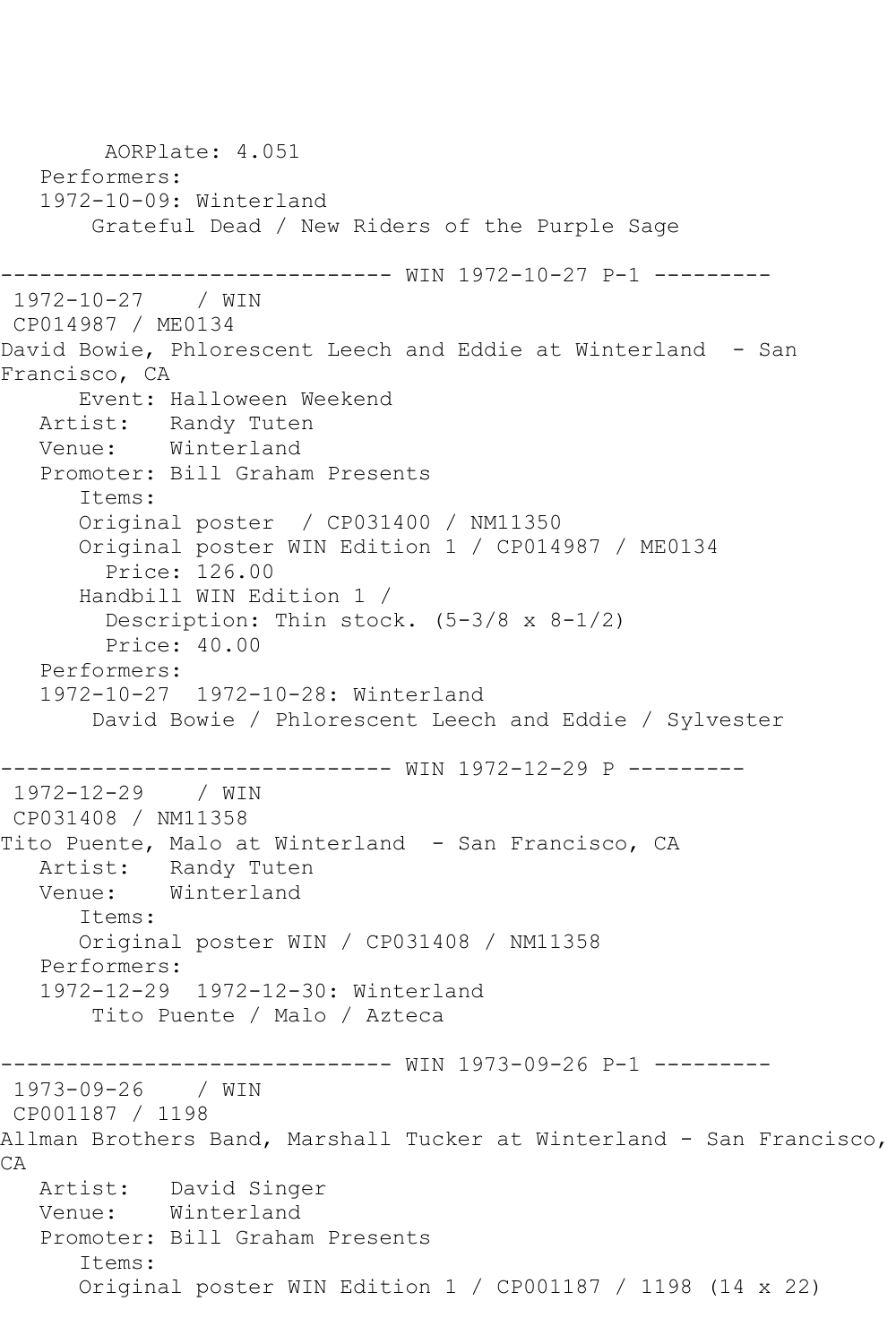Performers: 1973-09-26: Winterland Allman Brothers / Marshall Tucker / Gregg Allman Band / Butch Trucks / Jaimoe / Richard Betts / Lamar Williams / Chuck Leavell ------------ WIN 1973-10-02 P-1 ---------1973-10-02 / WIN CP009725 / CS04820 Jerry Garcia, Hot Tuna at Winterland - San Francisco, CA Notes: Benefit for Legal Aid Benefit: Legal Aid Benefit Artist: Randy Tuten<br>Venue: Winterland Winterland Promoter: Bill Graham Presents Items: Original poster WIN Edition 1 / CP009725 / CS04820 (10 x 14) Handbill / (5-5/8 x 7-3/8) Performers: 1973-10-02: Winterland Jerry Garcia / Hot Tuna / Michael Bloomfield / Merl Saunders / Jorma Kaukonen / Jack Cassidy / New Riders of the Purple Sage ------------------------------ WIN 1975-07-11 P-1 --------- 1975-07-11 / WIN CP001272 / 1288 Toots and the Maytals, Dennis Brown at Winterland [San Francisco, CA] Event: A Reggae Explosion Direct from Jamaica Artist: jb (rastagrafix) Venue: Winterland Promoter: Kingston Productions Items: Original poster WIN Edition 1 / CP001272 / 1288 (24 x 18) Performers: 1975-07-11 1975-07-13: Winterland Toots and the Maytals / Dennis Brown / Inner Circle ------------------------------ WIN 1975-12-15 P-1 --------- 1975-12-15 / WIN CP020843 / XM19751215 Bruce Springsteen at Winterland - San Francisco, CA Venue: Winterland Items: Original poster WIN Edition 1 / CP020843 / XM19751215 Performers: 1975-12-15: Winterland Bruce Springsteen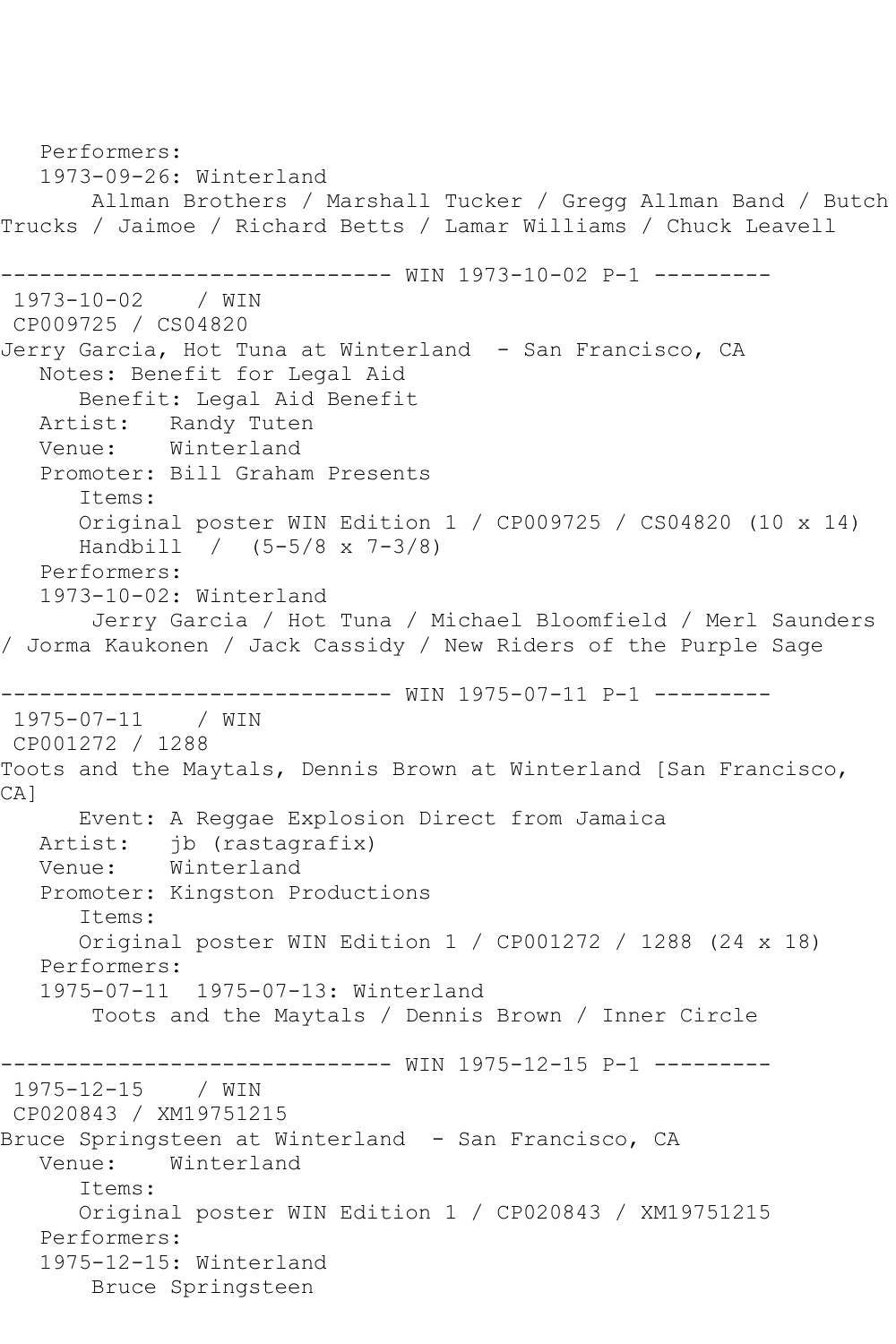------------------------------ WIN 1976-05-27 P --------- 1976-05-27 / WIN CP031280 / NM11230 Who at Winterland - San Francisco, CA Artist: Randy Tuten<br>Venue: Winterland Winterland Items: Original poster WIN / CP031280 / NM11230 Notes: This was an admat that the Who sent out to promoters was just the flag and Who '76. I just hand lettered the date and venue and stack the information about tickets. the boarder holds it all together. At the end of the press run the printer had some gold card stock and so we put that in the press. Bill Graham like it so much he wished he had done the whole run that way they weren't more than 50 of the gold ones bottom image. Performers: 1976-05-27 1976-05-28: Winterland Who ------------------------------ WIN 1976-05-28 P --------- 1976-05-28 / WIN CP031286 / NM11236 Kingfish, Bob Weir at Winterland - San Francisco, CA Artist: Randy Tuten Venue: Winterland Items: Original poster WIN / CP031286 / NM11236 Performers: 1976-05-28: Winterland Kingfish / Bob Weir / Charlie Daniels Band ------------------------------ WIN 1976-11-00 BU-1 --------- 1976-11-00 / WIN CP001295 / 1311 The Last Waltz at Winterland - San Francisco, CA Event: Last Waltz Venue: Winterland Items: Button WIN Edition 1 / CP001295 / 1311 Performers: 1976-11-00: Winterland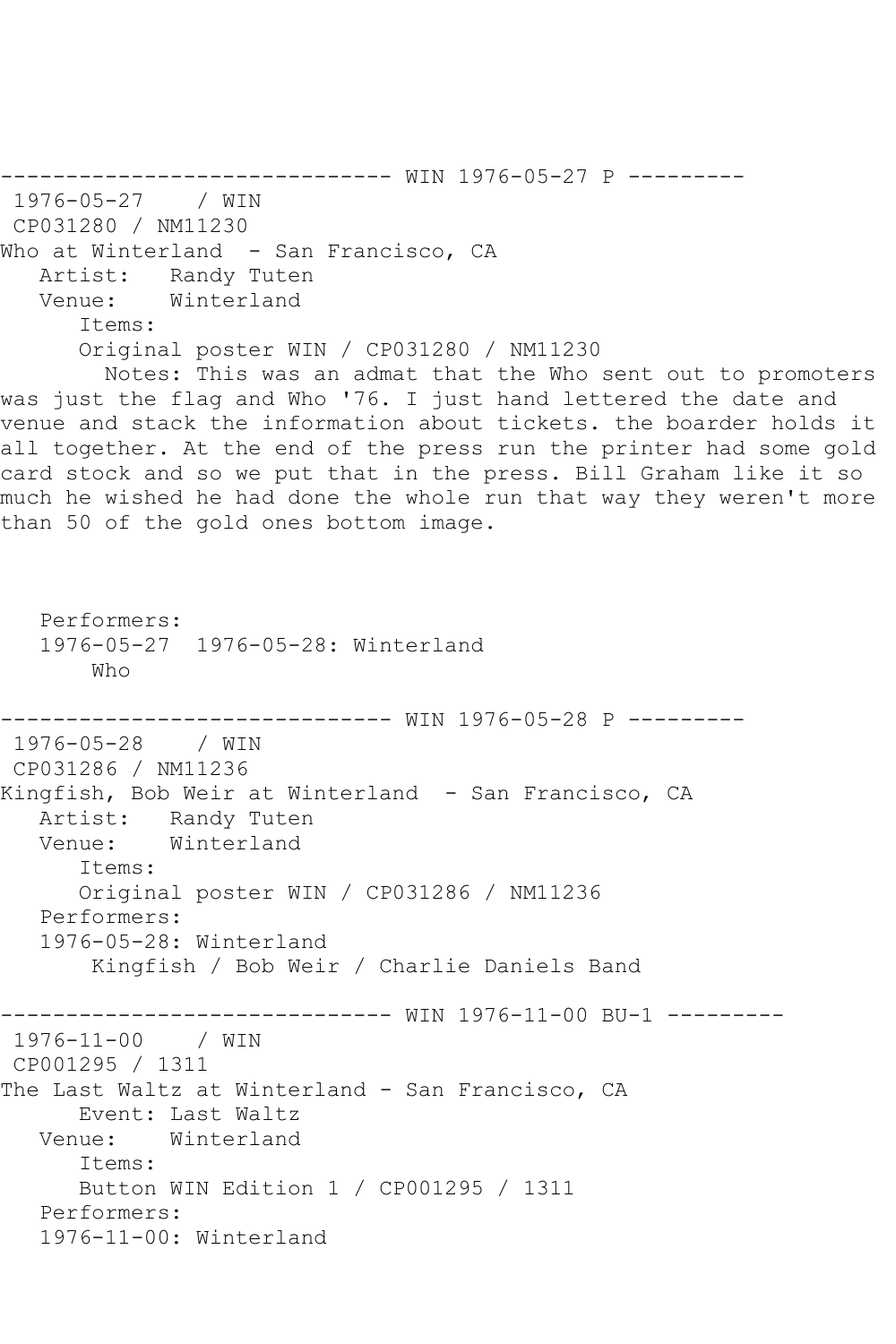------------------------------ WIN 1976-11-00 P-1 --------- 1976-11-00 / WIN CP015218 / ME0365 Band at Winterland - San Francisco, CA Event: The Band, The Last Waltz at Winterland<br>Venue: Winterland Winterland Items: Original poster WIN Edition 1 / CP015218 / ME0365 Performers: 1976-11-00: Winterland Band ------------------------------ WIN-4.046 1976-11-25 P-1 --------- 1976-11-25 / WIN 4.046 CP002095 / 2085 Band, Eric Clapton at Winterland - San Francisco, CA Notes: Image #2085 is the commemorative poster, published after the concert. This item appears in the Art of Rock book, plate no. 4.046 Event: Last Waltz at Winterland, San Francisco, CA Artist: Croci Venue: Winterland Promoter: Book: Art of Rock Items: Original poster WIN-4.046 Edition 1 / CP002095 / 2085 (19-1/2 x 28) AORPlate: 4.046 Performers: 1976-11-25: Winterland Band / Eric Clapton / Rick Danko / Faith Hudson / Richard Manuel / Robbie Robertson / Paul Butterfield Blues Band / Bobby Charles / Neil Diamond / Bob Dylan / Ronnie Hawkins / DR. John the Night Tripper / Joni Mitchell / Van Morrison / Carl Radle / Ringo Starr / Stephen Stills / Muddy Waters / Ron Wood / Neil Young / Levon Helm ------------------------------ 1976-11-25 P-1 --------- 1976-11-25 / CP019390 / XF059 The Band, The Last Waltz Notes: This item appears in the Art of Rock book, plate no. m246\_S Artist: Georges Hugnet<br>Venue: Winterland Winterland Items: Original poster Edition 1 / CP019390 / XF059 (20-1/2 x 28- 1/2)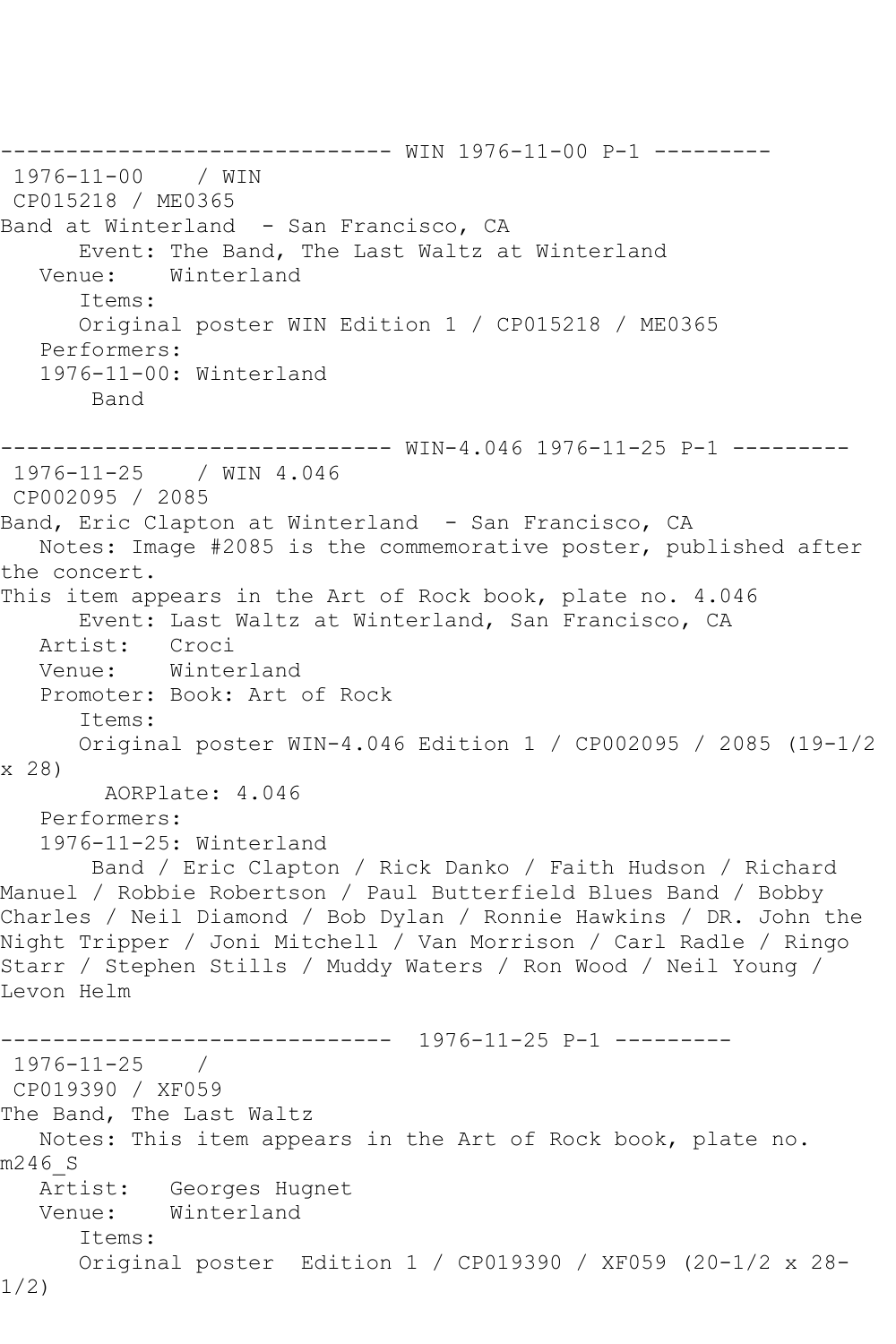AORPlate: m246\_S Price: 275.00 Performers: 1976-11-25: Winterland Band ------------------------------ WIN 1976-11-25 P --------- 1976-11-25 / WIN CP060029 / CP060029 The Last Waltz, The Band, at Winterland Benefit: Venue: Winterland Promoter: Bill Graham Presents Items: Original poster WIN / CP060029 / CP060029 (6") Performers: 1976-11-25: Winterland Band ------------------------------ WIN 1976-11-25 P --------- 1976-11-25 / WIN CP060030 / CP060030 The Last Waltz, The Band, at Winterland Benefit: Thanksgiving dinner and dance / Last Waltz Venue: Winterland Promoter: Bill Graham Presents Items: Original poster WIN / CP060030 / CP060030 (6") Performers: 1976-11-25: Winterland Berkeley Promenade Orchestra / Band ------------------------------ 1976-12-31 P --------- 1976-12-31 / CP052298 / CP052298 Montrose, Earth Quake at Winterland - San Francisco, CA Benefit: New Year's Eve Artist: Randy Tuten Venue: Winterland Promoter: Bill Graham Presents Items: Original poster / CP052298 / CP052298 Performers: 1976-12-31: Winterland Montrose / Earth Quake / Yesterday and Today 1976-12-31: Cow Palace, Sacramento Grateful Dead / Carlos Santana / Sons of Champlin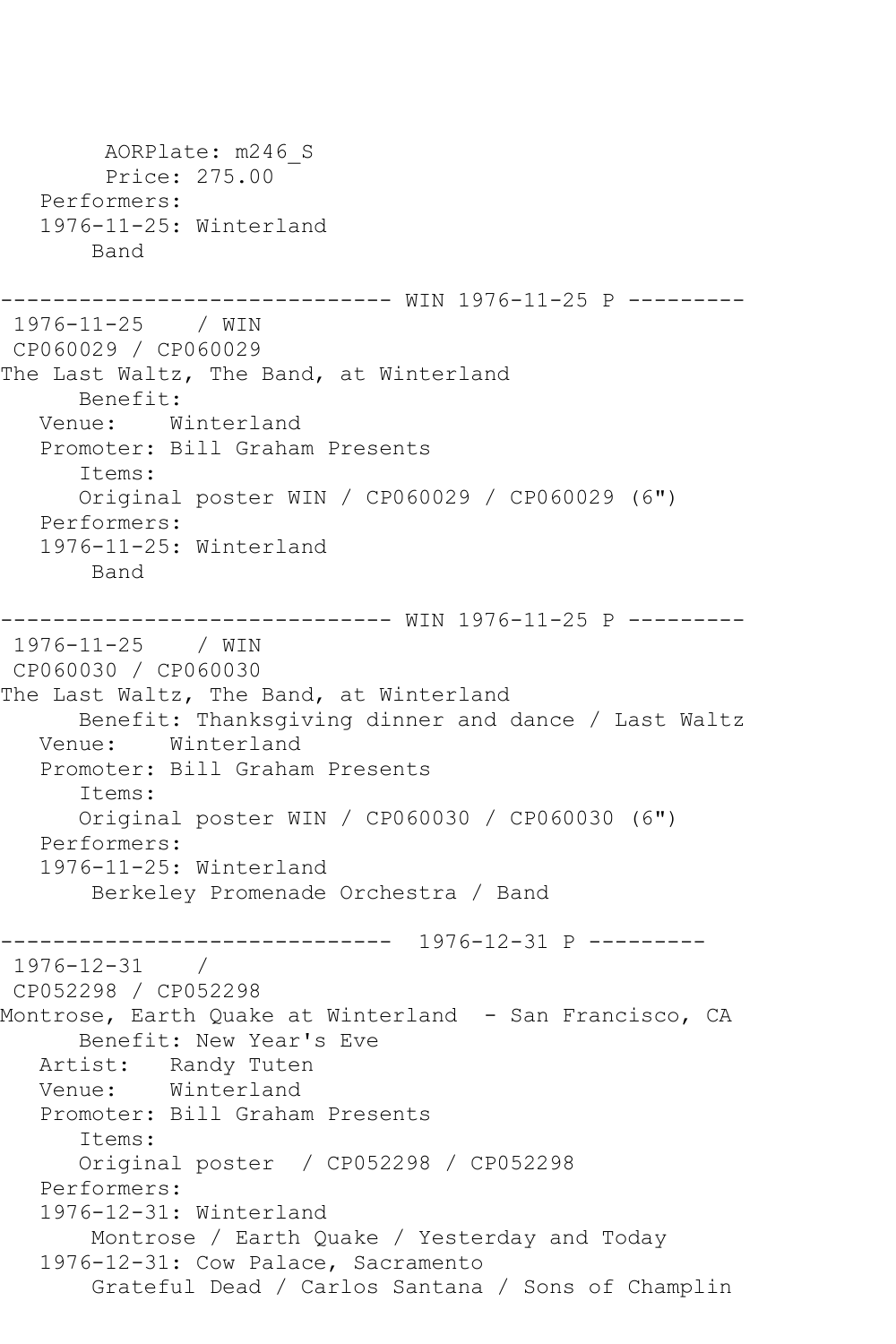```
 1976-12-31: Oakland Coliseum
        Lynyrd Skynyrd / Journey / Stoneground
    1976-12-311976-12-31: Berkeley Community Theater
        Tubes
    1976-12-31: San Jose Center For the Performing Arts
        Tower of Power / Graham Central Station
------------------------------ WIN 1977-08-27 P ---------
1977-08-27 / WIN 
CP031233 / NM11183
Mahogany Rush, Earth Quake at Winterland - San Francisco, CA
  Artist: Randy Tuten<br>Venue: Winterland
            Winterland
       Items:
       Original poster WIN / CP031233 / NM11183
    Performers:
    1977-08-27: Winterland
        Mahogany Rush / Earth Quake / Greg Kihn
------------------------------ COW 1977-12-31 P ---------
1977-12-31 / COW 
CP031241 / NM11191
1977 Bay Area Calendar
   Artist: Randy Tuten
   Venue: Cow Palace, Sacramento
       Items:
       Original poster COW / CP031241 / NM11191
   Performers:
   1977-12-31: Cow Palace, Sacramento
        Oakland Coliseum
        Berkeley Community Theater
        Sacramento Memorial Auditorium
        Winterland
        Carlos Santana / Journey / Eddie Money / Heart / Sammy Hagar 
/ Earth Quake / Tubes / Al Jarreau / Crusaders / Tower of Power / 
Lenny Williams / Beach Boys / Bonnie Raitt / John Lee Hooker
           ------------------------------ WIN 1978-03-17 P ---------
1978-03-17 / WIN 
CP031245 / NM11195
Mahogany Rush, Wet Willie at Winterland - San Francisco, CA
   Artist: Randy Tuten
   Venue: Winterland
       Items:
       Original poster WIN / CP031245 / NM11195
   Performers:
    1978-03-17: Winterland
```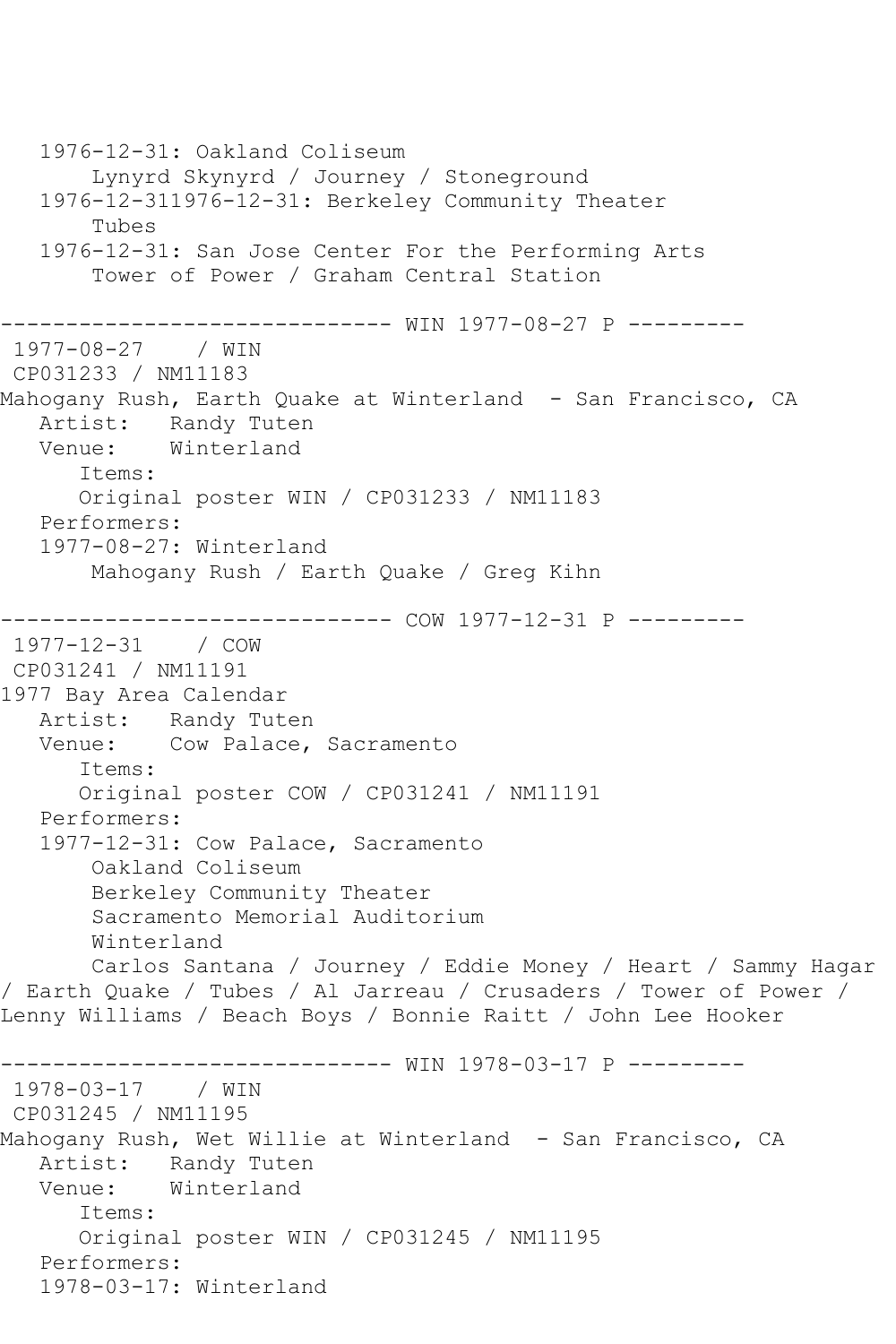```
 Mahogany Rush / Wet Willie
   1978-04-14: Oakland Coliseum
        Genesis
   1978-03-25: Winterland
        Bob Weir / Doucette
   1978-04-05: Oakland Coliseum
        David Bowie
   1978-04-08: Winterland
        Outlaws / Jay Ferguson
   1978-04-14: Cow Palace, S.F.
        Foghat / Eddie Money / No Dice
       ------------------------------ 1978-05-19 P ---------
1978-05-19 / 
CP061384
Sammy Hagar, Alvin Lee at Winterland [San Francisco, CA]
   Venue: Winterland
   Promoter: KSJO
       Items:
      Original poster / CP061384 / CP061384 (13 x 22-1/8)
   Performers:
   1978-05-19: Winterland
        Sammy Hagar / Alvin Lee / Ten Years Later / High Wire Radio 
Club
------------------------------ WIN 1978-10-08 P ---------
1978-10-08 / WIN 
CP031218 / NM11168
Kris Kristofferson, Country Joe Mcdonald at Winterland - San 
Francisco, CA
   Artist: Randy Tuten
   Venue: Winterland
       Items:
      Original poster WIN / CP031218 / NM11168
   Performers:
   1978-10-08: Winterland
       Kris Kristofferson / Country Joe Mcdonald / Peter Yarrow / 
Jon Hendricks
------------------------------ WIN 1978-12-15 P ---------
1978-12-15 / WIN 
CP031213 / NM11163
Bruce Springsteen at Winterland - San Francisco, CA
   Artist: Randy Tuten
   Venue: Winterland
       Items:
       Original poster WIN / CP031213 / NM11163
```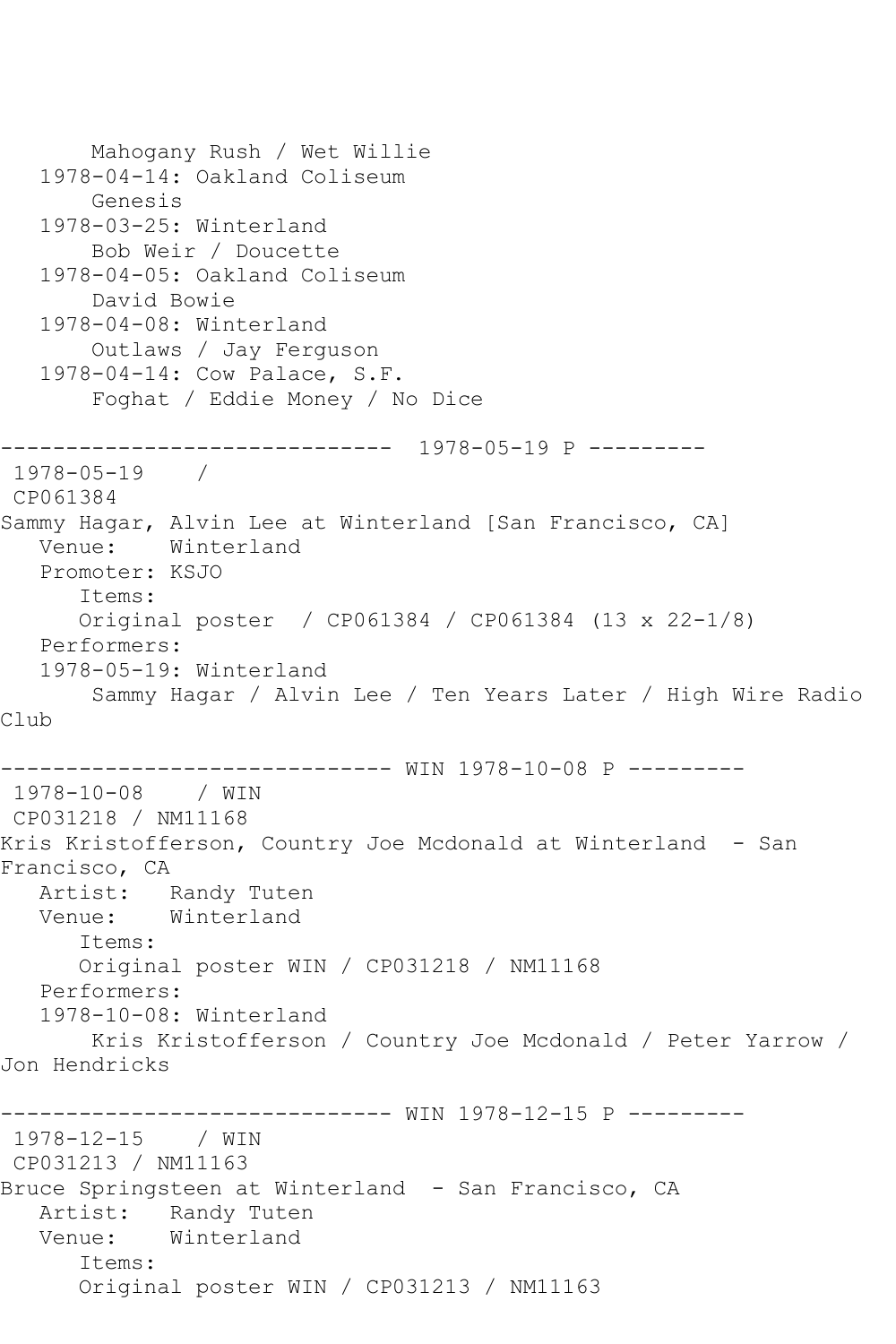Notes: REPLACE EXISTING IMAGE Performers: 1978-12-15: Winterland Bruce Springsteen ------------------------------ WIN 1978-12-30 P-1 --------- 1978-12-30 / WIN CP001056 / 1073 Grateful Dead, Blues Brothers at Winterland - San Francisco, CA Notes: SF Chronicle Event: Closing of Winterland: New Year's Eve Artist: Randy Tuten<br>Venue: Winterland Winterland Items: Original poster WIN Edition 1 / CP001056 / 1073 (11-1/2 x 13- 3/4) Performers: 1978-12-30: Winterland Grateful Dead / Blues Brothers / New Riders of the Purple Sage / Pauley Ballroom at University of California at Berkeley Grateful Dead ------------------------------ WIN-4.038 1978-12-31 P-1 --------- 1978-12-31 / WIN 4.038 CP005823 / CP01072 Grateful Dead, Blues Brothers at Winterland - San Francisco, CA Notes: This item appears in the Art of Rock book, plate no. 4.038 Private Notes: Misc\* A- 900@ Event: New Year's Eve Artist: Stanley Mouse Venue: Winterland Promoter: Bill Graham Presents Items: Original poster WIN-4.038 / CP060586 (11-1/2 x 17-1/2) AORPlate: 4.038 Original poster WIN-4.038 Edition 1 / CP005823 / CP01072 AORPlate: 4.038 Price: 900.00 Performers: 1978-12-31: Winterland Grateful Dead / Blues Brothers / New Riders of the Purple Sage ------------ WIN 1978-12-31 P ---------1978-12-31 / WIN CP031212 / NM11162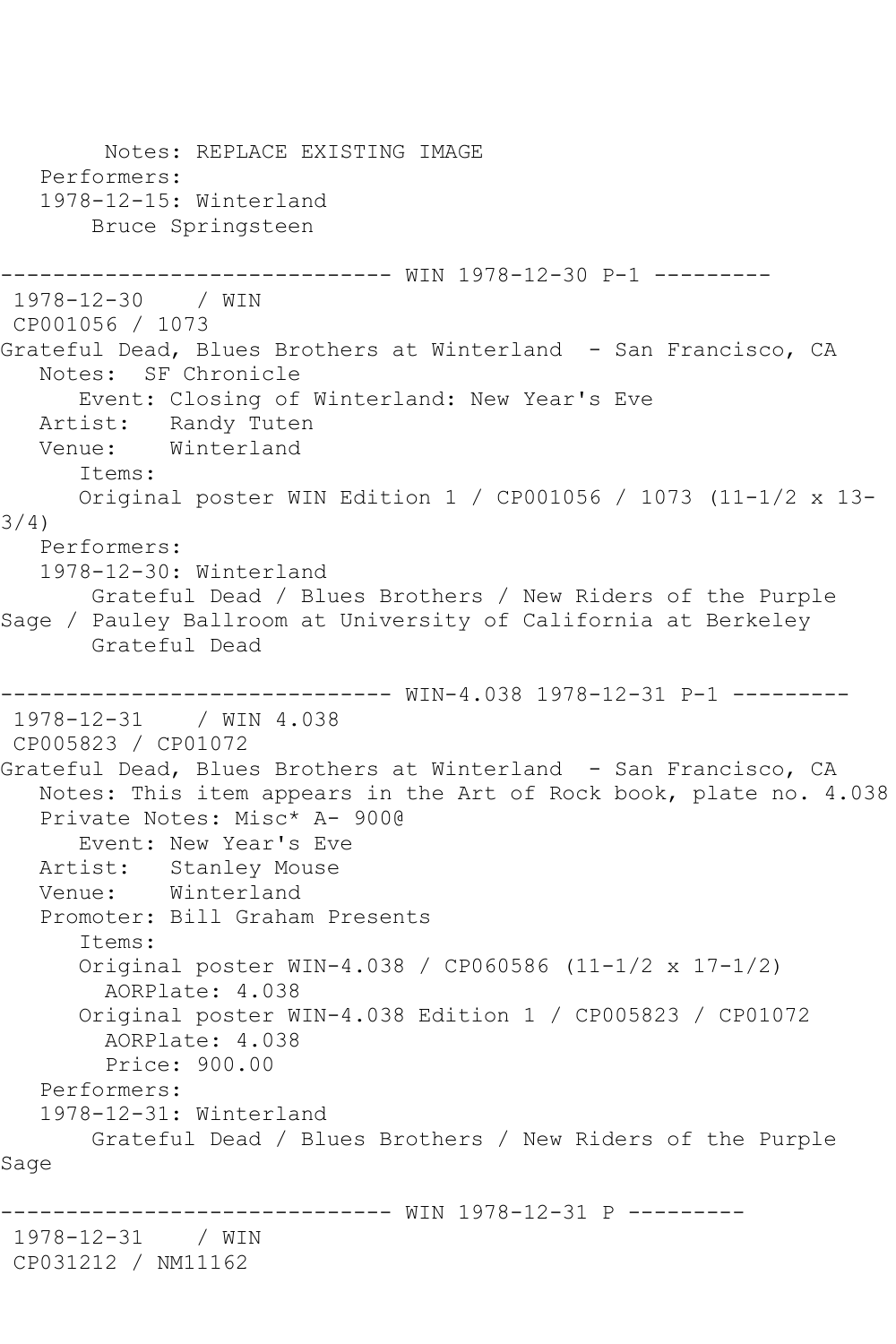Closing of Winterland: Grateful Dead, Blues Brothers at Winterland - San Francisco, CA Artist: Randy Tuten Venue: Winterland Items: Original poster WIN / CP031212 / NM11162 Notes: RELACE EXISTING IMAGE Performers: 1978-12-31: Winterland Grateful Dead / Blues Brothers / New Riders of the Purple Sage ------------------------------ WIN 1978-12-31 P --------- 1978-12-31 / WIN CP030251 / NM10200 Grateful Dead, Blues Brothers at Winterland - San Francisco, CA Venue: Winterland Items: Original poster WIN / CP030251 / NM10200 (14 x 22) Performers: 1978-12-31: Winterland Grateful Dead / Blues Brothers ------------------------------ WIN 19zz-05-30 P-1 --------- 19zz-05-30 / WIN CP020682 / XM033 Jefferson Airplane, Big Brother and the Holding Company at Winterland - San Francisco, CA Benefit: Benefit For Haight Ashbury Legal Organization Venue: Winterland Items: Original poster WIN Edition 1 / CP020682 / XM033 Performers: 19zz-05-30: Winterland Jefferson Airplane / Big Brother and the Holding Company / Quicksilver Messenger Service / Charlatans / Grateful Dead / Headlights ------------------------------ WIN 19zz-10-22 P-1 --------- 19zz-10-22 / WIN CP015249 / ME0396 Boz Scaggs, Youngbloods at Winterland - San Francisco, CA Artist: Randy Tuten Venue: Winterland Promoter: Bill Graham Presents Items: Original poster WIN Edition 1 / CP015249 / ME0396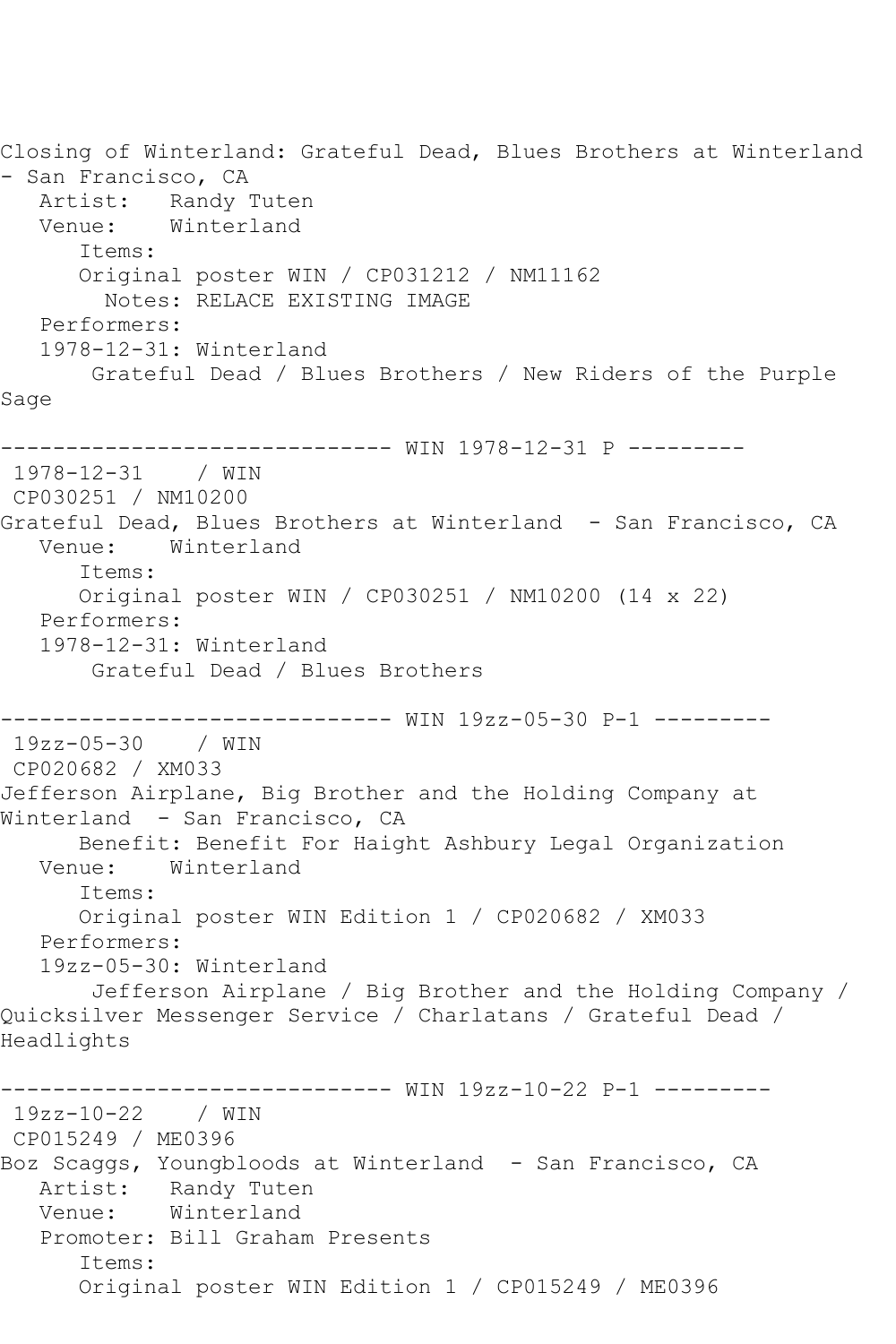Performers: 19zz-10-22 19zz-10-23: Winterland Boz Scaggs / Youngbloods / Flash Cadillac / Continental Kids / Tucky Buzzard ------------------------------ WIN 19zz-12-31 P-1 --------- 19zz-12-31 / WIN CP009770 / CS04865 Grateful Dead, New Riders of the Purple Sage at Winterland - San Francisco, CA Event: The Closing of Winterland<br>Venue: Winterland Winterland Promoter: Bill Graham Presents Items: Original poster WIN Edition 1 / CP009770 / CS04865 WIN / CP015221 / ME0368 Performers: 19zz-12-31: Winterland Grateful Dead / New Riders of the Purple Sage / Blues Brothers / Joliet Jake / Ellwood Blues ------------------------------ zzzz-03-24 P -------- zzzz-03-24 / CP060416 / CP060416 Grateful Dead, Yogi Bhajan at Winterland Ballroom Benefit: Sufi Dancing and Choir<br>Venue: Winterland Ballroom Winterland Ballroom Items: Original poster / CP060416 / CP060416 (12-1/2 x 19-3/4) Performers: zzzz-03-24: Winterland Ballroom Grateful Dead / Yogi Bhajan ------------------------------ zzzz-05-19 P -------- zzzz-05-19 / CP061470 Rock Revolution, Love at Winterland [San Francisco, CA] Artist: Kantro Venue: Winterland Items: Original poster / CP061470 / CP061470 (13-5/8 x 18-5/8) Performers: zzzz-05-19 zzzz-05-20: Winterland Rock Revolution / Love / PJ Proby / Moby Grape / Young Giants / Carousels

------------------------------ FIL zzzz-09-25 P ---------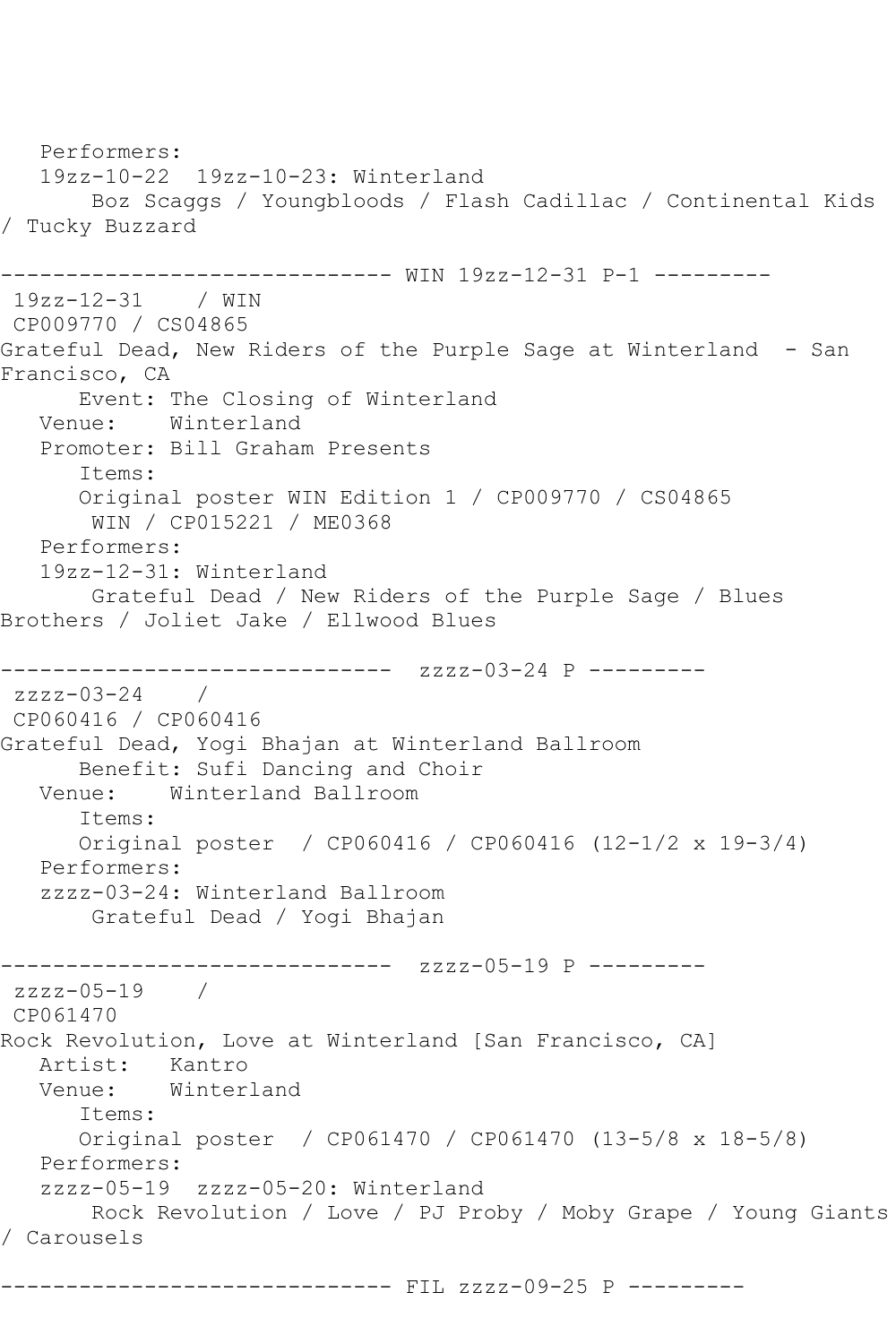zzzz-09-25 s / FIL CP060151 / CP060151 Muddy Waters, Jefferson Airplane at Fillmore Auditorium - SF - San Francisco, CA<br>Venue: I Fillmore Auditorium - SF Promoter: Bill Graham Presents Items: Original poster FIL / CP060151 / CP060151 (4 x 15) Performers: zzzz-09-25 sun: Fillmore Auditorium - SF Muddy Waters / Jefferson Airplane / Paul Butterfield Blues Band zzzz-10-02 sun: Fillmore Auditorium - SF Muddy Waters / Jefferson Airplane / Paul Butterfield Blues Band zzzz-09-23 fri zzzz-09-24 sat: Winterland Muddy Waters / Jefferson Airplane / Paul Butterfield Blues Band zzzz-09-30 fri zzzz-10-01 sat: Winterland Muddy Waters / Jefferson Airplane / Paul Butterfield Blues Band ------------------------------ zzzz-09-26 P-1 -------- zzzz-09-26 / CP070001 Allman Brothers, Marshall Tucker Band at Winterland [San Francisco, CA] Venue: Winterland Promoter: Bill Graham Presents Items: Original poster Edition 1 / CP070001 Performers: zzzz-09-26: Winterland Allman Brothers / Marshall Tucker Band ------------------------------ WIN zzzz-zz-zz P-1 -------- zzzz-zz-zz / WIN CP022097 / XQ028 Winterland? Venue: Winterland Items: Original poster WIN Edition 1 / CP022097 / XQ028 Performers: zzzz-zz-zz: Winterland

------------------------------ zzzz-zz-zz P ---------